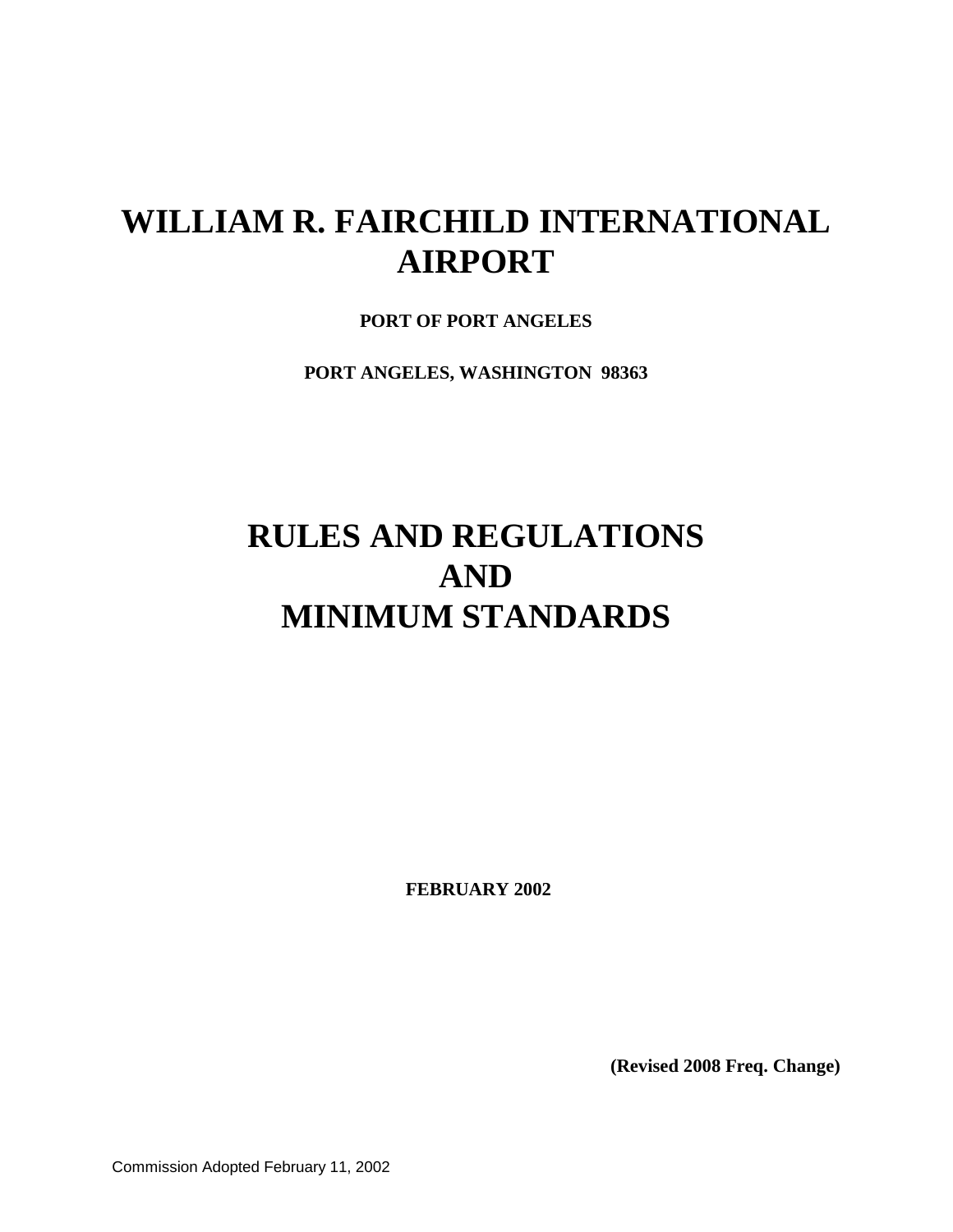## **ACKNOWLEDGMENT**

<span id="page-1-0"></span>The Port of Port Angeles Commission appointed a citizens advisory committee for William R. Fairchild International Airport in April 2000 and gave them the task of reviewing airport rules and regulations and revising as needed. After 18 months of hard work and dedication, the Airport Advisory Committee submitted draft Rules & Regulations to the Port of Port Angeles Commission.

These new procedures incorporate the best ideas of the advisory committee, airport users, and the Port of Port Angeles and will ensure smooth operations at the airport for years to come. The Port of Port Angeles Commission would like to thank all committee members for their sustained effort and quality work.

<span id="page-1-1"></span>

| <b>Mailing Address:</b>             |                                    | E-mail Address: |
|-------------------------------------|------------------------------------|-----------------|
| William R. Fairchild                | portofpa@olypen.com                |                 |
| <b>International Airport</b>        |                                    |                 |
| P.O. Box 1350                       |                                    |                 |
| Port Angeles, WA 98362              |                                    |                 |
| Position                            |                                    |                 |
|                                     | <b>Telephone</b>                   | Fax             |
| <b>Airport Manager</b>              | 417-3456                           | 417-3461        |
| Clallam Bay Fire District 5         | 963-2371                           |                 |
| <b>Operations Administrator</b>     | 417-3363                           | 417-3461        |
| Maintenance Supervisor              | 417-3434                           | 417-3445        |
| Port Security                       | 457-1909                           | 452-1129        |
| Port of Port Angeles Administration | 457-8527                           | 452-3959        |
| <b>Executive Director</b>           | 457-1138                           | 452-3959        |
| Port of Port Angeles Commissioners  | <b>Contact Port Administration</b> |                 |

## **CONTACT INFORMATION**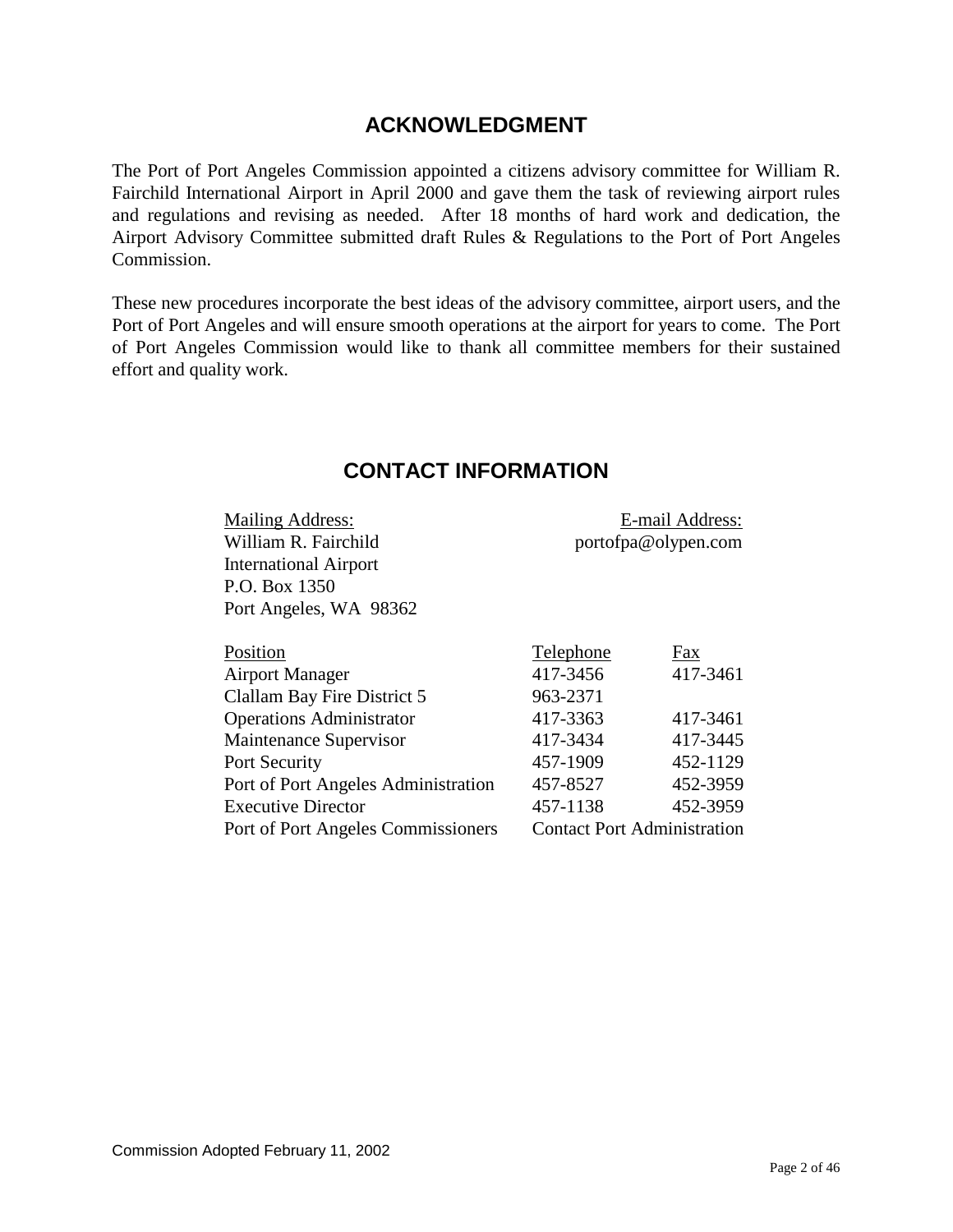# **TABLE OF CONTENTS**

| 1.01         |  |  |
|--------------|--|--|
|              |  |  |
| 2.01         |  |  |
| 2.02         |  |  |
| 2.03         |  |  |
| 2.04         |  |  |
| 2.05         |  |  |
| 2.06         |  |  |
| 2.07         |  |  |
| 2.08         |  |  |
| 2.09<br>2.10 |  |  |
| 2.11         |  |  |
| 2.12         |  |  |
| 2.13         |  |  |
| 2.14         |  |  |
| 2.15         |  |  |
| 2.16         |  |  |
| 2.17         |  |  |
| 2.18         |  |  |
| 2.19         |  |  |
| 2.20         |  |  |
| 2.21         |  |  |
| 2.22         |  |  |
| 2.23         |  |  |
| 2.24         |  |  |
| 2.25         |  |  |
| 2.26         |  |  |
|              |  |  |
| 3.01         |  |  |
| 3.02         |  |  |
| 3.03         |  |  |
| 3.04         |  |  |
| 3.05         |  |  |
| 3.06         |  |  |
| 3.07         |  |  |
| 3.08         |  |  |
| 3.09         |  |  |
| 3.10         |  |  |
|              |  |  |
| 4.01         |  |  |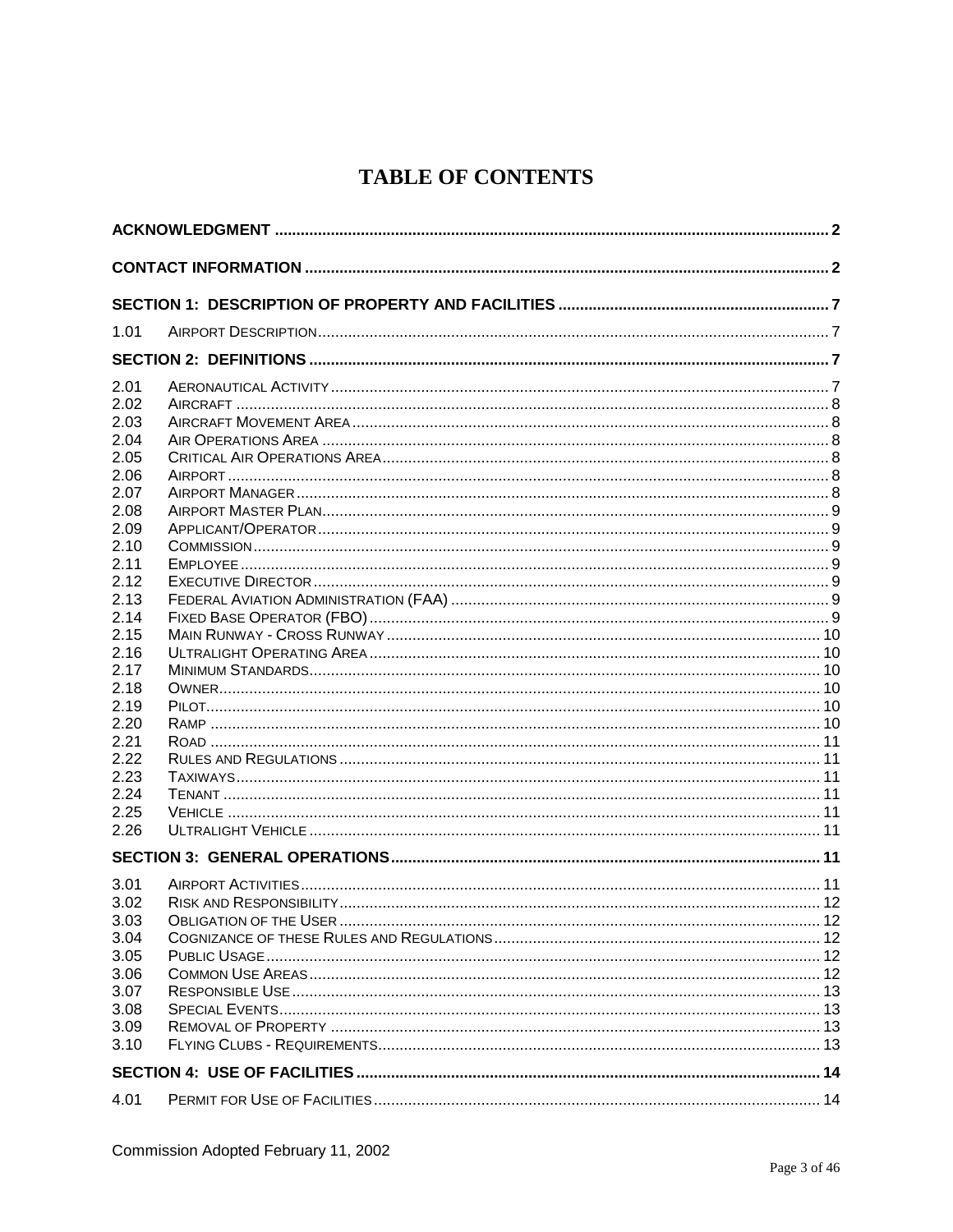| 4.02 |                                                                              |  |
|------|------------------------------------------------------------------------------|--|
| 4.03 |                                                                              |  |
| 4.04 |                                                                              |  |
| 4.05 |                                                                              |  |
| 4.06 | PROCEDURES FOR IMPOUNDMENT AND SALE OF AIRCRAFT WITH DELINQUENT ACCOUNTS  15 |  |
| 4.07 |                                                                              |  |
| 4.08 |                                                                              |  |
| 4.09 |                                                                              |  |
| 4.10 |                                                                              |  |
| 4.11 |                                                                              |  |
| 4.12 |                                                                              |  |
| 4.13 |                                                                              |  |
| 4.14 |                                                                              |  |
| 4.15 |                                                                              |  |
|      |                                                                              |  |
|      |                                                                              |  |
| 5.01 |                                                                              |  |
| 5.02 |                                                                              |  |
| 5.03 |                                                                              |  |
| 5.04 |                                                                              |  |
| 5.05 |                                                                              |  |
| 5.06 |                                                                              |  |
| 5.07 |                                                                              |  |
| 5.08 |                                                                              |  |
| 5.09 |                                                                              |  |
| 5.10 |                                                                              |  |
| 5.11 |                                                                              |  |
| 5.12 |                                                                              |  |
| 5.13 |                                                                              |  |
|      |                                                                              |  |
|      |                                                                              |  |
| 6.01 |                                                                              |  |
| 6.02 |                                                                              |  |
| 6.03 |                                                                              |  |
| 6.04 |                                                                              |  |
| 6.05 |                                                                              |  |
| 6.06 |                                                                              |  |
| 6.07 |                                                                              |  |
| 6.08 |                                                                              |  |
| 6.09 |                                                                              |  |
| 6.10 |                                                                              |  |
| 6.11 |                                                                              |  |
| 6.12 |                                                                              |  |
| 6.13 |                                                                              |  |
| 6.14 |                                                                              |  |
| 6.15 |                                                                              |  |
|      |                                                                              |  |
| 7.01 |                                                                              |  |
| 7.02 |                                                                              |  |
| 7.03 |                                                                              |  |
| 7.04 |                                                                              |  |
| 7.05 |                                                                              |  |
| 7.06 |                                                                              |  |
| 7.07 |                                                                              |  |
|      |                                                                              |  |
| 7.08 |                                                                              |  |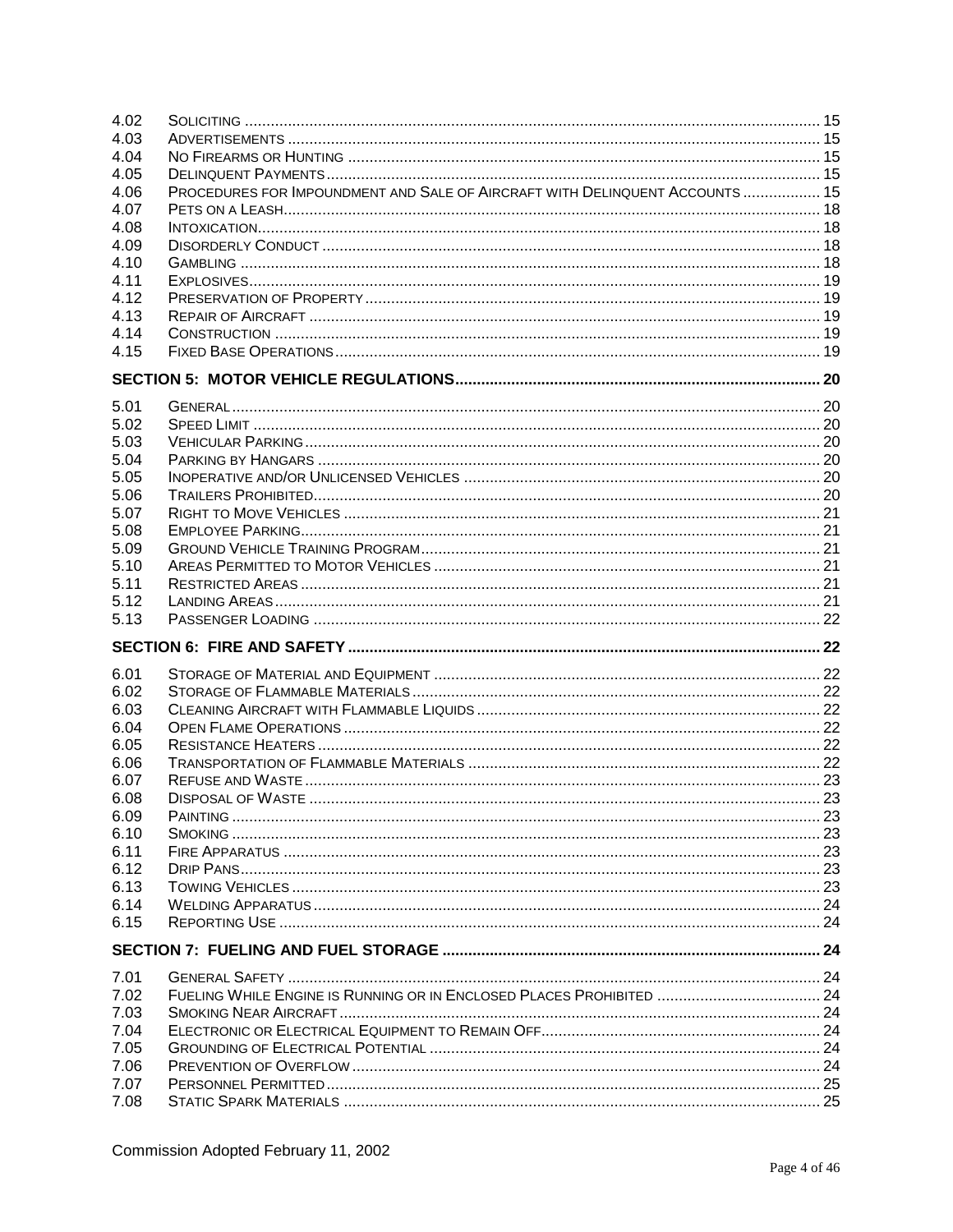| 7.09           |  |
|----------------|--|
| 7.10           |  |
| 7.11           |  |
| 7.12           |  |
| 7.13           |  |
| 7.14           |  |
| 7.15           |  |
| 7.16           |  |
|                |  |
| 8.01           |  |
| 8.02           |  |
| 8.03           |  |
| 8.04           |  |
| 8.05           |  |
| 8.06           |  |
|                |  |
| 8.07           |  |
| 8.08           |  |
| 8.09           |  |
| 8.10           |  |
| 8.11           |  |
| 8.12           |  |
| 8.13           |  |
| 8.14           |  |
| 8.15           |  |
| 8.16           |  |
| 8.17           |  |
| 8.18           |  |
|                |  |
|                |  |
|                |  |
| 9.01<br>9.02   |  |
| 9.03           |  |
|                |  |
|                |  |
| 10.01          |  |
| 10.02          |  |
| 10.03          |  |
| 10.04          |  |
| 10.05          |  |
|                |  |
|                |  |
| 11.01          |  |
| 11.02          |  |
| 11.03          |  |
| 11.04          |  |
| 11.05          |  |
| 11.06          |  |
| 11.07          |  |
|                |  |
| 12.01          |  |
| 12.02          |  |
| 12.03          |  |
| 12.04<br>12.05 |  |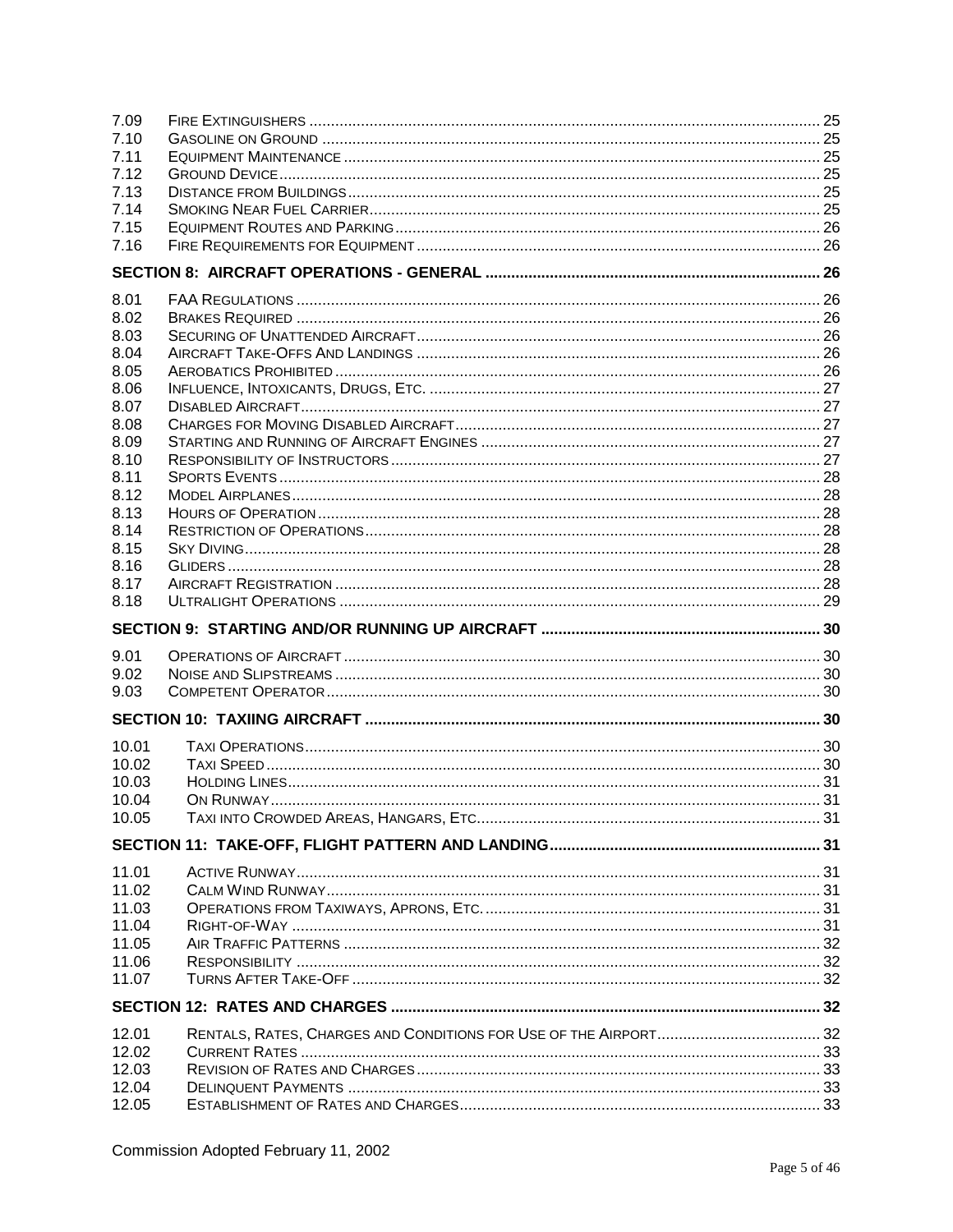| 14.01<br>15.01 | 12.06<br>12.07<br>12.08<br>12.09<br>12.10                                                                |  |
|----------------|----------------------------------------------------------------------------------------------------------|--|
|                |                                                                                                          |  |
|                | 13.01                                                                                                    |  |
|                |                                                                                                          |  |
|                |                                                                                                          |  |
|                |                                                                                                          |  |
|                | 15.02<br>15.03<br>15.04<br>15.05<br>15.06<br>15.07<br>15.08<br>15.09<br>15.10<br>15.11<br>15.12<br>15.13 |  |
|                | 15.14                                                                                                    |  |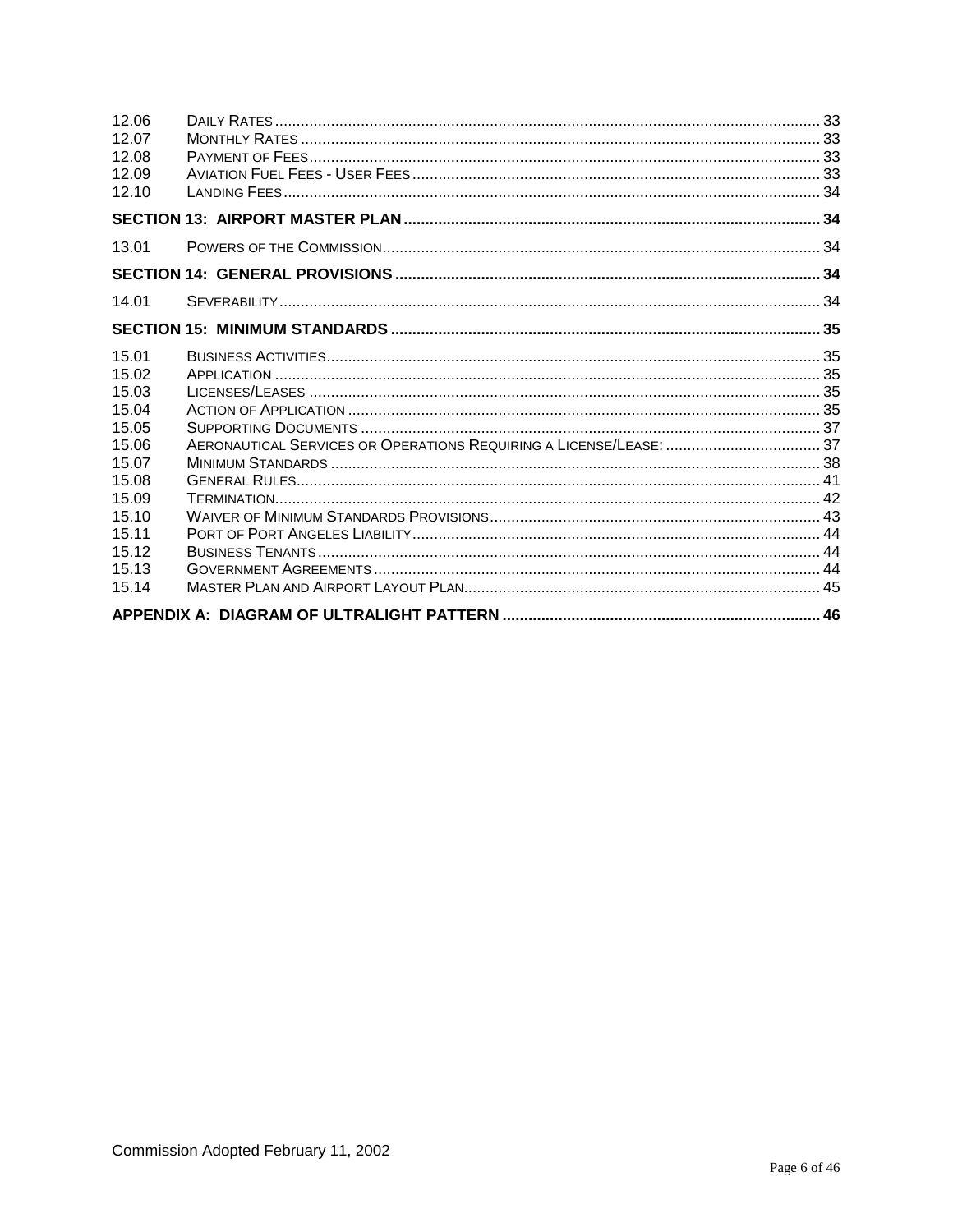## <span id="page-6-0"></span>**SECTION 1: DESCRIPTION OF PROPERTY AND FACILITIES**

## <span id="page-6-1"></span>**1.01 Airport Description**

William R. Fairchild International Airport is located three miles southwest from the business center of Port Angeles, Washington and within the City limits. The latitude is fortyseven degrees, seven minutes, fourteen seconds North and the longitude is one hundred twentythree degrees, twenty-nine minutes, fifty-five seconds West. The Airport elevation is 291 feet above Mean Sea Level. The Airport consists of approximately 797 acres of which 402 are in aeronautical use.

There are two designated runways described as follows:

The main runway (8/26) running east and west is 6349 feet long and 150 feet wide of asphalt with grooved surface treatment.

The cross runway (13/31) running northwest to southeast is 3250 feet long and 50 feet wide of asphalt.

The airport is owned and operated by the Port of Port Angeles (Port), a special purpose district of the State of Washington, and is classified as a Port of Entry.

Airport lighting includes a rotating beacon. Medium Intensity Runway Lighting (MIRL) on the main runway and Low Intensity Runway Lighting (LIRL) on the cross runway. Runway End Identifier Lights (REIL) are located at the displaced threshold on Runway 26. Runway 8 is equipped with a medium intensity approach lighting system with runway alignment indicator (MALSR) and a four-bar Visual Approach Slope Indicator (VASI). Runway 26 has a two-box Simplified Abbreviated Visual Approach Slope Indicator (SAVASI). Taxiways A, B, C, D, E, F, G and H are equipped with Medium Intensity Taxiway Edge Lighting (MITL). Taxiways J and K are equipped with reflectors.

An Instrument Landing System (ILS) is operated for runway 8. The airport is open 24 hours per day and attended generally from 0600 to 2300 hours daily. The UNICOM is operated on a CTAF frequency of **122.975** MHz generally during hours the airport is attended. Airport Rescue Fire Fighting (ARFF) coverage is provided during regularly scheduled air carrier flights of aircraft over 30 passengers. Index "A" ARFF coverage is available for non-scheduled air carrier flights of over 30 passengers upon 24 hour advance request.

## <span id="page-6-2"></span>**SECTION 2: DEFINITIONS**

#### <span id="page-6-3"></span>**2.01 Aeronautical Activity**

Any activity on airport property which involves, makes possible, or is required for the operation of aircraft; or which contributes to or is required for, the safety of such operations and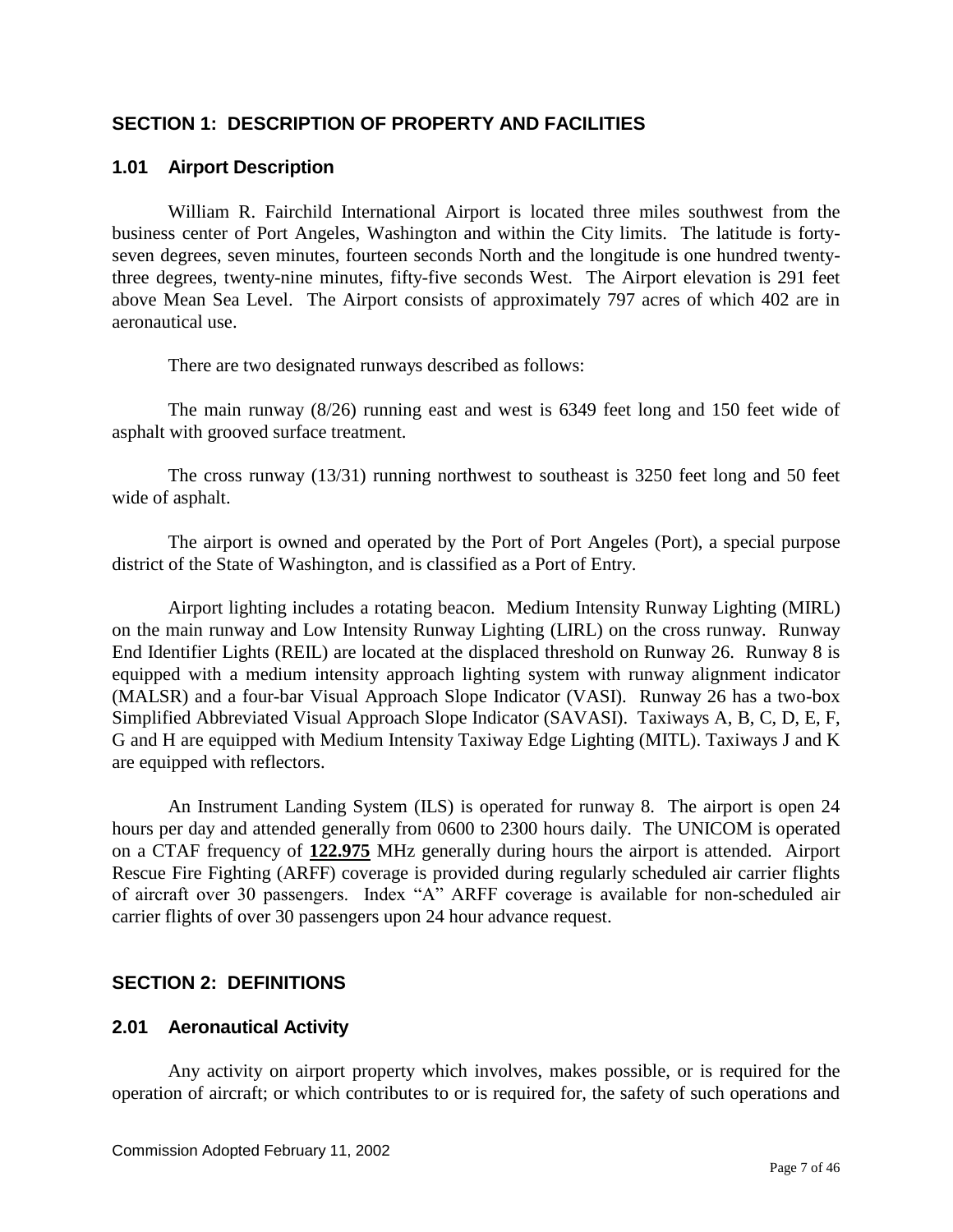shall include, but is not limited to: charter operations, pilot training, aircraft rental and sightseeing, aerial photography, surveying, air carrier operation, search and rescue, emergency services, humanitarian airlift, aircraft sales and services, sale of aviation petroleum products, construction, fabrication, repair and maintenance of aircraft, sale of aircraft and aircraft parts, sale or maintenance of aircraft accessories, radio, communications and navigation equipment and any other activity which, because of its direct relationship to the operation of aircraft, can appropriately be regarded as an aeronautical activity.

## <span id="page-7-0"></span>**2.02 Aircraft**

A vehicle used or designed for navigations of or flight in the air such as any aeroplane, airplane, gas bag, flying machine, balloon, or any flying contrivance now known or hereafter invented.

## <span id="page-7-1"></span>**2.03 Aircraft Movement Area**

The public use runway and taxiway areas of the airport, including the necessary clearance areas and the areas between runways and taxiways.

## <span id="page-7-2"></span>**2.04 Air Operations Area**

**AOA:** All inclusive term incorporating Ramp, Hangar and Tiedown, and Aircraft Movement Areas.

## <span id="page-7-3"></span>**2.05 Critical Air Operations Area**

**CAOA:** The most critical area within the AOA is the parking apron and taxiway on the north side and directly in front of the passenger terminal. The CAOA is defined by two (2) foot wide red lines and the dimension of the area is 220 ft. X 175 ft. This area is utilized for loading and unloading of passengers, baggage, air cargo and air freight for the air carrier aircraft. This area is also used for aircraft awaiting U.S. Customs and Immigration clearance. Other than for these purposes, unauthorized general aviation use within the CAOA is not permitted and it is so posted.

#### <span id="page-7-4"></span>**2.06 Airport**

William R. Fairchild International Airport, owned and operated by the Port of Port Angeles. Includes all the area, buildings, facilities and improvements within the exterior boundaries of said airport as they now exist or may be extended or enlarged.

#### <span id="page-7-5"></span>**2.07 Airport Manager**

The Port of Port Angeles staff member appointed by the Executive Director to manage, superintend, control and protect William R. Fairchild International Airport. The Airport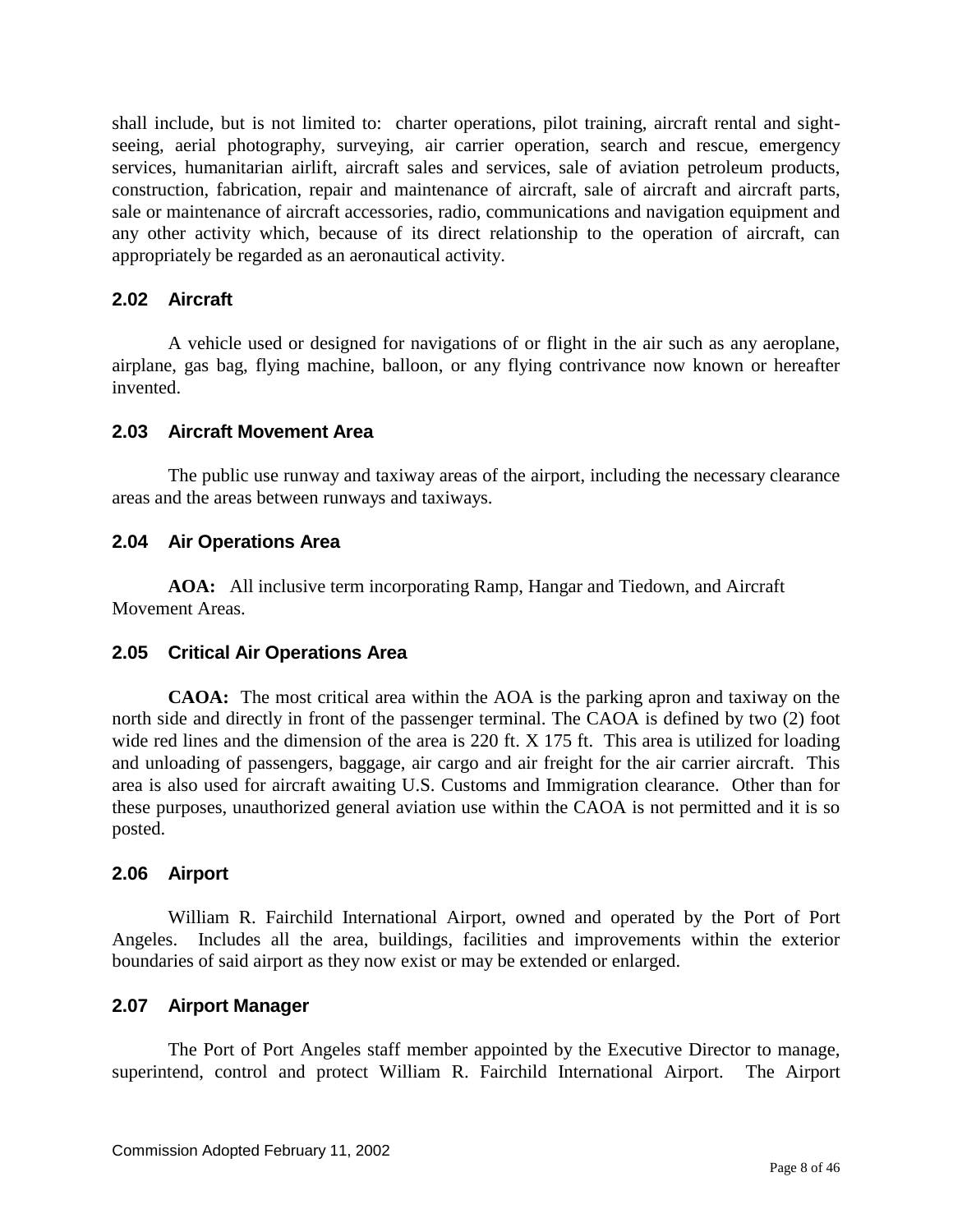Manager shall be the individual designated as the contact for implementation of the Rules and Regulations and Minimum Standards.

## <span id="page-8-0"></span>**2.08 Airport Master Plan**

The currently approved development plans and scaled dimensional layout of the entire airport properties, indicating current and proposed usage for each identifiable segment as adopted by the Commission and approved by the Federal Aviation Administration and amended from time to time.

## <span id="page-8-1"></span>**2.09 Applicant/Operator**

Any person, firm, general or limited partnership, corporation, trust or association making application for leasing or using any land or facility at the airport.

## <span id="page-8-2"></span>**2.10 Commission**

The elected Board of three Commissioners of the Port of Port Angeles.

## <span id="page-8-3"></span>**2.11 Employee**

Any individual offering services to an Operator, Lessee or aircraft owner ("Employer") on the airport, including service in interstate commerce, performed for wages or under any contract calling for the performance of personal services, written or oral, express or implied. Said employee shall be subject to the provisions of Titles 50 and 51 of the Revised Code of Washington and shall conform to Internal Revenue Service regulations used to establish an individual's status as an employee. An employee or an employer on the airport shall be entitled to all wage and benefit opportunities afforded to all other employees of said employer, either on or off the airport.

## <span id="page-8-4"></span>**2.12 Executive Director**

The Executive Director of the Port of Port Angeles.

## <span id="page-8-5"></span>**2.13 Federal Aviation Administration (FAA)**

That agency or any succeeding agency or administrative authority as established by the Federal Aviation Act.

## <span id="page-8-6"></span>**2.14 Fixed Base Operator (FBO)**

Any agent or business entity licensed to conduct business in the State of Washington for the purpose of providing any or all of the commercial aeronautical activities herein defined. Fixed base operators shall be comprised of either of two types: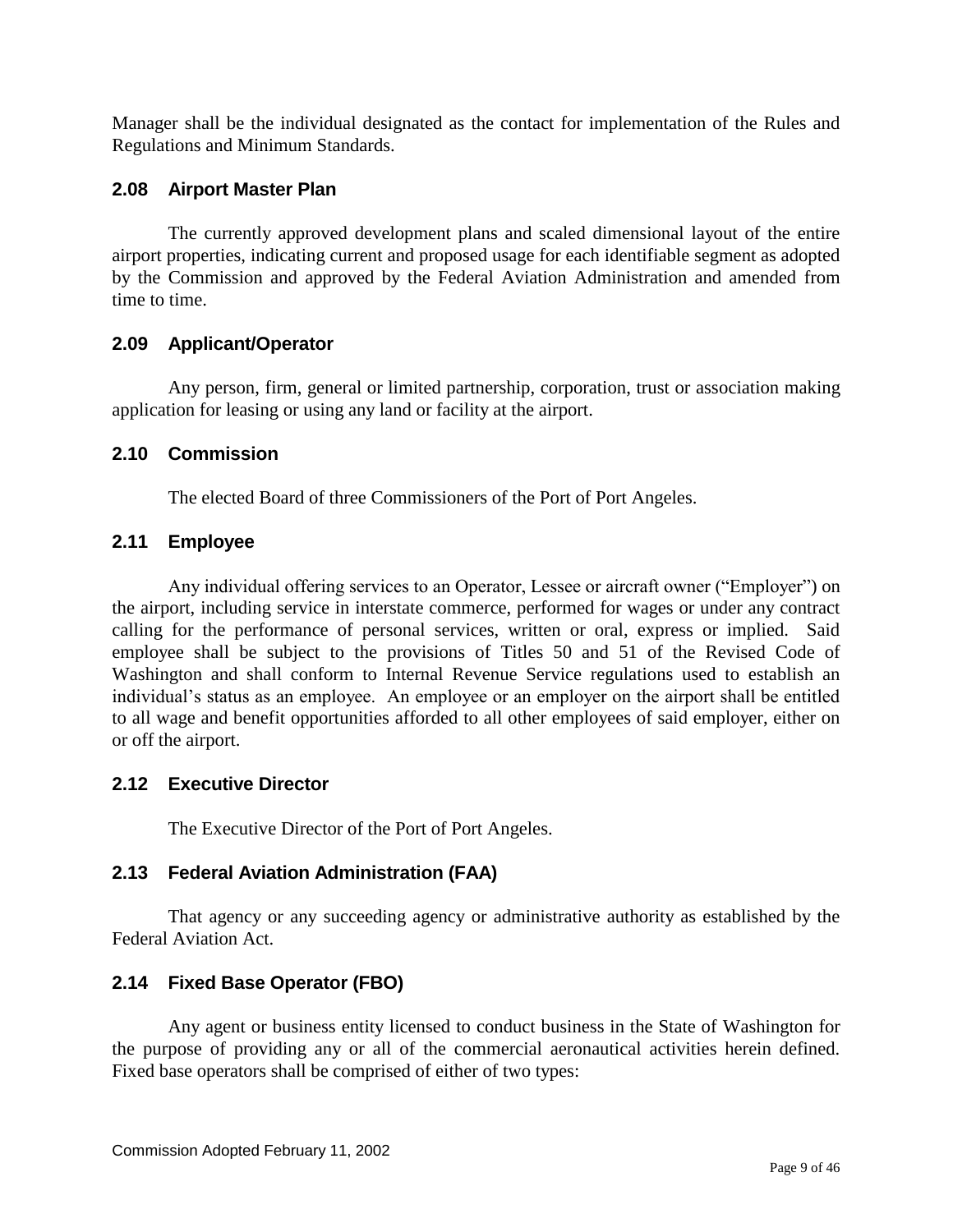Full Service FBO - meets specific minimum leasing requirements as hereinafter defined; provides a minimum of, but not limited to, the following services:

- a. Air Taxi and/or Charter
- b. Flight Training
- c. Aircraft Rental and/or Sales
- d. Aircraft Repair and Maintenance
- e. Sale of Aircraft Parts
- f. Public Sales of Aviation Fuels and Lubricants

**Limited Services FBO** - Provides one or more of the aeronautical services listed in Paragraph 2.14 a. through f. above as a limited or specialized commercial aeronautical activity and does not meet the minimum leasing requirements for a full service FBO.

## <span id="page-9-0"></span>**2.15 Main Runway - Cross Runway**

Main runway shall mean runway 8/26 and cross runway shall mean runway 13/31.

#### <span id="page-9-1"></span>**2.16 Ultralight Operating Area**

A grass operating area designated as "Ultralight 8-26".

#### <span id="page-9-2"></span>**2.17 Minimum Standards**

The qualifications established by the Port of Port Angeles, as amended from time to time by the Commission upon recommendations of the Port of Port Angeles staff, setting forth the minimum requirements to be met as a condition for the right to conduct a commercial aeronautical activity on the airport.

#### <span id="page-9-3"></span>**2.18 Owner**

The registered and/or legal owner of record for an aircraft.

#### <span id="page-9-4"></span>**2.19 Pilot**

One who operates aircraft as a pilot or who operates an aircraft as a mechanic while performing service on aircraft.

#### <span id="page-9-5"></span>**2.20 Ramp**

An area designated for the parking, maneuvering, loading, unloading or servicing of aircraft while they are on the ground.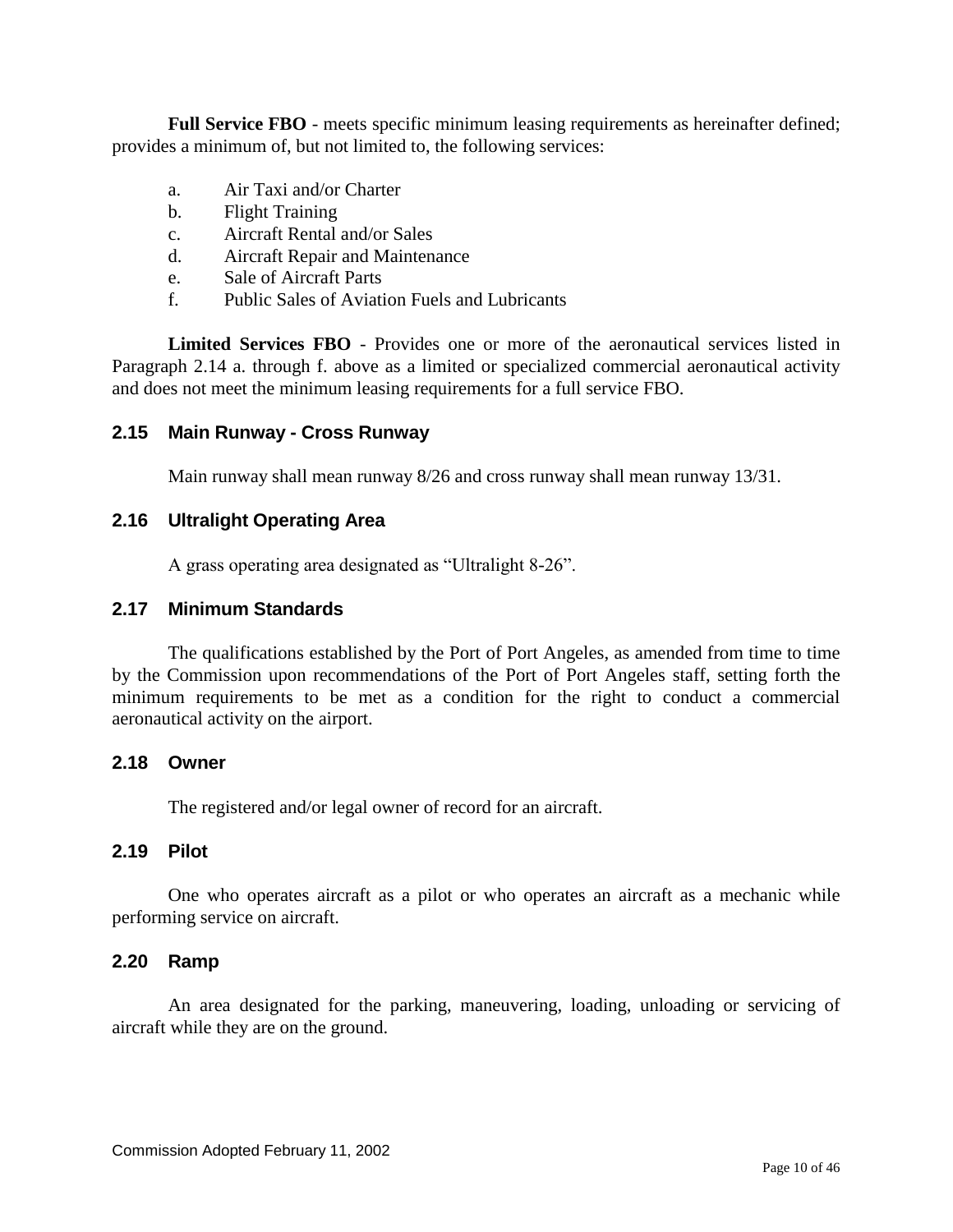## <span id="page-10-0"></span>**2.21 Road**

All areas designated as public use roads or streets for the exclusive use of ground vehicles, including ways open to the public, but shall not include any such areas under lease to a tenant or lessee on the airport.

#### <span id="page-10-1"></span>**2.22 Rules and Regulations**

The Rules and Regulations as may be promulgated from time to time by the Commission to protect the public health, safety, interest and welfare of the William R. Fairchild International Airport, and to augment the Ordinances and Resolutions pertaining to the airport.

#### <span id="page-10-2"></span>**2.23 Taxiways**

All areas designated as public use taxiways and used for the primary use of aircraft movement while on the ground, but shall not include any such areas under lease to a tenant or lessee on the airport.

## <span id="page-10-3"></span>**2.24 Tenant**

A person who enters into a written or oral agreement with the airport for the purpose of engaging in a business or other authorized occupancy or use on airport premises.

#### <span id="page-10-4"></span>**2.25 Vehicle**

Every device (except ultralight vehicles) which any person or property is or may be transported or drawn, including bicycles.

#### <span id="page-10-5"></span>**2.26 Ultralight Vehicle**

As defined by Federal Aviation Regulations, FAR Part 103.1

## <span id="page-10-6"></span>**SECTION 3: GENERAL OPERATIONS**

#### <span id="page-10-7"></span>**3.01 Airport Activities**

All activities or business on the airport shall be conducted in conformity with these Rules and Regulations, amendments, supplements, changes and additions hereto which may hereafter be adopted by the Commission.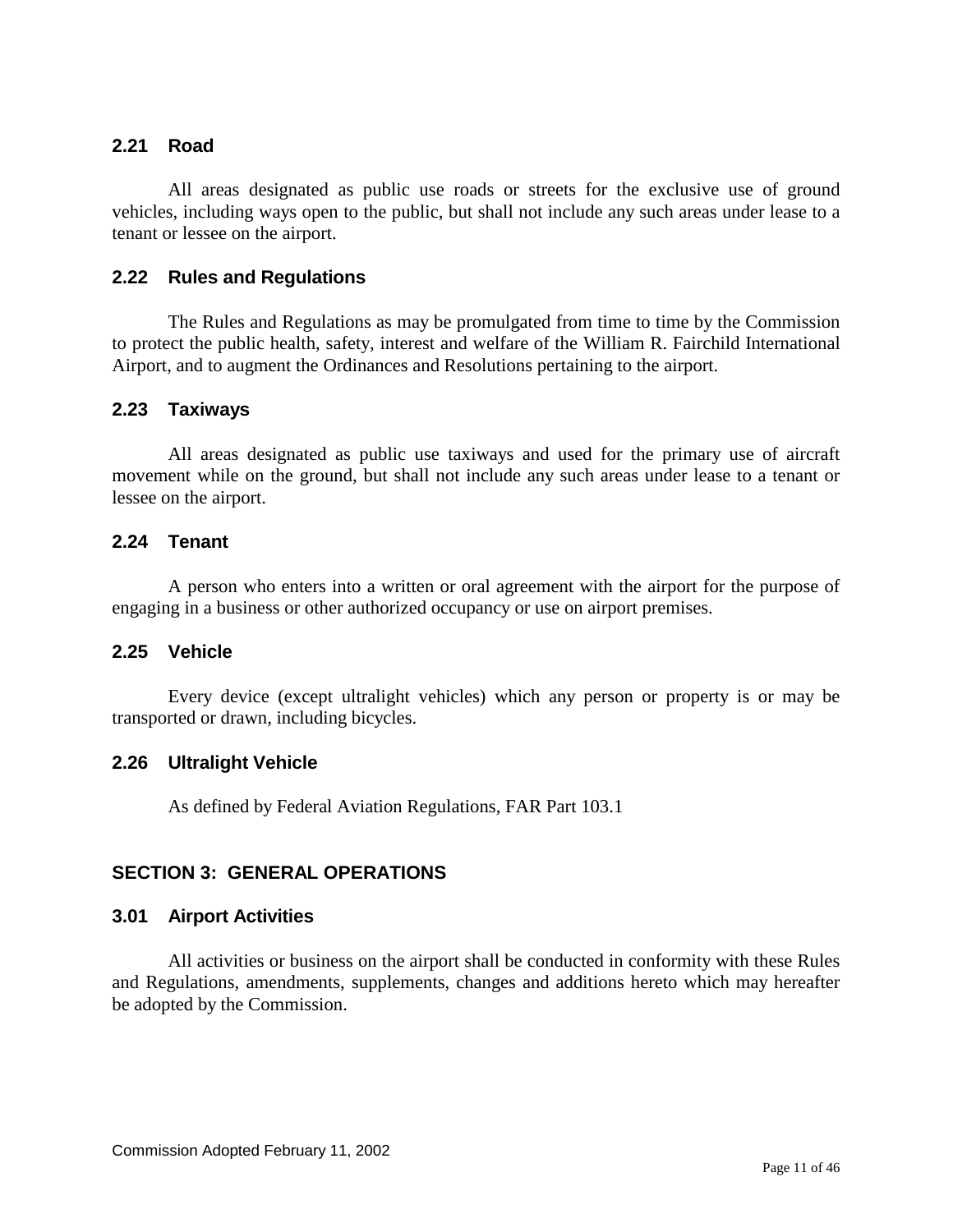#### <span id="page-11-0"></span>**3.02 Risk and Responsibility**

All persons shall use the airport at their own risk. The Port of Port Angeles assumes no responsibility for injury or damage to persons or property stored on or using the airport facilities by reason of fire, theft, vandalism, collision or acts of God, nor does it assume any liability by reason of injury to persons while on or using the airport or its facilities.

## <span id="page-11-1"></span>**3.03 Obligation of the User**

The use of the airport or any of its facilities in any manner shall create an obligation on the part of the user thereof to abide by or obey any and all of the Airport Rules Regulations and Minimum Standards herein provided and as required by any State or Federal jurisdiction.

## <span id="page-11-2"></span>**3.04 Cognizance of these Rules and Regulations**

All persons licensed to do business on or conducting operations of any kind on the airport shall keep a current copy of these Rules and Regulations in its office place of business and make it available to all persons. Further, it shall be the responsibility of each "operator" to fully acquaint their clients and/or employees with these Rules and Regulations. Failure to abide by these Rules and Regulations will be grounds for expulsion from and denial of further use of the airport and/or its facilities subject to review by the Commission.

## <span id="page-11-3"></span>**3.05 Public Usage**

The airport shall be open for public use at all times, subject to regulation or restriction due to weather, conditions of the landing area, the presentation of special events and like causes as may be determined by the Port of Port Angeles, and revocation of the right to use for violation of these Rules and Regulations as herein provided.

#### <span id="page-11-4"></span>**3.06 Common Use Areas**

All runways for landing and take-off; all runway, marker, guidance, signal and beacon lights used to guide the operation of aircraft; all apparatus or equipment for disseminating weather and wind information, for signaling, for radio-directional finding, or for radio or other electrical communication, and any other structure, equipment or mechanism having a similar purpose for guiding or controlling flight in the air or the landing and take-off of aircraft; and together with such aprons, ramps, turn-offs, tie-down areas, taxiways and other areas of the airport as the Port of Port Angeles shall specify or designate as common use areas shall be considered common use areas available for use, in common, by all persons flying or operating aircraft on the airport and shall be kept clear and available for aircraft traffic. No fixed base operator or other person shall use any common use area for the parking or storing of aircraft, the repair, servicing or fueling of aircraft or for any other purpose other than the flying and operation of aircraft without the prior consent or authorization of the Port of Port Angeles. Common use areas are subject to change.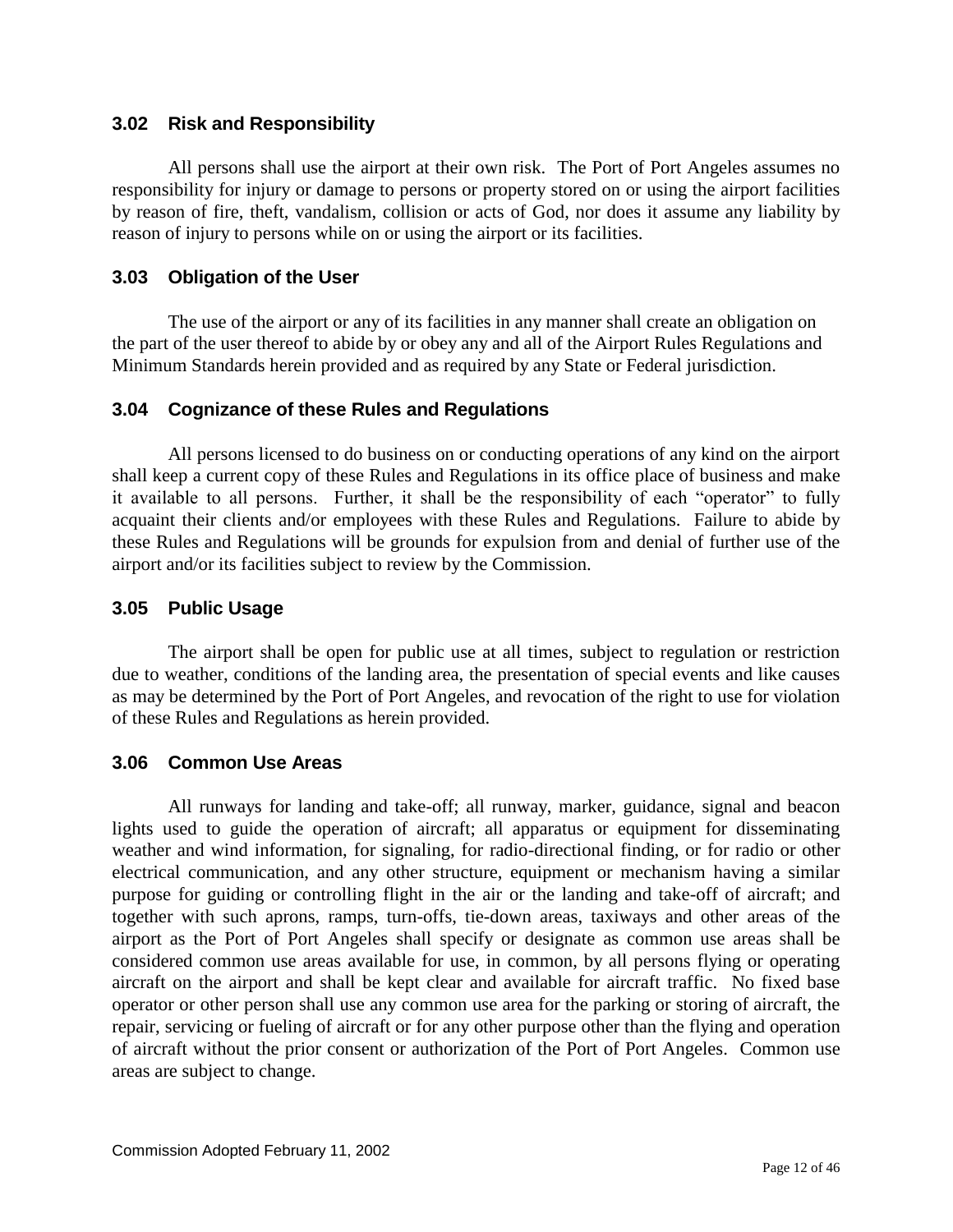## <span id="page-12-0"></span>**3.07 Responsible Use**

The Port of Port Angeles may, at any time, take such action as may be deemed necessary in order to safeguard the public or property on the Airport. Any person causing damage of any kind to the airport and/or buildings or fixtures thereof, shall be liable for such damage to the Port of Port Angeles.

## <span id="page-12-1"></span>**3.08 Special Events**

Special events such as air shows, air races, fly-ins, sky diving and all events requiring the general use of the airport shall be held only upon the prior approval of the Port of Port Angeles.

## <span id="page-12-2"></span>**3.09 Removal of Property**

The Airport Manager or his authorized representative may remove from any area of the airport, including leased premises, any motor vehicle, aircraft, or other property which causes or constitutes, or reasonably appears to cause or constitute, an imminent or immediate danger to the health or safety of the persons using the airport or a significant portion thereof. The expenses of such removal and any storage fees shall become a lien chargeable to the owner of said motor vehicle, aircraft or other property. Said owner shall be notified of the removal and storage of said motor vehicle, aircraft or other property by certified or registered mail with a five (5) day return requested, sent to the owner's address as known to the Port of Port Angeles, within three (3) days of said removal and storage.

The removal from any area of the airport, including leased premises of any motor vehicle, aircraft, or other property constituting a nuisance or which is disabled, abandoned, or in violation of these Rules and Regulations, but which does not cause or constitute an imminent or immediate danger to the health or safety of the persons using the airport or a significant portion thereof, shall be accomplished in accordance with the procedure set forth in R.C.W. 7.48 as the same now exists or may hereafter be amended or in any other manner provided by law.

## <span id="page-12-3"></span>**3.10 Flying Clubs - Requirements**

a. Purpose of Flying Club: A flying club must be organized as a non-profit corporation under the laws of the State of Washington or of the United States for the purpose of fostering flying for pleasure, developing skills in aviation, and developing an awareness and appreciation of aviation requirements and techniques to the general public.

b. By Laws: Each club must furnish to the Airport Manager, a current and correct copy of the By Laws, Articles of Incorporation, Operating Rules and Membership Agreements.

c. Officers and Directors: A current certified roster of officers and directors and their addresses must be filed annually with the Airport Manager.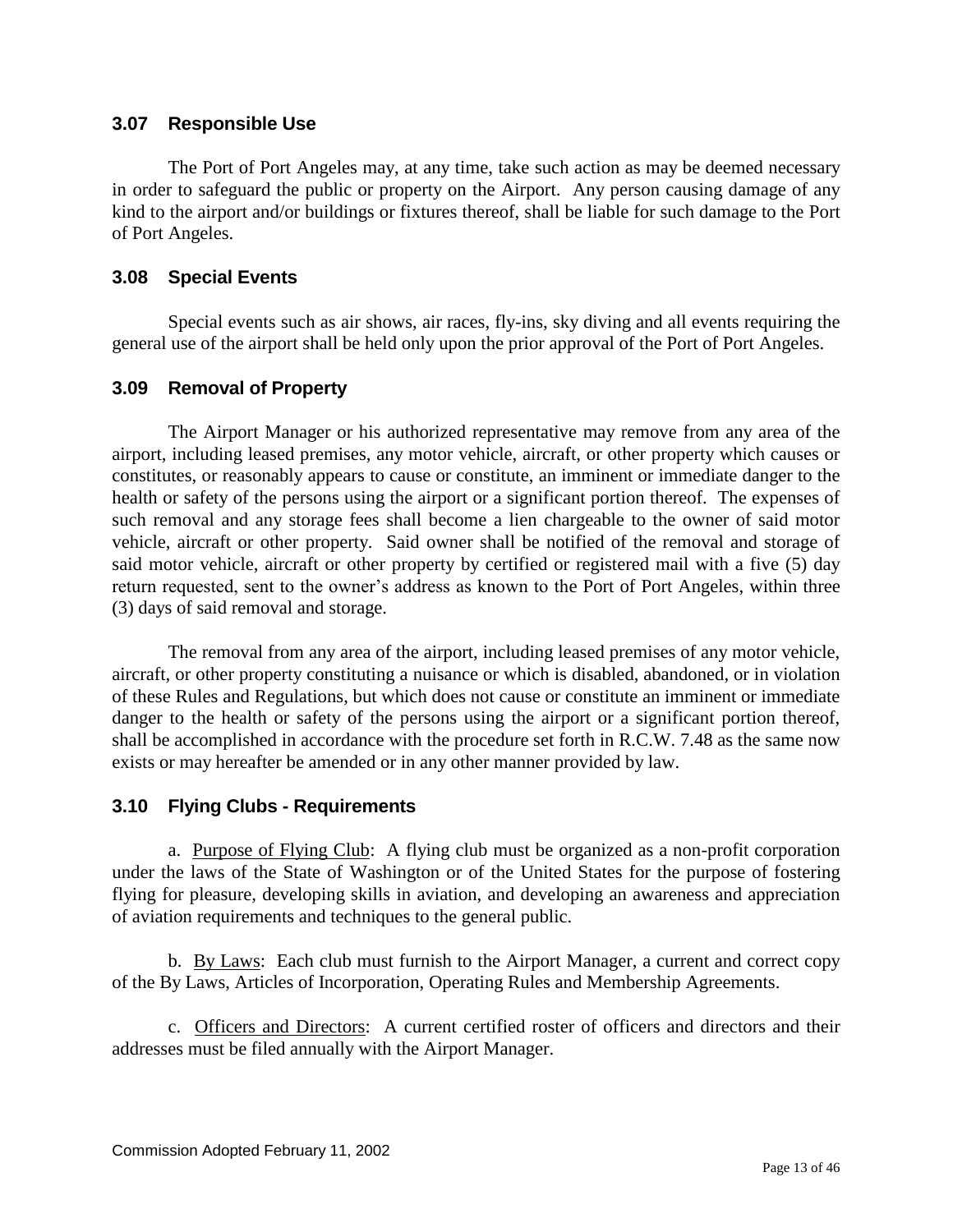d. Use of Airport for Commercial Purposes: The commercial use of William R. Fairchild International Airport by flying clubs is prohibited.

e. Membership List: The flying club shall maintain a membership record containing the full names, addresses, pilot license number and rating of all its members, past and present, together with the date when their membership commenced and terminated. These records shall be certified by an officer of the flying club and made available for inspection at any reasonable time upon request of and by the Airport Manager.

f. Instructors and Mechanics: All flying clubs will submit to the Airport Manager upon his request a certified list of all instructors who are or have been instructing members of the club, the names of each of the members who received said instruction, and the dates and time duration of such instruction within the six (6) months preceding the request. The flying club will also maintain a list of mechanics who have worked on the club aircraft and the date and nature of the work performed.

g. Insurance: All flying clubs must obtain public liability and property damage insurance with a hold harmless agreement in favor of the Port of Port Angeles, its officers and employees, in the following minimum amounts:

Combined single limit bodily injury, property damage, and passenger liability:

| 1. For single engine operations | \$1,000,000 |
|---------------------------------|-------------|
| 2. For multi-engine operations  | \$2,000,000 |

Certificates of insurance will be kept on file at all times with the Port of Port Angeles. Thirty (30) days prior notice of cancellation shall also be filed with the Port of Port Angeles.

h. Aircraft Registration: All aircraft owned, leased or used by the club must first be registered with the Airport Manager. Club aircraft shall not be used for business or commercial activities.

## <span id="page-13-0"></span>**SECTION 4: USE OF FACILITIES**

## <span id="page-13-1"></span>**4.01 Permit for Use of Facilities**

No person shall use the airport as a base or terminal for commercial aviation activities or conduct any business or concession upon the airport or upon any land acquired by the Port of Port Angeles for use in connection with said airport, or upon or in any of the buildings, structures, land parking places, walkways, roadways, or other facilities used or operated in connection with said airport without first obtaining the written permission of the Port of Port Angeles. Commercial users shall comply with the minimum standards which require the business be licensed in the State of Washington, provide the Port of Port Angeles with certificate of insurance or bond and provide copies of all required Federal Aviation Administration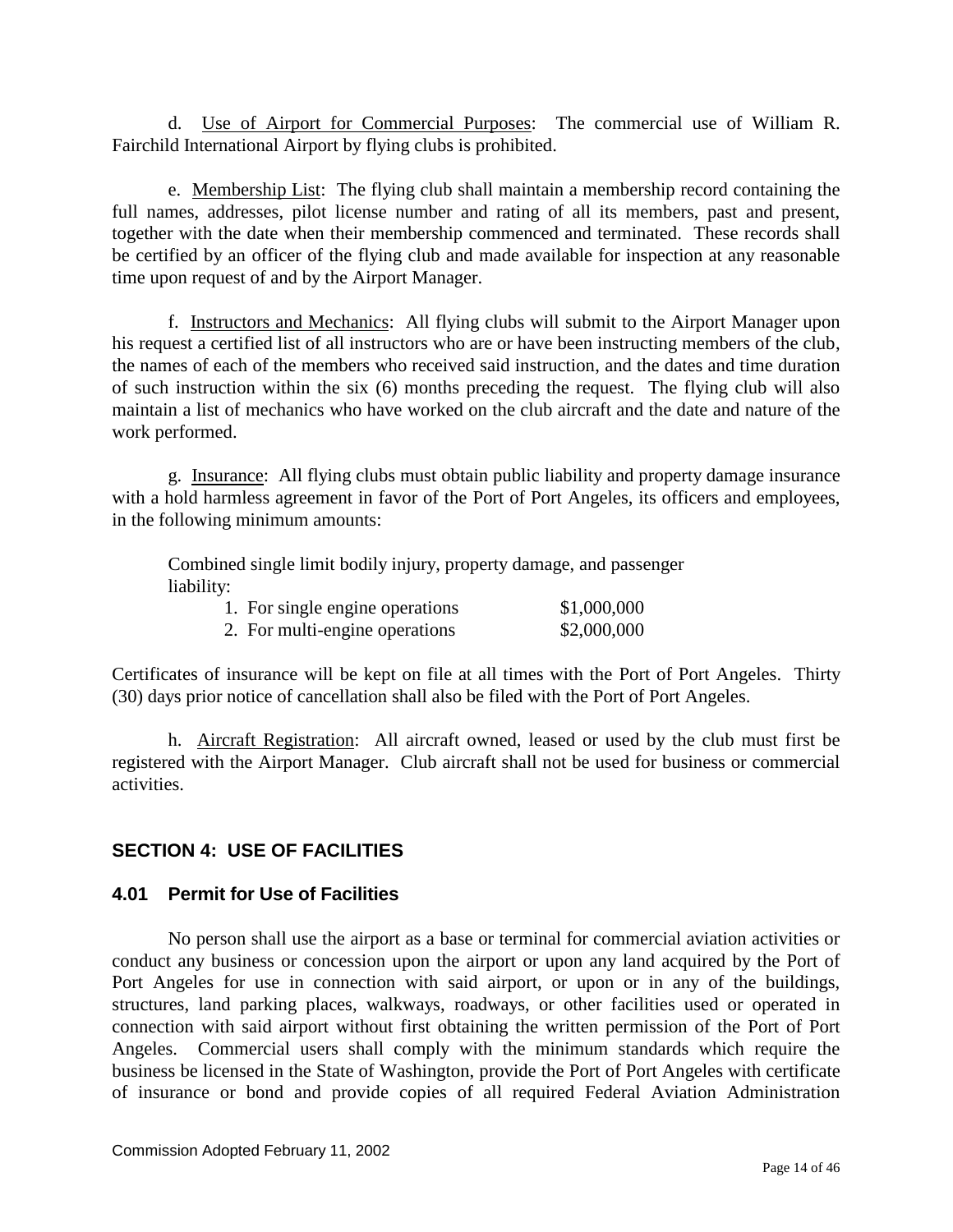Certificates. This list is not all inclusive of requirements, but rather an example of the basic Minimum Standards to conduct commercial activities at the airport.

## <span id="page-14-0"></span>**4.02 Soliciting**

No person shall solicit funds for any purposes on the airport without permission of the Airport Manager.

## <span id="page-14-1"></span>**4.03 Advertisements**

No person shall post, distribute, or display signs, advertisement, circulars, printed or written matter at the airport except within Lessee's buildings and with the prior approval of the Port of Port Angeles.

## <span id="page-14-2"></span>**4.04 No Firearms or Hunting**

No person shall hunt for game nor carry firearms, explosives, or incendiary materials, or discharge any firearm or other explosive on airport property except authorized law enforcement officers and members of the Armed Forces of the United States on official duty. **POSSESSION EXCEPTION:** Persons transporting hunting weapons, or maintaining weapons in aircraft survival kits, or those persons lawfully permitted to carry firearms.

## <span id="page-14-3"></span>**4.05 Delinquent Payments**

Any person delinquent in payment for the use of airport facilities may be removed from the airport and denied further usage until such delinquency is corrected.

## <span id="page-14-4"></span>**4.06 Procedures for Impoundment and Sale of Aircraft with Delinquent Accounts (As adopted by applicable resolution of the Port of Port Angeles Board of Commissioners)**

I. The Port of Port Angeles is authorized to take reasonable measures including, but not limited to: the use of chains, ropes, and locks to secure aircraft within the airport facility so that the aircraft are in the possession and control of the Port of Port Angeles and cannot be removed from the airport. These procedures may be used if the owner hangaring or parking an aircraft at the airport fails, after being notified that charges are owing and of the owner's right to contest that such charges are owing, to pay the airport charges owed or to commence legal proceedings. Notification shall be by registered mail to the owner at his or her last known address. In the case of an aircraft where an owner's address cannot be determined or obtained after reasonable effort, the Port of Port Angeles need not give such notice prior to securing the aircraft. At the time of securing the aircraft, an authorized airport employee shall attach to the aircraft a readily visible notice and shall make a reasonable attempt to send a copy of such notice to the owner at his or her last known address by registered mail, return receipt requested, and an additional copy of the notice by first class mail. The notice and an additional copy shall be of reasonable size and shall contain the following information: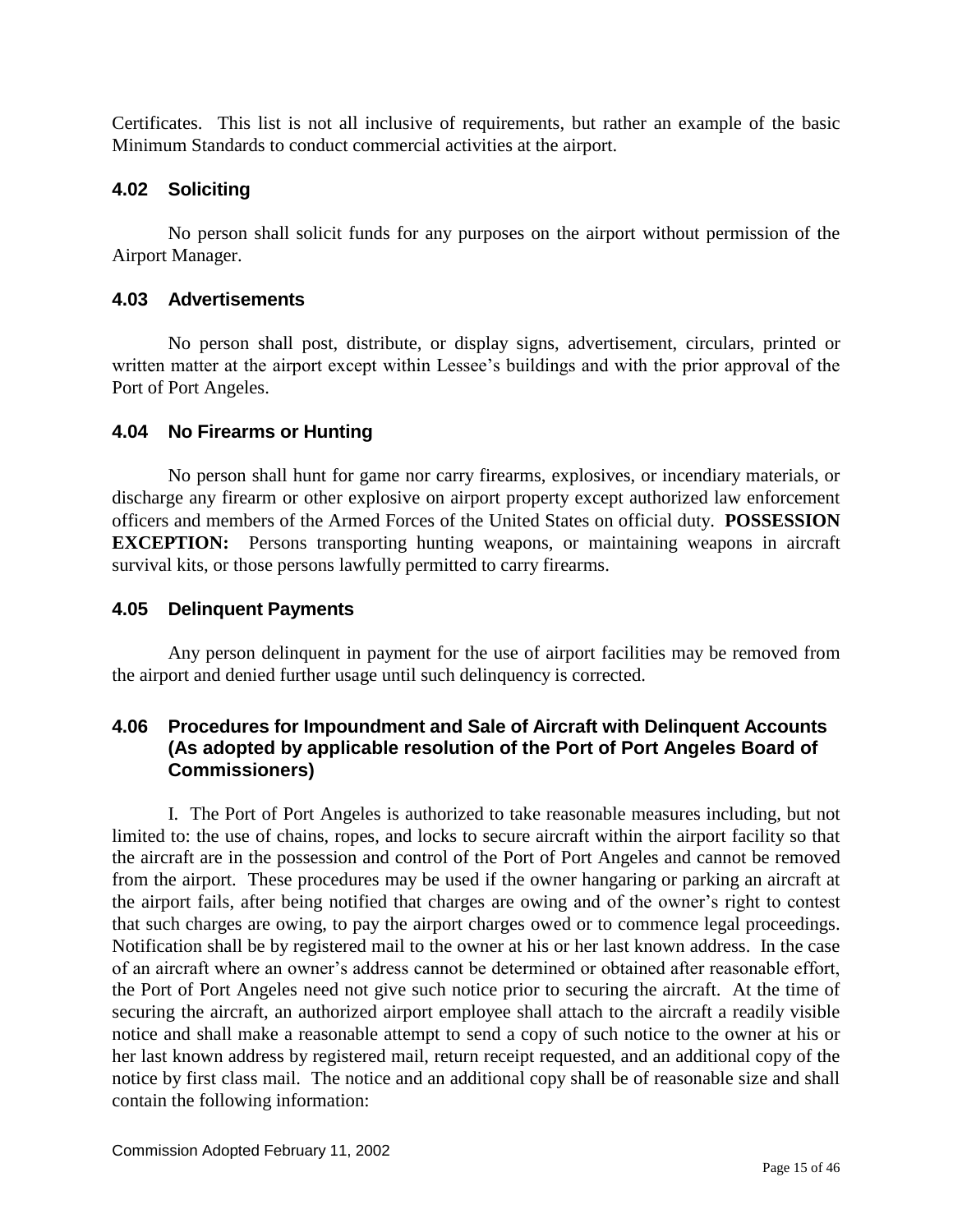- a. The date and time the notice was attached;
- b. A reasonable description of the aircraft;
- c. The identity of the authorized employee;
- d. The amount of airport charges owing;
- e. A statement that, if the account is not paid in full within 90 days from the time the notice was attached, the aircraft may be sold at public auction to satisfy the airport charges;
- f. A statement of the owner's right to commence legal proceedings to contest the charges owing and to have the aircraft released upon posting an adequate cash bond or other security; and
- g. The address and telephone number where additional information may be obtained concerning the release of the aircraft.

II. The Port of Port Angeles is authorized at its discretion to move the aircraft to an area within the Port of Port Angeles' control or for storage with private persons under the Port of Port Angeles' control as bailees of the airport facility. Costs for any such procedure shall be paid by the aircraft's owner.

III. If an aircraft is secured or moved pursuant to the procedures described in this document, the owner or the hangar tenant who is obligated for hangaring or parking or other airport charges may regain possession of the aircraft by:

- a. Making arrangements satisfactory with the Port of Port Angeles for the immediate removal of the aircraft from the airport's hangar or making arrangements for authorized parking; and
- b. Making payment to the Port of Port Angeles of all airport charges or by posting with the Port of Port Angeles a sufficient cash bond or other security acceptable to the Port of Port Angeles, to be held in trust by the Port of Port Angeles pending written agreement of the parties with respect to payment of the amount owing or pending resolution of charges in a civil action in a court of competent jurisdiction. Upon written agreement or judicial resolution, the trust shall terminate and the Port of Port Angeles shall receive so much of the bond or other security as is necessary to satisfy the agreement or any judgment, costs, and interest as may be awarded to the Port of Port Angeles. The balance shall be refunded immediately to the owner at the owner's last known address by registered mail, return receipt requested. The Port of Port Angeles shall send to the owner by first class mail a notice that the balance of funds was forwarded to him or her by registered mail, return receipt requested.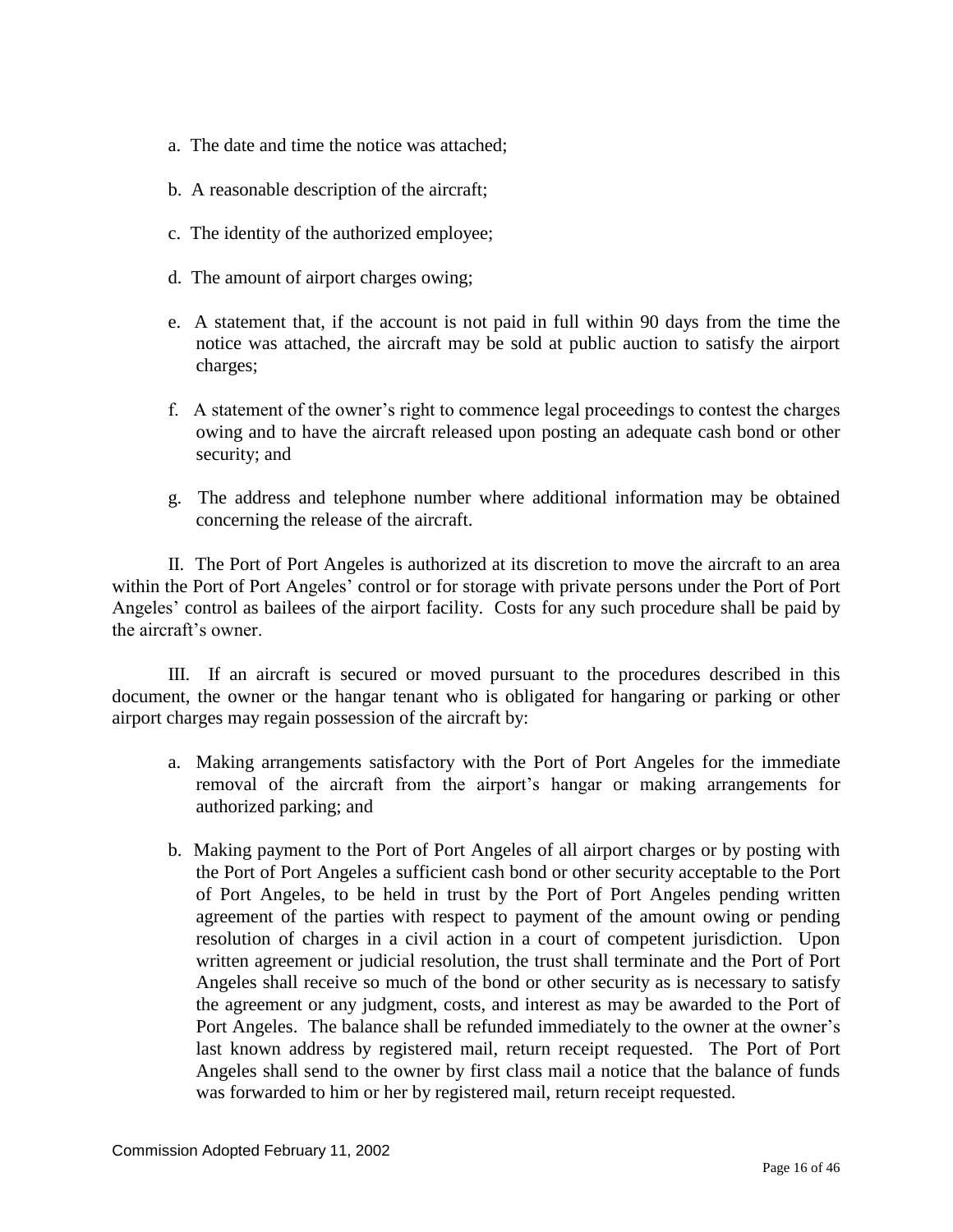IV. If an aircraft parked or hangared at the airport is abandoned, the Port of Port Angeles has the authority to sell the aircraft, at public auction by authorized personnel, to the highest and best bidder for cash as follows:

- a. If an aircraft has been secured by the Port of Port Angeles under Section I" of this document and is not released to the owner under the bonding provisions of Section "III (b)" within 90 days after notifying or attempting to notify the owner under Section "I", or in all other cases, 90 days after the Port of Port Angeles secures the aircraft, the aircraft shall be conclusively presumed to have been abandoned by the owner.
- b. Before the aircraft is sold, the owner of the aircraft shall be given at least twenty (20) days notice of sale by registered mail, return receipt requested, if the name and address of the owner are known, and the notice of sale shall be published at least once, more than ten (10) but less than twenty (20) days before the sale, in a newspaper of general circulation in the county in which the airport is located. Such notice shall contain the aircraft identification numbers, the last known owner and address, the time and place of sale, the amount of Port of Port Angeles charges that will be owing at the time of sale, a reasonable description of the aircraft to be sold and a statement that the Port of Port Angeles may bid all or part or its airport charges at the sale and may become a purchaser at the sale.
- c. Before the aircraft is sold, any person seeking to redeem an impounded aircraft under this section may commence a lawsuit in the superior court of the county in which the aircraft was impounded, to contest the validity of the impoundment or the amount of airport charges owing. Such lawsuit must be commenced within ten (10) days of the date the notification was provided under Section I of this document or the right to a hearing is waived, and the owner is liable for any airport charges owing the Port of Port Angeles. In the event of litigation the prevailing party is entitled to reasonable attorneys' fees and costs.
- d. The proceeds of a sale under this section shall first be applied to payment of airport charges owed. The balance, if any, shall be deposited with the Department of Revenue to be held in trust for the owner or owners and lienholders for a period of one (1) year. If more then one owner appears on the aircraft title, and/or if any liens appear on the title, the Department must, if a claim is made, interplead the balance into a court of competent jurisdiction for distribution. The Department may release the balance to the legal owner provided that the claim is made within one (1) year of sale and only one legal owner and no lienholders appear on the title. If no valid claim is made within one (1) year of the date of sale, the excess funds from the sale shall be deposited in the aircraft search and rescue, safety, and education account created in RCW 47.68.236. If the sale is for a sum less than the applicable airport charges, the Port of Port Angeles is entitled to assert a claim against the aircraft owner or owners for the deficiency.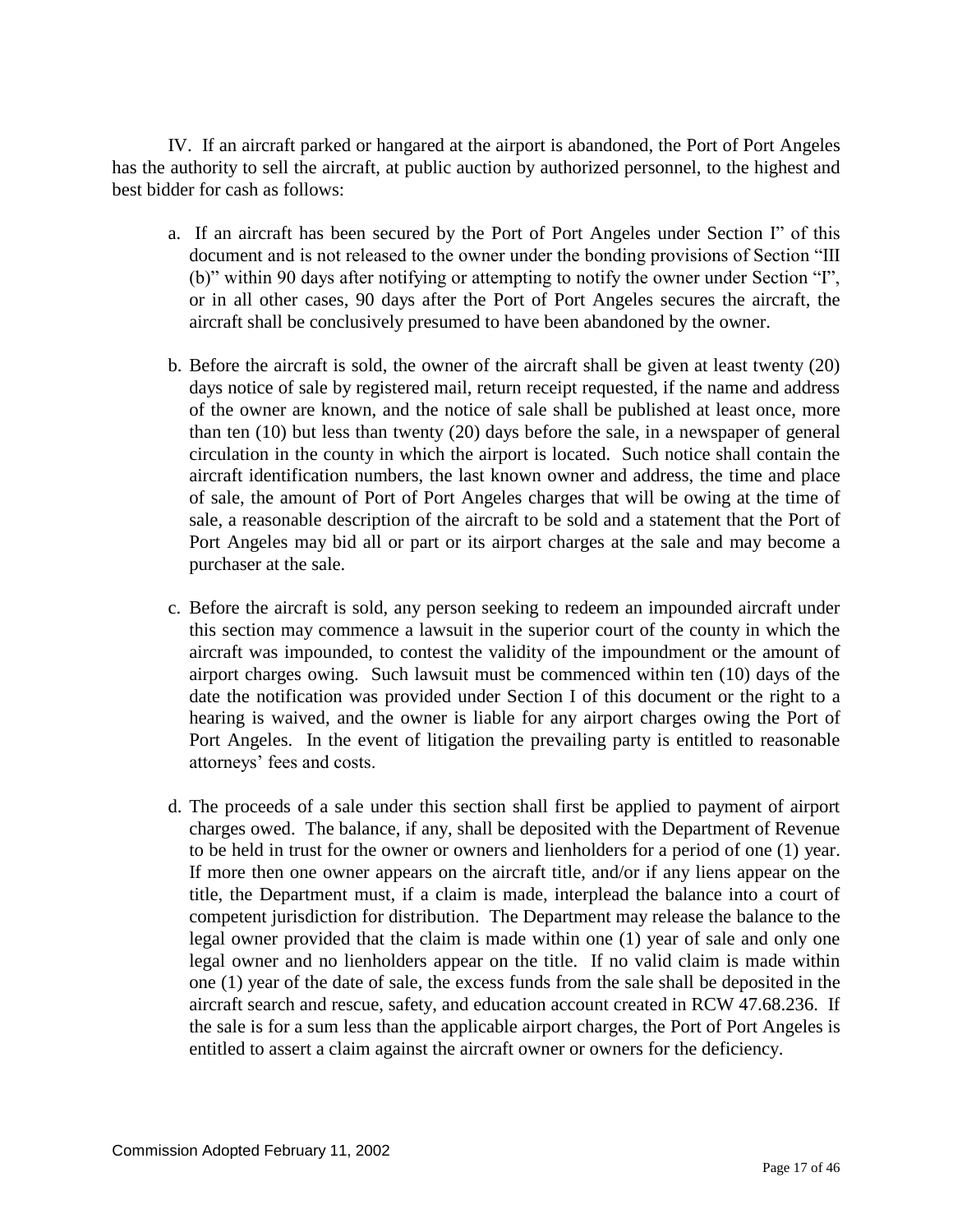- e. In the event that no one purchases the aircraft at a sale, or that the aircraft is not removed from the premises or other arrangements are not made within ten (10) days of the sale, title to the aircraft shall revert to the Port of Port Angeles.
- V. That which is set forth in this document is enforceable only if:
- a. The Port of Port Angeles has its tariff and/or regulations, including any and all regulations authorizing the impoundment of any aircraft that is the subject of delinquent airport charges, conspicuously posted at the Port of Port Angeles' airport facility offices or Airport Manager's office, at all times.
- b. All impounding remedies available to the Port of Port Angeles are included in any written contract for airport charges between the Port of Port Angeles and an aircraft owner.
- c. The Rules and Regulations set forth in this document (section 4.06) have been adopted by resolution by the Board of Commissioners of the Port of Port Angeles and may be subject to amendment by resolution, and the current resolution in effect will prevail.

VI. Nothing hereinbefore contained may be construed as a limitation of any rights, privileges, or remedies previously existing under any applicable laws affecting the Port of Port Angeles.

## <span id="page-17-0"></span>**4.07 Pets on a Leash**

All pets are required to be on a leash. Any domestic animal found to be roaming free on airport property will be subject to impoundment by City of Port Angeles Animal Control.

## <span id="page-17-1"></span>**4.08 Intoxication**

No person under the influence of liquor or narcotic drugs shall operate a motor vehicle or aircraft of any kind on the airport nor be allowed on the operational areas of the airport. Liquor shall not be consumed in any public area on the airport except in those places of business in possession of a valid Washington State Liquor Control Board permit.

## <span id="page-17-2"></span>**4.09 Disorderly Conduct**

No person shall commit any disorderly, obscene or indecent act or commit a nuisance on the airport.

## <span id="page-17-3"></span>**4.10 Gambling**

No person shall conduct gambling in any form or operate gambling devices anywhere on the airport.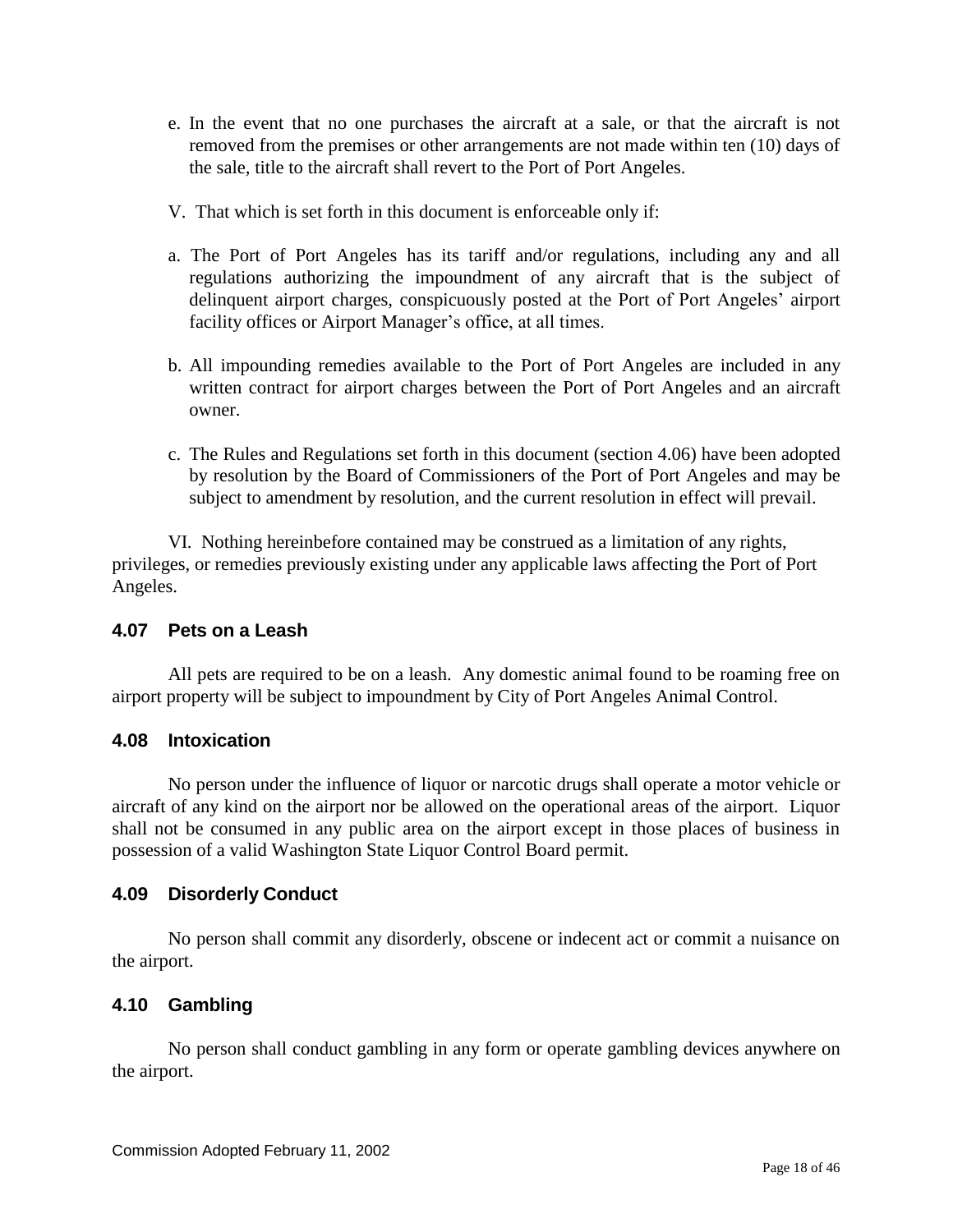## <span id="page-18-0"></span>**4.11 Explosives**

The loading, unloading and transporting of explosives or incendiary materials will be accomplished in designated areas and routes prescribed by the Airport Manager.

## <span id="page-18-1"></span>**4.12 Preservation of Property**

No person shall:

- a. Dispose of garbage, refuse or other waste material on the airport except in the manner prescribed and in the receptacles provided for that purpose.
- b. Burn trash or refuse on the airport at any time without prior approval of the Airport Manager.
- c. Destroy, injure, deface or disturb in any way, any buildings, signs, equipment, markers, or other structures, flowers, lawn or other public property on the airport.
- d. Trespass on lawns and seeded areas on the airport.
- e. Interfere or tamper with any aircraft or start the engine of such aircraft unless authorized to do so.

## <span id="page-18-2"></span>**4.13 Repair of Aircraft**

No aircraft, engine or accessory shall be repaired on any ramp area of the airport without prior approval of the Airport Manager.

## <span id="page-18-3"></span>**4.14 Construction**

No construction, in the fullest sense of the word, will be attempted until that person, company or contractor has obtained written permission from the Port of Port Angeles. All requests for construction approval must be accompanied by a complete set of construction drawings and specifications. Prior to the start of construction, the tenant shall receive and provide the Port of Port Angeles a copy of a Building Permit issued by the City of Port Angeles Building Department.

## <span id="page-18-4"></span>**4.15 Fixed Base Operations**

Fixed base operators may be limited in number consistent with space availability and/or other limiting factors which may be dictated by good business practices in airport operations. Such limitations or restrictions shall be fixed by the Port of Port Angeles. Fixed base operators or other business firms using the airport shall not engage in any commercial activity on the airport other than that for which they have received official approval from the Commission.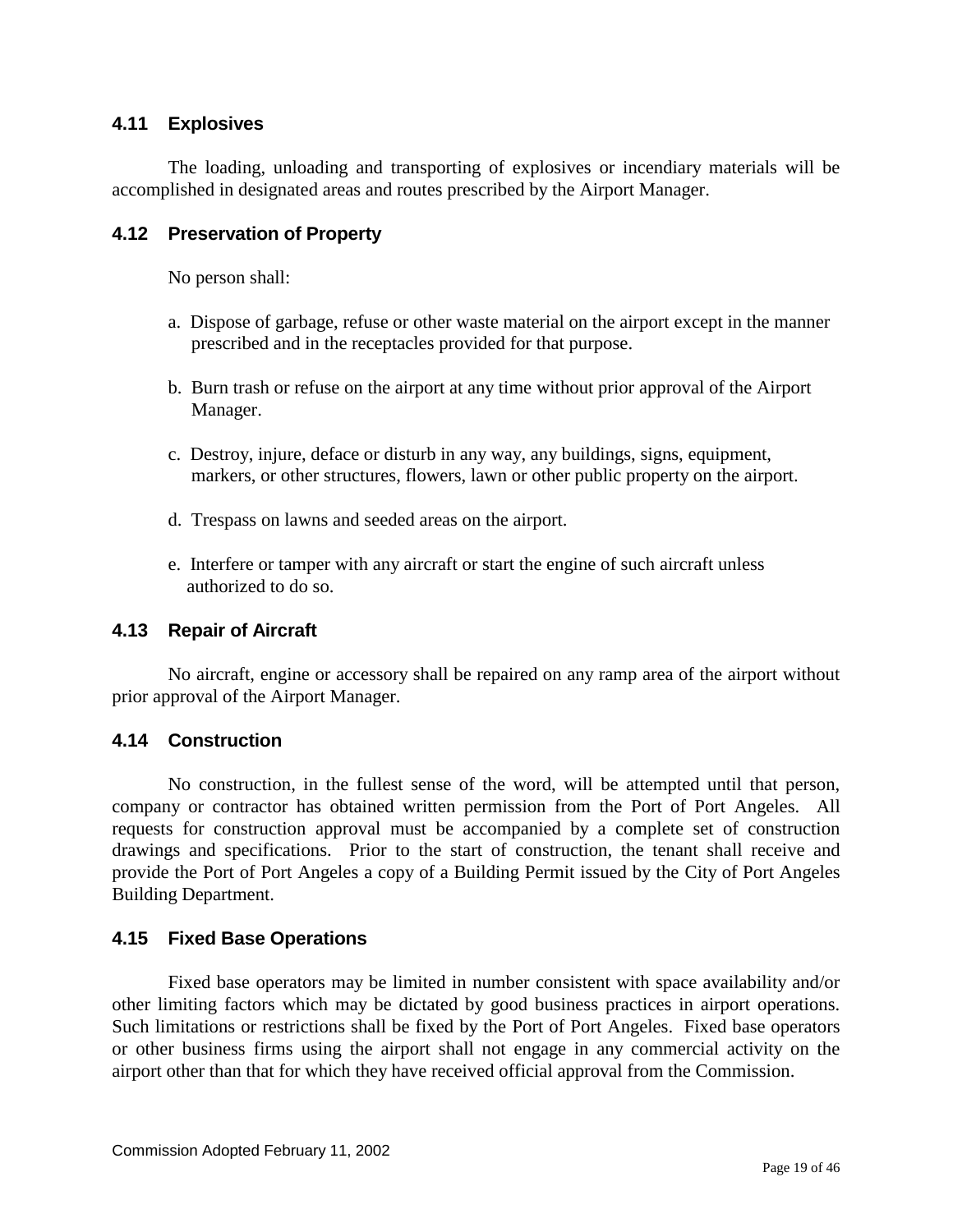## <span id="page-19-0"></span>**SECTION 5: MOTOR VEHICLE REGULATIONS**

## <span id="page-19-1"></span>**5.01 General**

For the purpose of these regulations, vehicles shall be defined as all conveyances, except aircraft, used on the ground to transport person, cargo, or equipment. All vehicles shall be operated on the airport in accordance with following general rules, except when given special instructions by the Airport Manager in cases of emergency involving danger to life or property.

## <span id="page-19-2"></span>**5.02 Speed Limit**

The maximum speed limit in all vehicular areas on the airport is twenty (20) miles per hour, unless otherwise posted. Speed limit for vehicles operating in the Air Operations Area shall be fifteen (15) miles per hour.

## <span id="page-19-3"></span>**5.03 Vehicular Parking**

All motor vehicles on the airport are to be parked in designated parking lots or in a manner and place prescribed by the Airport Manager. All airport roadways are areas of restricted parking. Parking on grass or sod areas is not permitted except with special permission of the Airport Manager. Parking is restricted within fifteen (15) feet of fire hydrants or standpipes.

## <span id="page-19-4"></span>**5.04 Parking by Hangars**

Vehicles shall not be parked in front of hangars except for the purposes of delivery, unless the operator of the vehicle remains in the immediate proximity of the vehicle so as to permit its immediate removal to permit aircraft operations. Hangar tenants may park their cars in their hangars while operating their aircraft.

#### <span id="page-19-5"></span>**5.05 Inoperative and/or Unlicensed Vehicles**

No abandoned, junked, inoperative or unlicensed vehicles are to be left on the airport grounds. After one week, such vehicle may be towed to a storage or impound area at the owner's expense. If such vehicle is not claimed or redeemed within thirty days, said vehicle may be sold or junked by the Port of Port Angeles without further notice to the owner, provided that no action contrary to RCW 46.12.070 or 46.12.230 with respect to destruction of licensed vehicles may be undertaken by the Port of Port Angeles.

#### <span id="page-19-6"></span>**5.06 Trailers Prohibited**

No trailers of any kind will be permitted to be parked on the airport without the express consent of the Airport Manager except in the event the trailer is being immediately used in connection with the loading or unloading of material to or from the airport.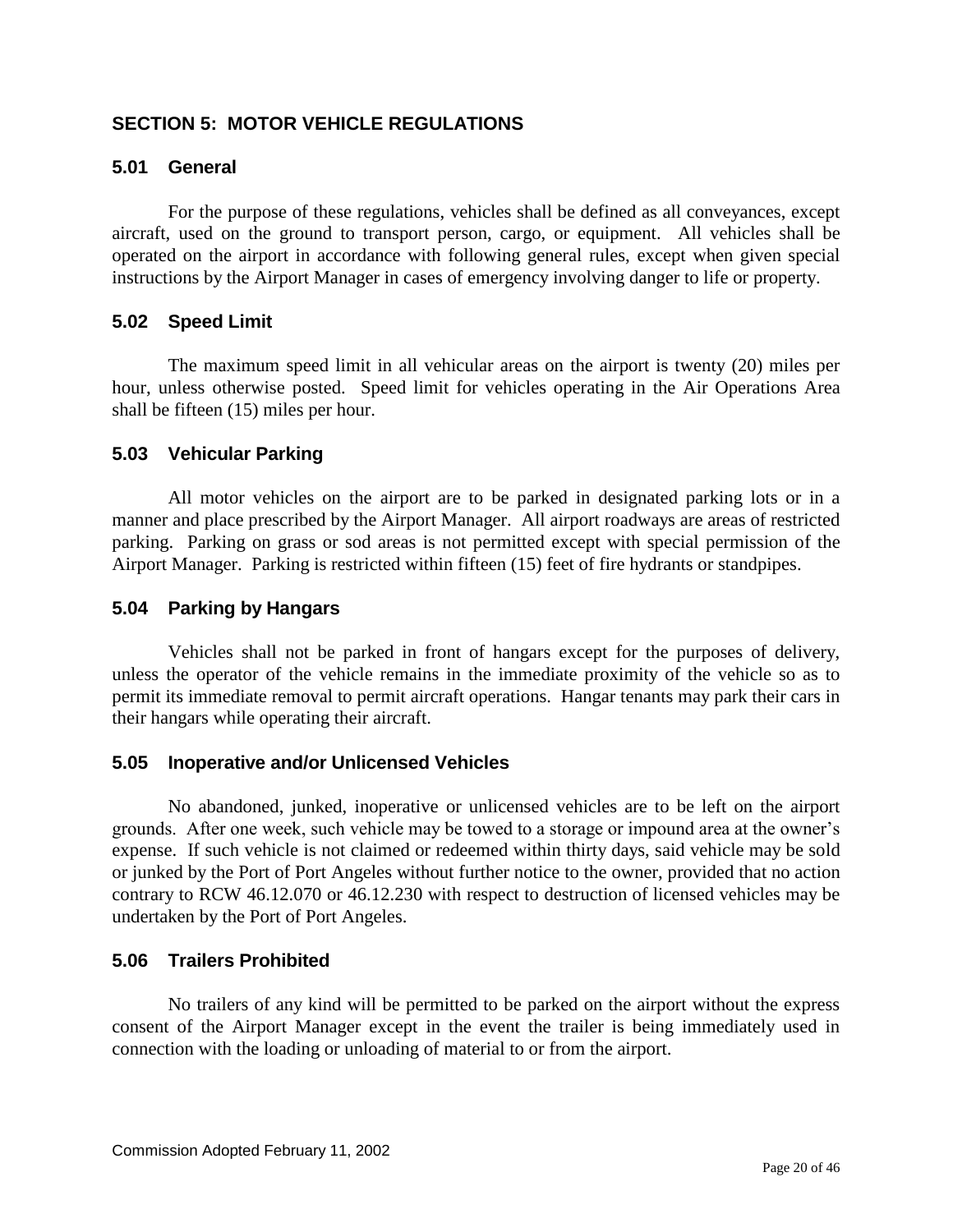#### <span id="page-20-0"></span>**5.07 Right to Move Vehicles**

The airport reserves the right to move any vehicle for purposes of sweeping, snow removal, or for reasons of safety or convenience of the airport, or by reason of violation of these Regulations.

## <span id="page-20-1"></span>**5.08 Employee Parking**

Personnel employed on the airport shall park only in employee parking areas as designated by the Airport Manager.

## <span id="page-20-2"></span>**5.09 Ground Vehicle Training Program**

Federal Aviation Administration regulations require airports to implement a ground vehicle training program to insure safe vehicle operation at airports. William R. Fairchild has implemented a training program to meet the FAA regulations. A copy of the program is available at the Airport Manager's office.

## <span id="page-20-3"></span>**5.10 Areas Permitted to Motor Vehicles**

Aircraft owners leasing hangars or tie-downs are permitted to take their vehicle to their aircraft but not beyond the red lines at the head of each taxiway leading from the hangar or apron areas. Operation of vehicles within the Air Operations Area is restricted to only those vehicles with the express authorization of the Airport Manager. All operators of these vehicles are required to complete and pass the ground vehicle training program.

#### <span id="page-20-4"></span>**5.11 Restricted Areas**

No person shall operate a vehicle or be within the Critical Air Operations Area (CAOA) on the Terminal Ramp (defined by red border) without the express authorization of the Airport Manager. People requiring access to this area must submit to and pass a security background check as required by the Code of Federal Regulations (CFR) Title 49, Part 1542. Background checks must be submitted to and approved by the Airport Manager prior to approval of any security clearance. Background checks of Port of Port Angeles employees shall be completed by the Port of Port Angeles' Human Resources Manager shall be maintained as part of the employee's confidential personnel file, and the contents of the background check shall not be disclosed to any person or entity without prior approval of the Human Resources Manager.

## <span id="page-20-5"></span>**5.12 Landing Areas**

No person, except as authorized by the Airport Manager, may operate a vehicle on any Airport Landing area unless marked and/or lighted in accordance with FAA Circular AC 150/5210.5. All persons operating a vehicle on the landing area must notify the UNICOM operator or the Seattle Flight Service Station prior to entering any taxiway or runway.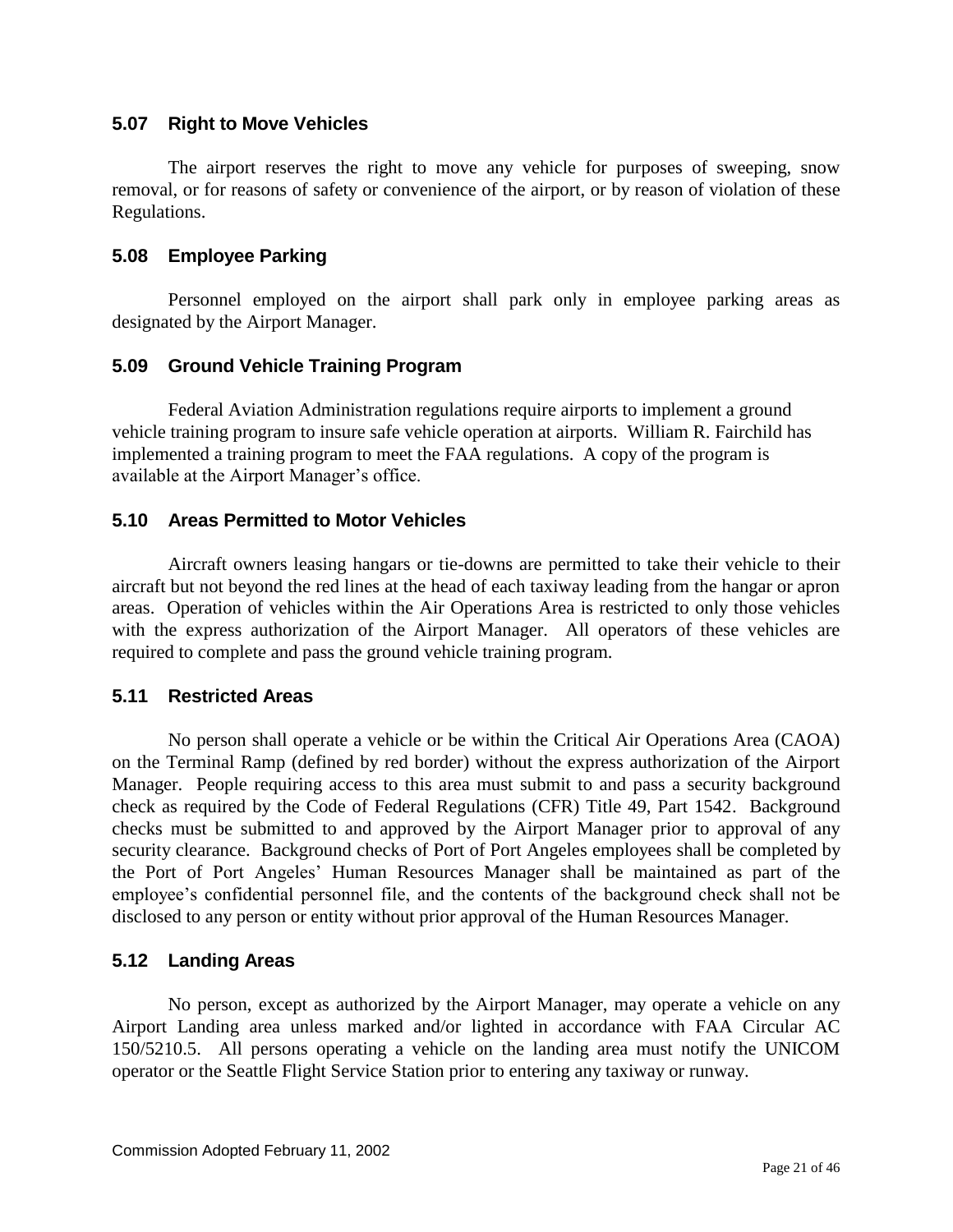#### <span id="page-21-0"></span>**5.13 Passenger Loading**

No person shall operate a commercial vehicle carrying passengers for hire from or to the airport unless such operation is conducted with the approval of the Port of Port Angeles and under such terms and conditions as may be prescribed.

## <span id="page-21-1"></span>**SECTION 6: FIRE AND SAFETY**

#### <span id="page-21-2"></span>**6.01 Storage of Material and Equipment**

No person shall store or stock material or equipment on the airport in such a manner as to constitute a fire hazard.

#### <span id="page-21-3"></span>**6.02 Storage of Flammable Materials**

A maximum quantity of ten (10) gallons of fuel, other than that contained in proper aircraft or other vehicle fuel tanks, may be stored only in UL approved and labeled containers. Fuel in quantities greater than ten (10) gallons must be stored in approved flammable liquid storage cabinets meeting the requirements of the International Fire Code and the Port Angeles Fire Department. In the case of lubricating oils, no more than one case (24 cans) of quart cans, or its equivalent, may be stored in T-hangars.

#### <span id="page-21-4"></span>**6.03 Cleaning Aircraft with Flammable Liquids**

No person shall use flammable volatile liquids in the cleaning of aircraft, aircraft engines, propellers and accessories unless such cleaning operations are conducted in open air, or in a properly ventilated room specifically set aside for that purpose, which room must be properly fireproofed and/or mechanically ventilated and equipped with adequate and readily accessible fire extinguishing apparatus.

#### <span id="page-21-5"></span>**6.04 Open Flame Operations**

No person shall conduct any open flame operation in any hangar or on the airport property unless specifically authorized by the Airport Manager.

#### <span id="page-21-6"></span>**6.05 Resistance Heaters**

No open coil resistance heaters will be permitted in T-hangars where fuel vapors may be present.

#### <span id="page-21-7"></span>**6.06 Transportation of Flammable Materials**

Any bulk fuels or other flammable material transported to the airport must be contained in tank trucks or other acceptable containers approved by the fire underwriter's code.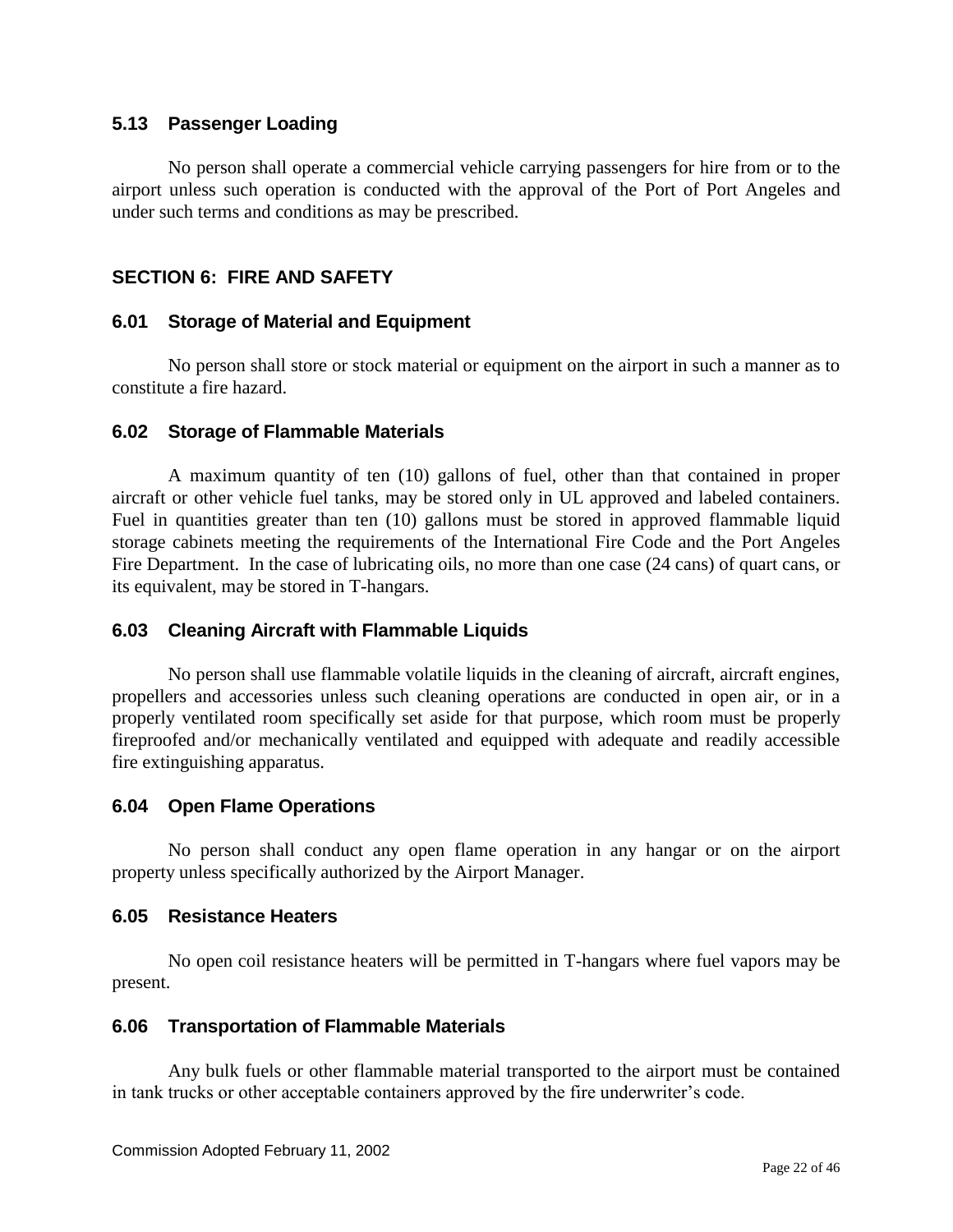## <span id="page-22-0"></span>**6.07 Refuse and Waste**

Lessee shall provide suitable metal receptacles with covers for the storage of oil, waste, rags and other rubbish. These receptacles shall be stored away from sources of heat.

#### <span id="page-22-1"></span>**6.08 Disposal of Waste**

No petroleum products shall be dumped or allowed to spill on any airport property, including ditches, sewers, paved or unpaved surfaces. Lessees may dispose of waste oil in approved containers provided by the Port of Port Angeles at the airport or may transport waste to an approved disposal location off airport property. In the event of a petroleum spill or disposal violation, the Port of Port Angeles may charge all costs associated with the cleanup to the offender.

## <span id="page-22-2"></span>**6.09 Painting**

Painting of aircraft and doping processes shall be conducted only in buildings approved by the Airport Manager that comply with all requirements of the International Fire Code.

## <span id="page-22-3"></span>**6.10 Smoking**

Smoking is not permitted within one hundred feet of aircraft being fueled or defueled. No smoking is permitted within one hundred feet of any fuel carrier vehicle or designated building where fuel or combustible material is stored. Smoking is not permitted in hangars except in designated areas. Smoking is not permitted in any area where "NO SMOKING" signs are posted. Smoking materials are to be discarded in ash trays or receptacles.

## <span id="page-22-4"></span>**6.11 Fire Apparatus**

All tenants or lessees of hangars or ship facilities shall supply and maintain adequate and readily accessible fire extinguishers. Such fire extinguishers shall be rated for Class B and Class C fires.

#### <span id="page-22-5"></span>**6.12 Drip Pans**

It shall be the responsibility of each hangar lessee to equip that hangar with drip pans and maintain such pans under the engine or engines of the aircraft stored in that hangar.

## <span id="page-22-6"></span>**6.13 Towing Vehicles**

Every vehicle used for towing aircraft shall be equipped with at least one fire extinguisher having a minimum 20-B:C classification, as designated in U.F.C. Standard No. 10-1.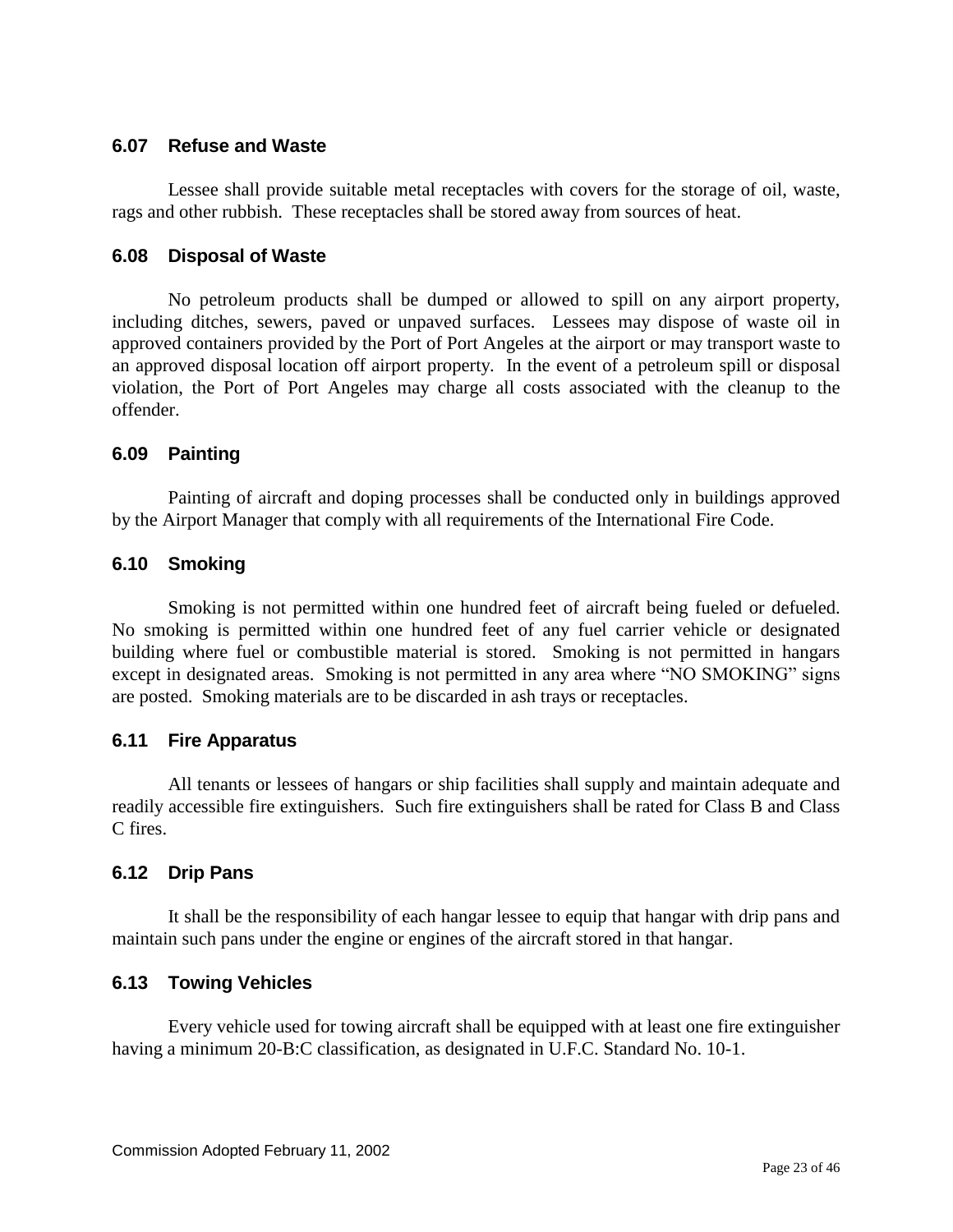## <span id="page-23-0"></span>**6.14 Welding Apparatus**

Every welding apparatus shall be equipped with at least one fire extinguisher having a minimum rating of 2-A:10 B:C as designated in U.F.C. Standard No. 10-1.

#### <span id="page-23-1"></span>**6.15 Reporting Use**

Use of any fire extinguisher equipment under any circumstances shall be reported to the Airport Manager immediately after use.

## <span id="page-23-2"></span>**SECTION 7: FUELING AND FUEL STORAGE**

#### <span id="page-23-3"></span>**7.01 General Safety**

No person in or upon any areas where fueling or defueling is being conducted shall do or fail to do any act if the doing or omission thereof endangers unreasonably or is likely to endanger unreasonably, persons or property.

## <span id="page-23-4"></span>**7.02 Fueling While Engine is Running or in Enclosed Places Prohibited**

No aircraft shall be fueled or defueled while the engine is running or while such aircraft is in a hangar or enclosed space.

#### <span id="page-23-5"></span>**7.03 Smoking Near Aircraft**

No smoking shall be permitted within one hundred feet of any aircraft while the aircraft is being fueled or drained of fuel.

## <span id="page-23-6"></span>**7.04 Electronic or Electrical Equipment to Remain Off**

No person shall operate any radio transmitter or receiver, or switch electrical appliances off or on in an aircraft during fueling or defueling.

#### <span id="page-23-7"></span>**7.05 Grounding of Electrical Potential**

During refueling, the aircraft and the fuel dispensing apparatus shall be bonded to a point of zero electrical potential.

#### <span id="page-23-8"></span>**7.06 Prevention of Overflow**

Persons engaged in the fueling or draining of aircraft shall exercise care to prevent the overflow of fuel.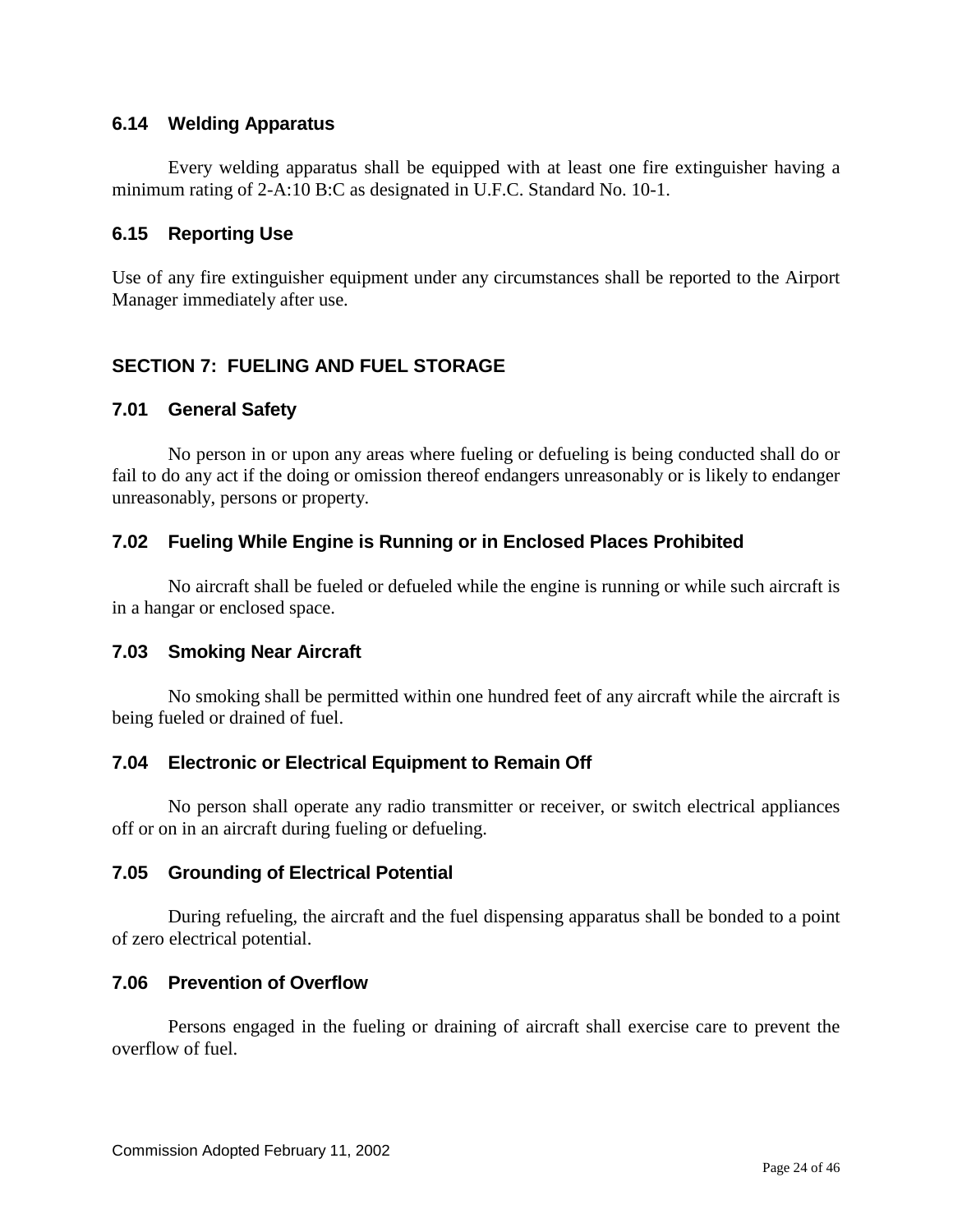## <span id="page-24-0"></span>**7.07 Personnel Permitted**

Only personnel trained and engaged in the fueling, maintenance and operation of an aircraft shall be permitted within one hundred feet of fuel tanks of such aircraft during any such operation. Further, no aircraft shall be fueled with occupants aboard such aircraft. (Exception: Where an airline has established written procedures and training has been conducted for fueling personnel and flight crews, refueling with passengers aboard may be allowed when necessary and when conducted in accordance with the company's policies and procedures.)

## <span id="page-24-1"></span>**7.08 Static Spark Materials**

No person shall use any material during fueling or draining of fuel from aircraft which is likely to cause a static discharge.

#### <span id="page-24-2"></span>**7.09 Fire Extinguishers**

Adequate fire extinguishers shall be within ready reach of personnel engaged in any fueling or draining operations.

## <span id="page-24-3"></span>**7.10 Gasoline on Ground**

No aircraft shall be started when there is gasoline on the ground under or nearby such aircraft.

#### <span id="page-24-4"></span>**7.11 Equipment Maintenance**

Fueling hoses and draining equipment shall be maintained in a safe, clean and nonleaking condition.

#### <span id="page-24-5"></span>**7.12 Ground Device**

All hoses, funnels, and appurtenances used in fueling and draining operations shall be equipped with a grounding device to prevent ignition of volatile liquids.

#### <span id="page-24-6"></span>**7.13 Distance from Buildings**

The fueling and draining of aircraft shall be conducted at a safe distance from any hangar or other building.

#### <span id="page-24-7"></span>**7.14 Smoking Near Fuel Carrier**

Smoking is not permitted within one hundred feet of any fuel carrier when such carrier is not in motion or when it is being utilized for fueling or draining of fuel from an aircraft.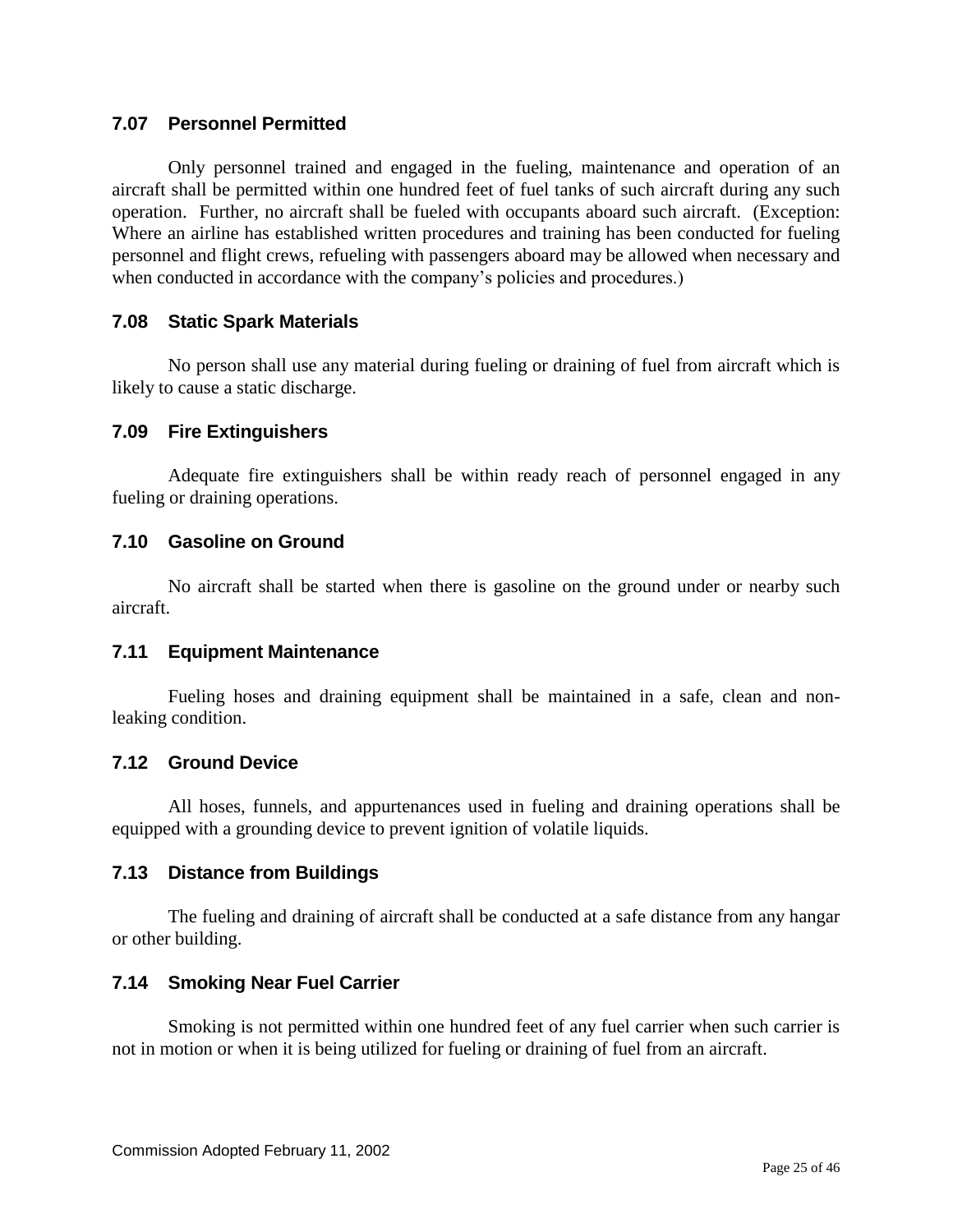## <span id="page-25-0"></span>**7.15 Equipment Routes and Parking**

Routes for fueling equipment and parking areas for fueling points will be designated by the Airport Manager.

#### <span id="page-25-1"></span>**7.16 Fire Requirements for Equipment**

Fueling equipment must be equipped to fully meet all fire regulation requirements and shall comply with all existing fire regulations.

## <span id="page-25-2"></span>**SECTION 8: AIRCRAFT OPERATIONS - GENERAL**

## <span id="page-25-3"></span>**8.01 FAA Regulations**

Those required as established by the Federal Aviation Administration and currently in effect as hereafter adopted, are hereby adopted by reference and made a part hereof as fully as if the same and each and all of them were set forth herein.

## <span id="page-25-4"></span>**8.02 Brakes Required**

No aircraft shall be operated on the airport unless it is equipped with proper brakes that are in good operating order and condition.

#### <span id="page-25-5"></span>**8.03 Securing of Unattended Aircraft**

a. No aircraft shall be left unattended on the airport, including leased premises, unless properly secured or within a hangar. The securing of aircraft shall be the sole responsibility of the owner or operator of the aircraft, and the Port of Port Angeles and its officers, employees, and agents shall be in no way held responsible.

b. The Port of Port Angeles will in no way be held responsible for the theft of any article left in the aircraft, any part or accessory of or for the aircraft, of any damage done to the aircraft as a result of theft or attempted theft, or any vandalism of any nature.

## <span id="page-25-6"></span>**8.04 Aircraft Take-Offs And Landings**

Except in case of emergency, all take-offs and landing will be made on or from the designated runways.

#### <span id="page-25-7"></span>**8.05 Aerobatics Prohibited**

No aircraft shall be flown within a five mile radius of the airport in maneuvers other than those required in normal routine operation with the exception that a waiver may be obtained from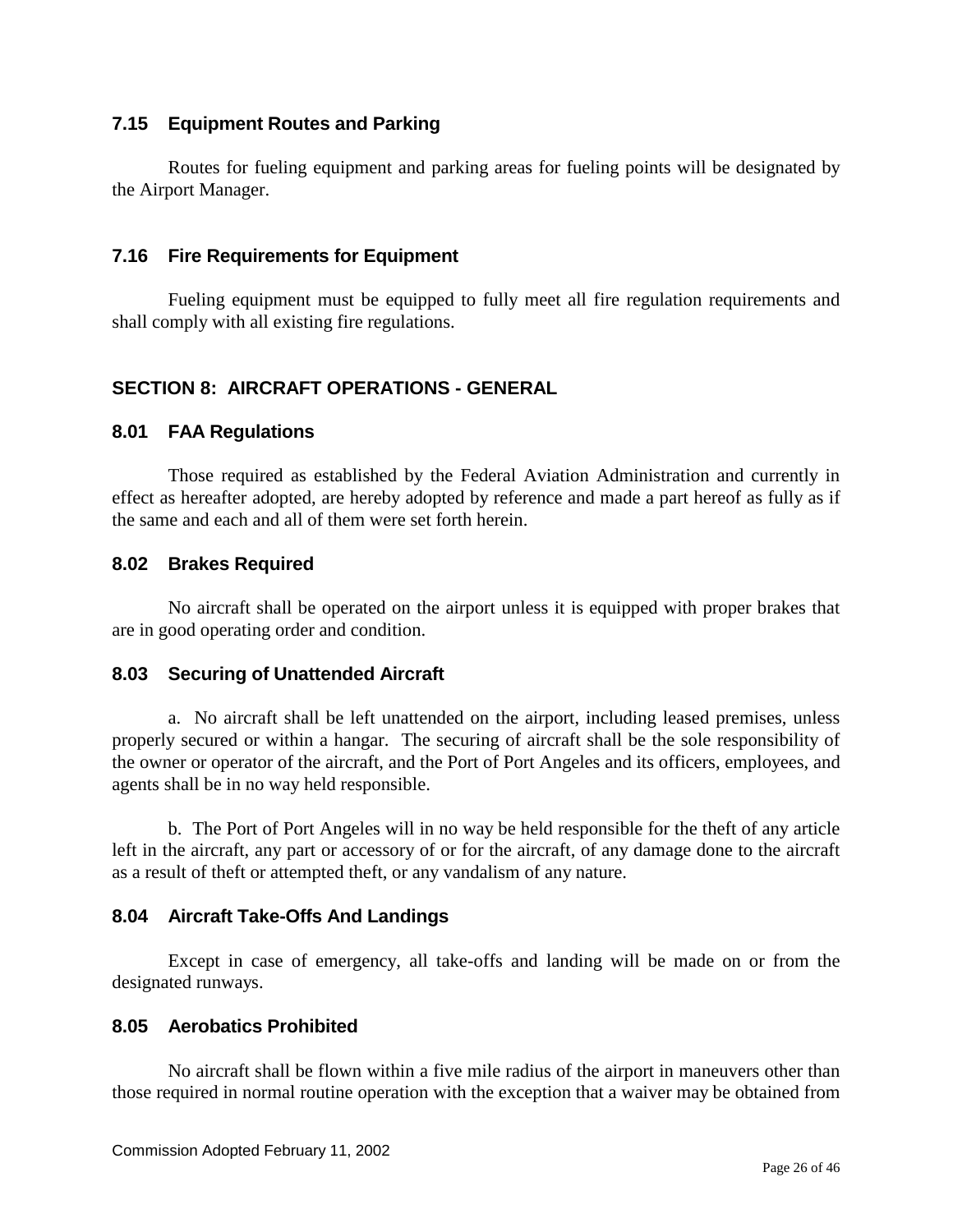the FAA for such activities as Air Fairs, Air Shows or such activities approved in writing by the Port of Port Angeles.

## <span id="page-26-0"></span>**8.06 Influence, Intoxicants, Drugs, Etc.**

No pilot or other member of the crew of an aircraft on the airport, or any person attending or assisting in said operation on the airport, shall be under the influence of intoxicating liquor or habit-forming drugs; nor shall any person under the influence of intoxicating liquor or habitforming drugs be permitted to board any aircraft except a medical patient under proper care or in emergency.

## <span id="page-26-1"></span>**8.07 Disabled Aircraft**

Each aircraft owner, or the pilot or agent, shall be responsible for the prompt removal and disposal of disabled aircraft and parts thereof from the landing area, unless required of the responsible person (owner, the pilot or agent) to delay such action pending investigation of the accident. If the aircraft owner fails to remove the disabled aircraft expeditiously the Airport Manager may order the aircraft removed to insure the airport returns to a safe operating condition. The airport and/or the Port of Port Angeles accepts no liability for removal of aircraft.

## <span id="page-26-2"></span>**8.08 Charges for Moving Disabled Aircraft**

Should pilots, owners, or agents authorize airport employees to remove disabled aircraft from runways, ramps, taxiways, or other operational or undeveloped areas on the airport, charges may be made for equipment and labor at currently established prices and rates. The airport and/or the Port of Port Angeles accepts no liability for removal of aircraft.

## <span id="page-26-3"></span>**8.09 Starting and Running of Aircraft Engines**

Except aircraft in control of authorized maintenance shops, no aircraft engine shall be started or run unless a licensed pilot or mechanic is attending the controls. Chocks shall be placed in front of the main gear wheels before starting the engine or engines unless the aircraft is equipped and is using adequate parking brakes.

#### <span id="page-26-4"></span>**8.10 Responsibility of Instructors**

Instructors shall fully acquaint their students with these Rules and Regulations and shall be responsible for the conduct of students under their direction during dual instructions. When the student is flying solo, it shall be the student's sole responsibility to observe and abide by these Rules and Regulations.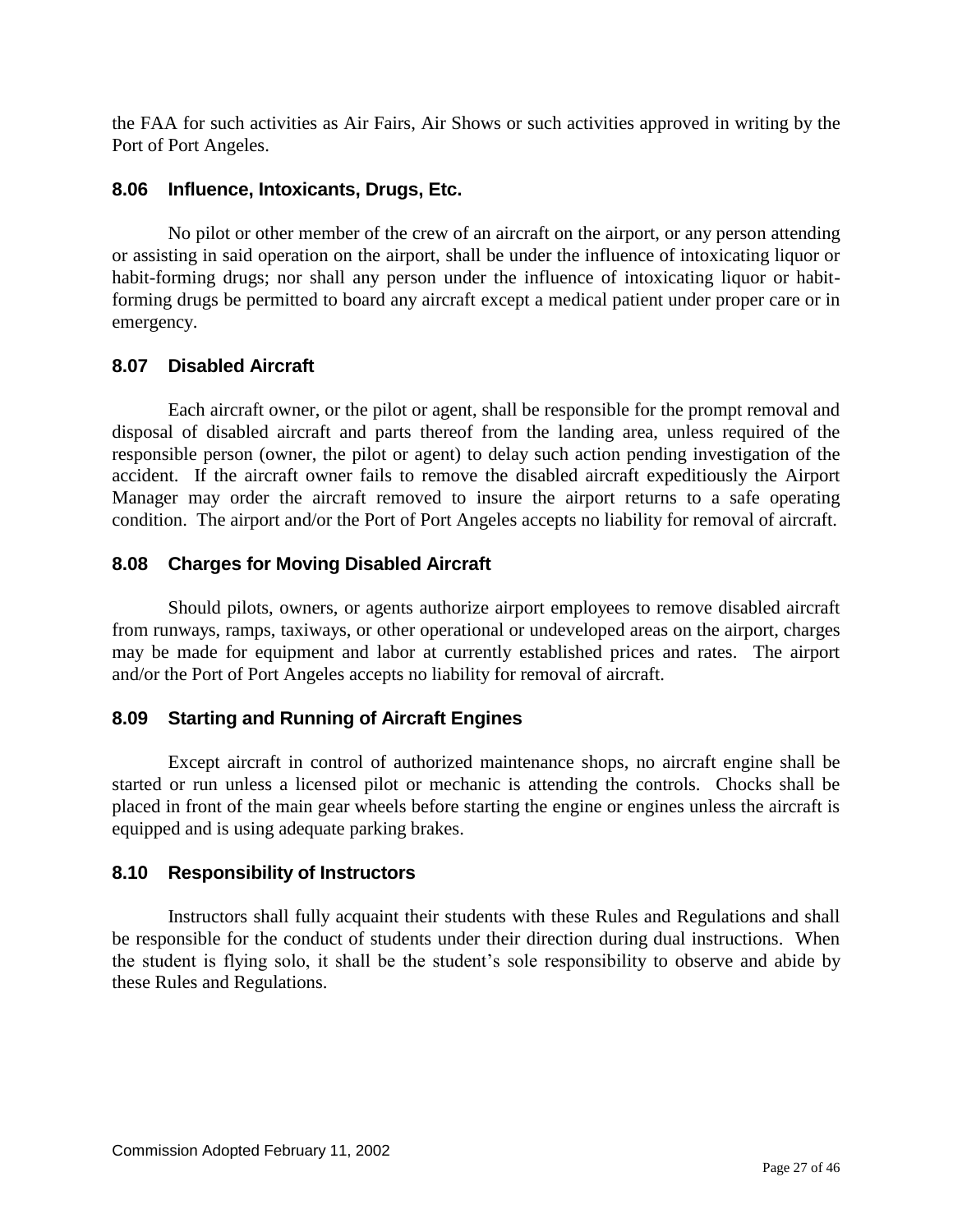## <span id="page-27-0"></span>**8.11 Sports Events**

No so-called drag-races, hot-rod races, go-cart races, motorcycle races or similar sports events will be held on the landing areas, aprons, ramps, or taxiways or runways of the airport, except by written permission of and under such conditions as determined by the Port of Port Angeles.

## <span id="page-27-1"></span>**8.12 Model Airplanes**

No model airplanes will be flown in the proximity of the landing area, aprons, ramps, taxiways or runways except by permission of and under such conditions as determined by the Port of Port Angeles.

## <span id="page-27-2"></span>**8.13 Hours of Operation**

The airport landing areas, ramps, apron, and parking areas shall be open for public use at all hours of the day or night subject to these Rules and Regulations and such additional conditions as may be determined by the Port of Port Angeles.

#### <span id="page-27-3"></span>**8.14 Restriction of Operations**

The Port of Port Angeles may suspend or restrict any flight or other aircraft operation on the airport grounds whenever such action is deemed necessary in the interest of safety or impending violation of Rules and Regulations applicable to such aircraft operations.

#### <span id="page-27-4"></span>**8.15 Sky Diving**

Sky diving shall not be conducted on the airport grounds without the written authorization of the Port of Port Angeles.

## <span id="page-27-5"></span>**8.16 Gliders**

No person shall operate a glider at the airport without written authorization from the Port of Port Angeles.

#### <span id="page-27-6"></span>**8.17 Aircraft Registration**

All aircraft based at the airport shall have evidence of Washington State Registration and FAA Registration prominently displayed. Exception: Commercial Airline based aircraft may be exempted from the State registration requirement when that airline is engaged in interstate or international commercial operations.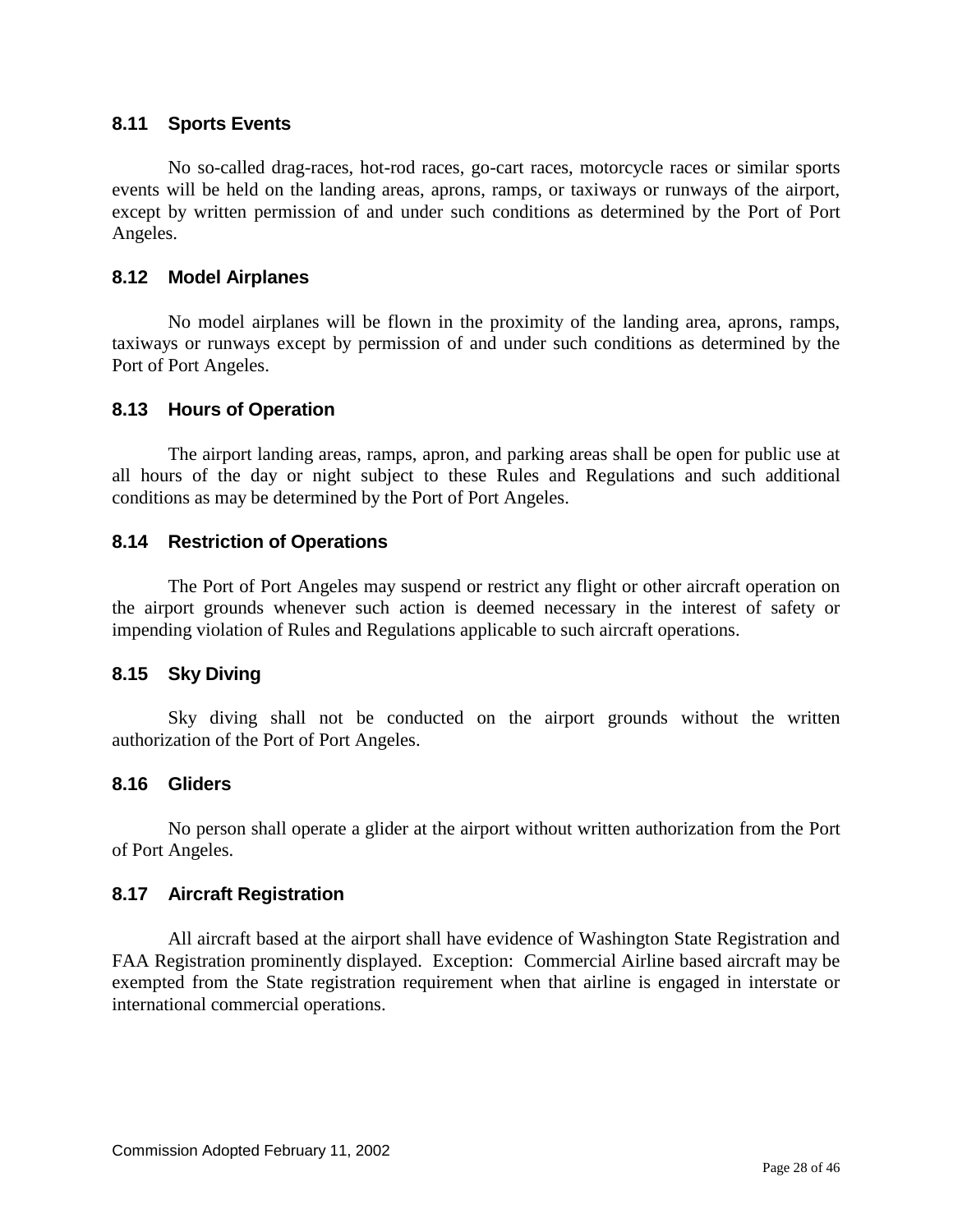## <span id="page-28-0"></span>**8.18 Ultralight Operations**

For the purposes of these rules, "ultralight" shall refer to ultralight vehicles and ultralight trainers.

Ultralight vehicles will be operated in accordance with the provisions of FAR Part 103 and the following Rules:

a. Hours of Operation: No person may operate an ultralight vehicle within the William R. Fairchild International Airport Class "E" airspace except between the hours of sunrise and sunset, except as provided by FAR 103.11.

b. Runway: The designated operating area for ultralight take-offs and landings shall be the grass ultralight operating area known as **Ultralight 8-26** located south of taxiway "A" and between connecting taxiways "G" and "H". No ultralight may land or depart from the paved runways or taxiways without specific written approval of the Airport Manager.

c. Traffic Pattern: The pattern for Ultralight 8-26 is as indicated in Appendix A, which shall be part of these Rules and Regulations. Pattern altitude shall be 500 feet AGL. All operations within Class E airspace shall be at or below 500 feet AGL. Ultralights shall enter this pattern only from a 45 degree approach to the downwind. No straight in, crosswind, base leg or any other approach shall be used. Straight out departures shall not be permitted, but 45 degree, crosswind and downwind departures shall be permitted. The pattern shall be left turns only on 26 and right turns only on 8. Ultralights shall at all times stay south of the extended runway centerline of Ultralight 8-26 extending 5 miles out in both directions from the center of the runway.

d. Radios: Radios, while not required, are strongly encouraged. Radio equipped ultralights shall participate in CTAF procedures.

e. Notification: No person may operate an ultralight vehicle within the William R. Fairchild International Airport Class "E" airspace unless that person has a prior written Certificate of Authorization from the Airport Manager. The Commanding Officer of Whidbey Island ATC, the air traffic control facility having jurisdiction over this airspace, has designated the Airport Manager of William R. Fairchild International Airport as the approving authority. Application for authorization to operate at William R. Fairchild International Airport shall be submitted directly to:

William R. Fairchild International Airport Attn: Airport Manager P.O. Box 1350 Port Angeles, WA 98362

Certificates of Authorization will be valid for one calendar year. The Airport manager will forward copies of all approved certificates to Whidbey Island ATC.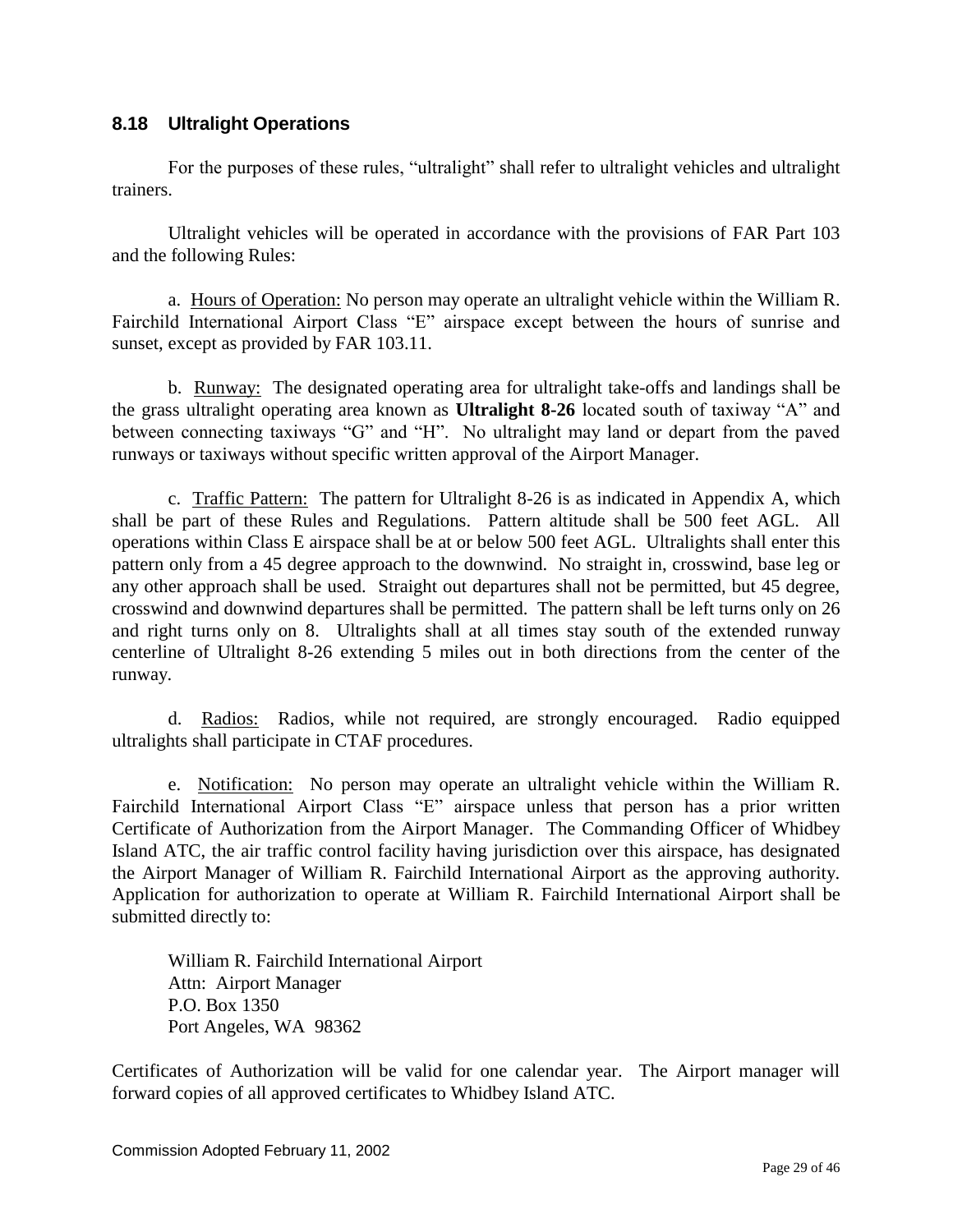f. Weather: No ultralight vehicle may be operated within the William R. Fairchild International Airport Class "E" airspace under weather conditions less than those required for VFR flight which require a minimum of three (3) miles horizontal visibility and a minimum ceiling of 1000 feet AGL.

g. Right-of-Way: Each person operating an ultralight vehicle shall maintain vigilance so as to see and avoid aircraft and shall yield the right-of-way to all aircraft. Ultralight vehicles shall not conduct parallel concurrent operations with aircraft operations on runway 08-26.

## <span id="page-29-0"></span>**SECTION 9: STARTING AND/OR RUNNING UP AIRCRAFT**

#### <span id="page-29-1"></span>**9.01 Operations of Aircraft**

No person shall navigate, land upon, fly same from, service, move, maintain, repair any aircraft, or conduct any aircraft operation on or from the airport otherwise than in conformity with current FAA rules and regulations established under Federal Authority, and these regulations contained herein.

#### <span id="page-29-2"></span>**9.02 Noise and Slipstreams**

No aircraft shall be operated in such a manner or in such places, in front of or near hangars, shops, buildings, personal property, or persons so that they are in the propeller slipstream or jet blast so that the operation creates a hazard or a nuisance.

#### <span id="page-29-3"></span>**9.03 Competent Operator**

No aircraft engine shall be operated unless a licensed pilot or mechanic is at the controls at all times.

#### <span id="page-29-4"></span>**SECTION 10: TAXIING AIRCRAFT**

#### <span id="page-29-5"></span>**10.01 Taxi Operations**

No person shall taxi an aircraft to or from the hangar line or to or from an approved parking space until he has ascertained that there will be no danger of collision with other aircraft, persons or objects in the immediate area.

#### <span id="page-29-6"></span>**10.02 Taxi Speed**

Aircraft shall be taxied at speeds that will insure completed control at all times. On ramp, apron and parking areas, the speed shall not exceed fifteen (15) miles per hour.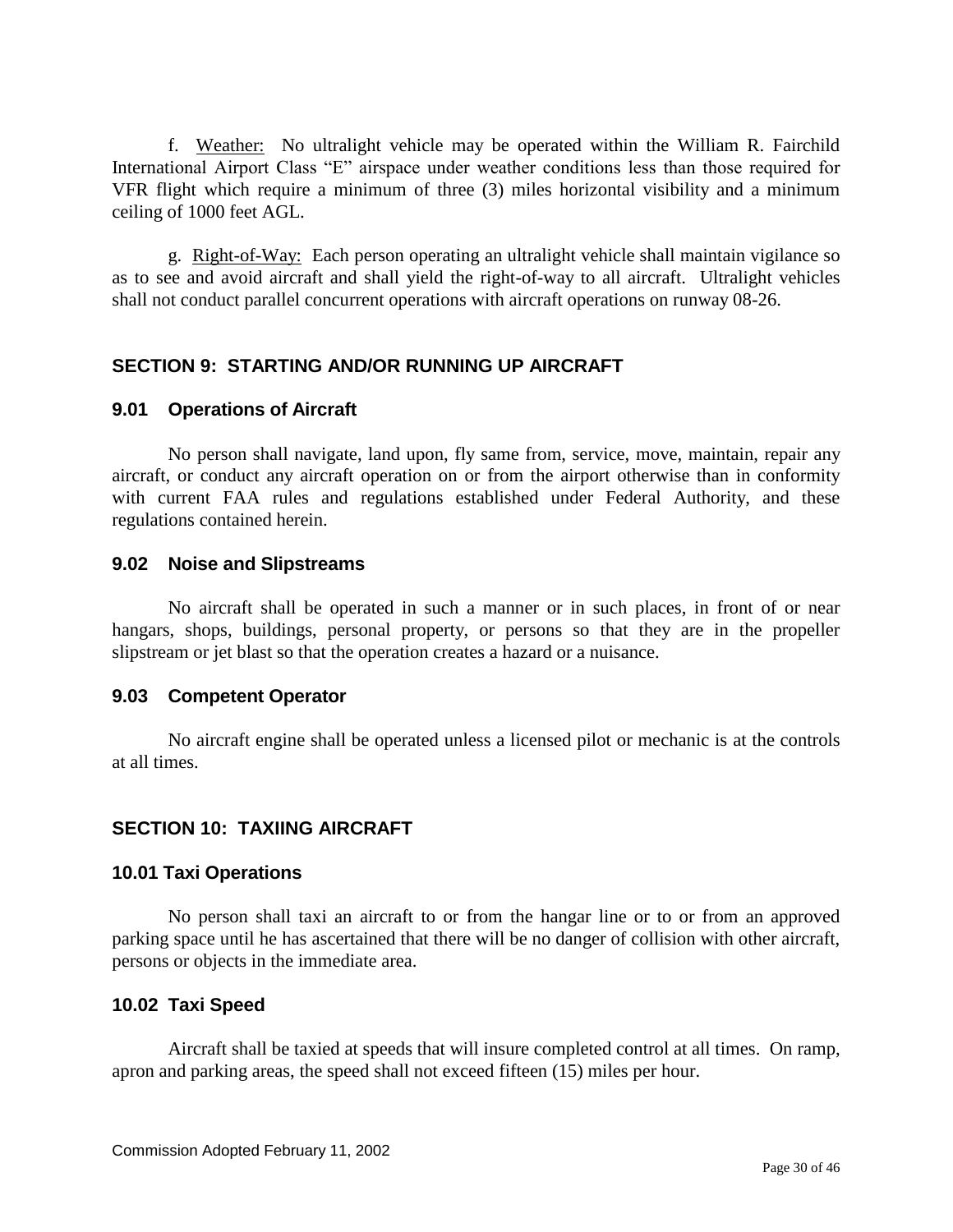#### <span id="page-30-0"></span>**10.03 Holding Lines**

Aircraft awaiting take-off clearance or performing engine run-up shall not go beyond the holding lines painted on taxiways until ascertaining that the runway is clear of any landing or other traffic.

#### <span id="page-30-1"></span>**10.04 On Runway**

Landing aircraft shall not turn and taxi back on the runway in use, but shall follow the established taxi pattern along the runway, clearing the runway as soon as practical. Exception: Certain large aircraft may taxi back if taxiway width or strength are considered inadequate for the size of the aircraft.

#### <span id="page-30-2"></span>**10.05 Taxi into Crowded Areas, Hangars, Etc.**

No aircraft shall be taxied into or out of any hangars. Pilots taxiing into areas where people are standing should either shut the engine down and push the aircraft or have two or more knowledgeable persons ahead of the aircraft assuring that all persons are well out of the danger area.

## <span id="page-30-3"></span>**SECTION 11: TAKE-OFF, FLIGHT PATTERN AND LANDING**

#### <span id="page-30-4"></span>**11.01 Active Runway**

Landings and take-offs will be made on the runway most nearly aligned with the wind indicator. This does not preclude crosswind practice.

#### <span id="page-30-5"></span>**11.02 Calm Wind Runway**

Runway 26 is designated as the Calm Wind Runway and will be the Active Runway when the wind velocity is less than four (4) knots.

#### <span id="page-30-6"></span>**11.03 Operations from Taxiways, Aprons, Etc.**

No aircraft shall take off or land from any area of the airport other than a designated runway unless such a landing is necessitated by an emergency situation. Exception: Helicopters may operate from taxiway, ramp, or other grass areas. Ultralights are to utilize the grass operating area known as Ultralight 8-26 located south of taxiway "A" between taxiways "G" and  $H$ "

#### <span id="page-30-7"></span>**11.04 Right-of-Way**

Landing aircraft shall have the right-of-way over aircraft taking off. Aircraft which have declared an emergency shall have the right-of-way over all other aircraft. An aircraft that is on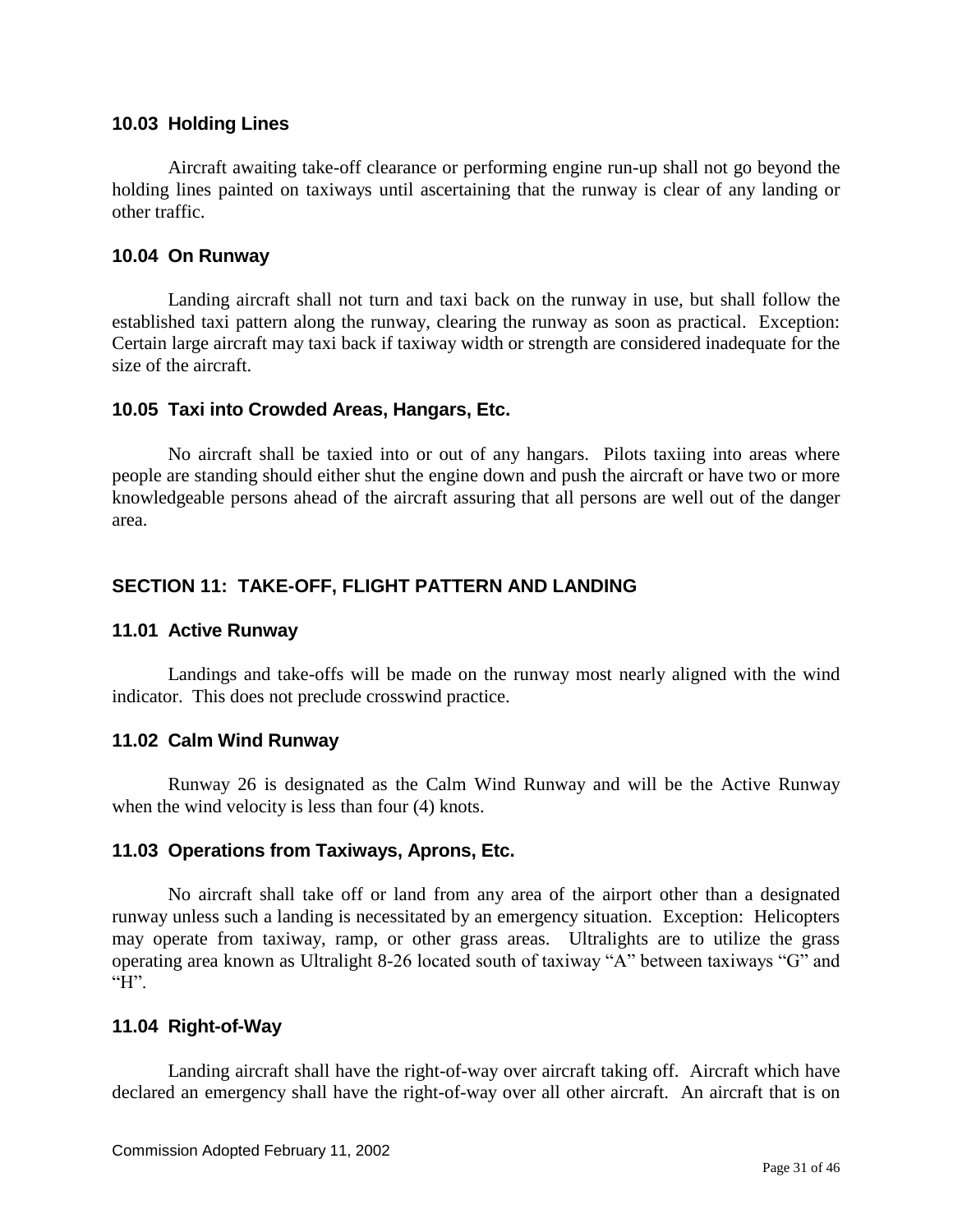final approach shall have right-of-way over all other aircraft, entering or about to enter the traffic pattern.

## <span id="page-31-0"></span>**11.05 Air Traffic Patterns**

a. Pattern Altitude**:** The recommended general aviation traffic pattern altitude for both runways 8/26 and 13/31 shall be one thousand three hundred (1300) feet M.S.L. Exception: A turbine-powered airplane or a large airplane shall, unless otherwise required by the applicable distance from cloud criteria, enter the airport traffic area at an altitude of at least one thousand eight hundred (1800) feet M.S.L. until further descent is required for a safe landing.

## b. Traffic Direction:

- 1. Runway 8 Aircraft landing and departing shall make left hand turns.
- 2. Runway 26 Aircraft landing and departing shall make right hand turns.
- 3. Runway 13 Aircraft landing and departing shall make left hand turns.
- 4. Runway 31 Aircraft landing and departing shall make right hand turns.

c. Pattern Entry and Departure: Recommendations for pattern entry and departure are depicted in the FAA Airman's Information Manual.

#### <span id="page-31-1"></span>**11.06 Responsibility**

In landing and taking off, the pilot, in the absence of a radio, will at all times be responsible for the safety of their aircraft. He will be responsible for using common sense and good flying judgment. If at any time there is a question about the right-of-way in landing or taking off, he shall give way immediately rather than risk an accident.

#### <span id="page-31-2"></span>**11.07 Turns After Take-Off**

No turns shall be made after take-off until the aircraft has reached an altitude of five hundred (500) feet above ground level (AGL) and is outside the boundaries of the airport.

## <span id="page-31-3"></span>**SECTION 12: RATES AND CHARGES**

#### <span id="page-31-4"></span>**12.01 Rentals, Rates, Charges and Conditions for Use of the Airport**

Rentals, rates, charges and conditions for use of the airport and its public facilities shall be those specified in the current Port of Port Angeles Schedule of Airport Fees, Rentals, Rates and Charges which may be amended from time to time by the Commission.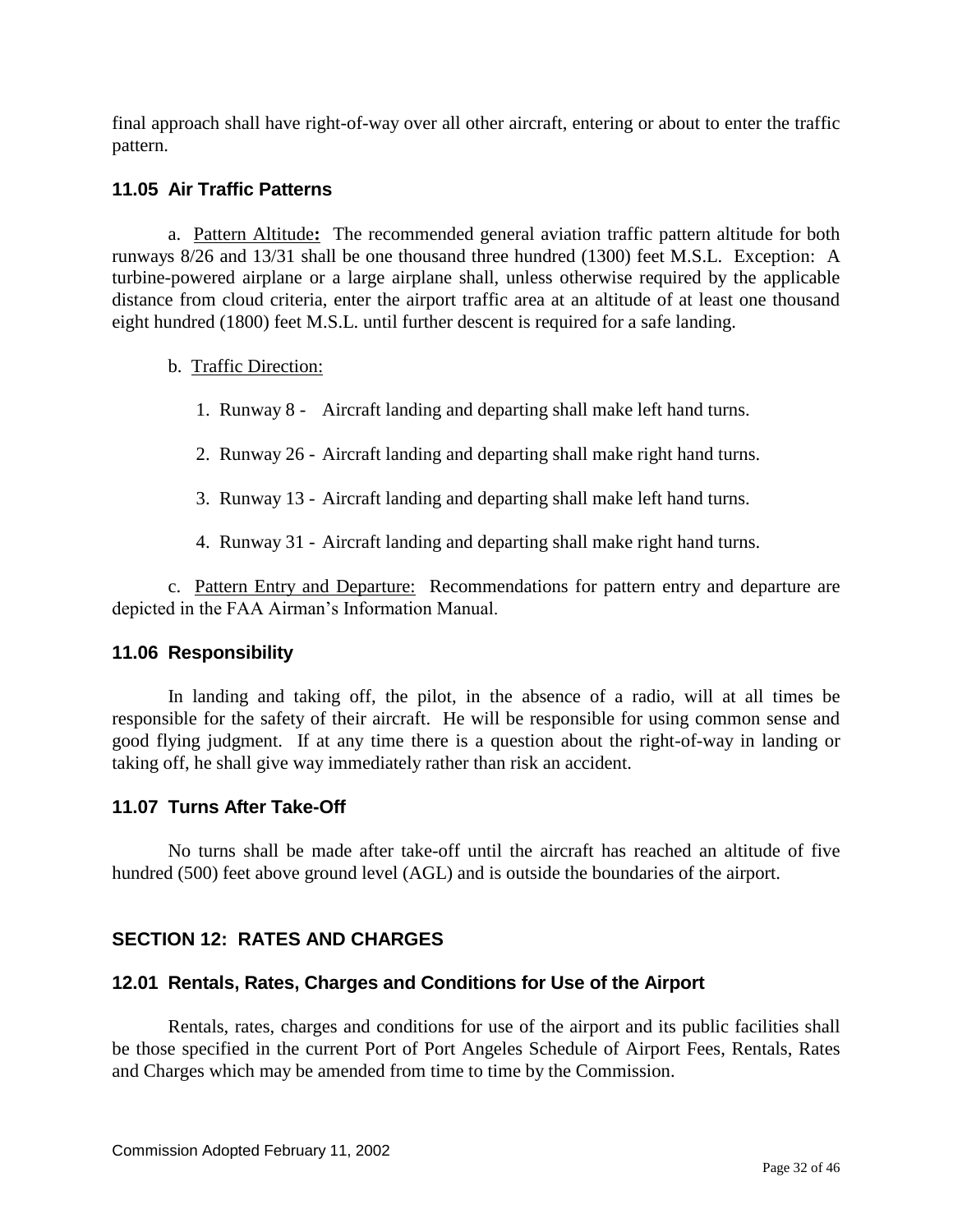#### <span id="page-32-0"></span>**12.02 Current Rates**

A complete copy of all existing current rates, fees and charges applicable to William R. Fairchild International Airport is available upon request from the office of the Airport Manager.

#### <span id="page-32-1"></span>**12.03 Revision of Rates and Charges**

The Commission reserves the right to revise, delete, amend, or add to the Schedule of Airport Fees, Rentals, Rates and Charges with due notice.

## <span id="page-32-2"></span>**12.04 Delinquent Payments**

Any person determined to be delinquent in their payment for the use of airport facilities may be promptly removed from the airport by or under the authority of the Port of Port Angeles, and may be deprived of, or refused the further use of, the airport and its facilities. This may include, but is not limited to, impounding aircraft of any person determined to be delinquent in their payment (See Section 4.06 for Procedures for Impoundment and Sale of Aircraft with Delinquent Accounts).

## <span id="page-32-3"></span>**12.05 Establishment of Rates and Charges**

The Port of Port Angeles, with approval of the Commission, may establish charges or rates not covered by the Schedule of Airport Fees, Rentals, Rates and Charges.

#### <span id="page-32-4"></span>**12.06 Daily Rates**

Daily rates shall apply to aircraft parked in excess of 24 hours.

#### <span id="page-32-5"></span>**12.07 Monthly Rates**

Monthly rates will apply whenever the accumulated daily rate becomes the greater of the two.

#### <span id="page-32-6"></span>**12.08 Payment of Fees**

Payment of monthly fees is due and payable in advance on the first day of each calendar month. Payment of daily aircraft parking fees shall be made at the time of arrival and not later than prior to departure of the aircraft unless other arrangements have been approved by the Port of Port Angeles.

#### <span id="page-32-7"></span>**12.09 Aviation Fuel Fees - User Fees**

Any firm or individual taking fuel delivery on the airport shall pay a gasoline and jet turbine fuel fee as set by the Commission. These fees shall be collected by the oil company or its dealer and collections shall be remitted monthly to the Port of Port Angeles. Firms currently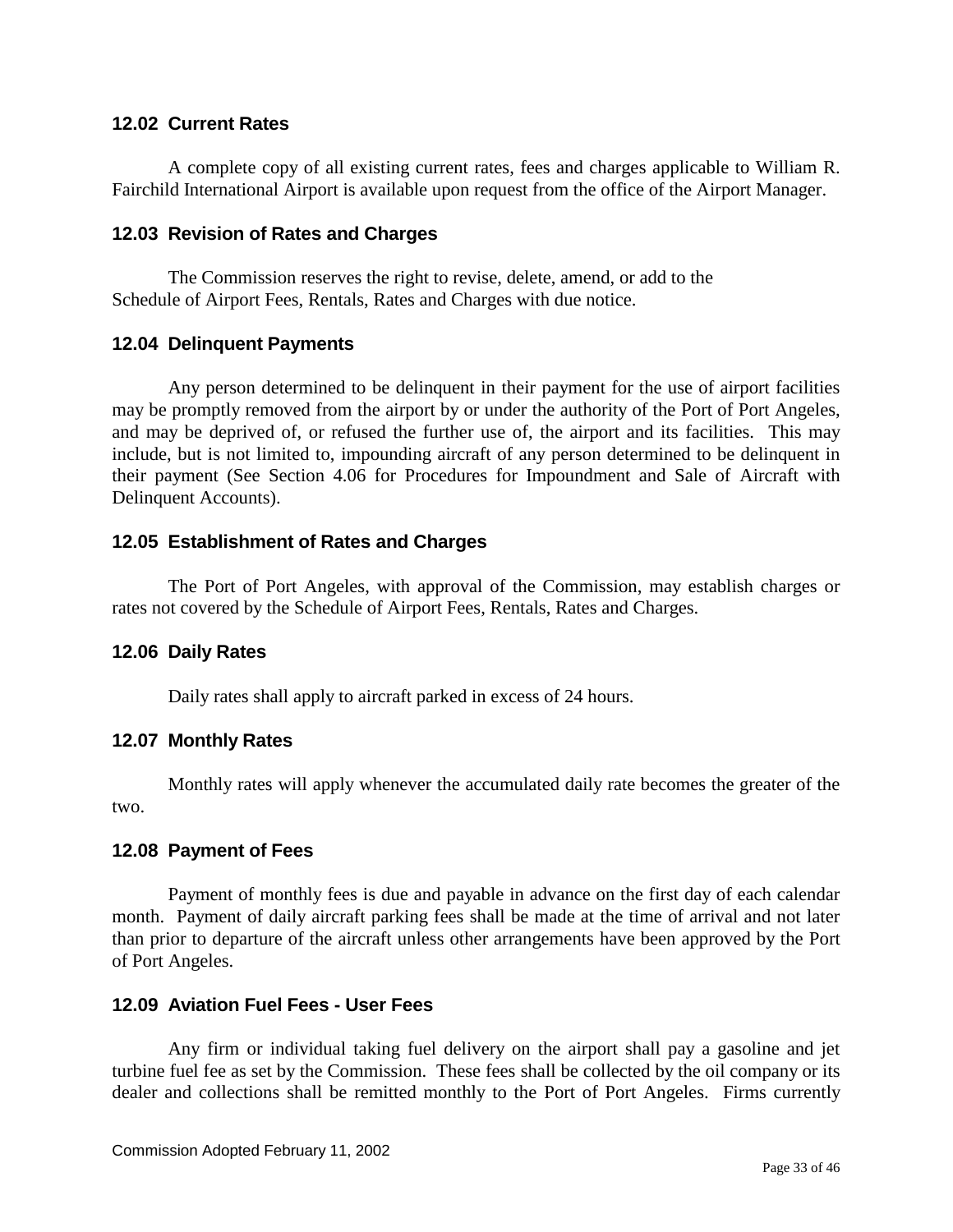paying landing fees may apply for an exemption from the fuel fee. Refunds must be requested from the oil company or its dealer. Refund requests shall be submitted on an exemption certificate prescribed by the Port of Port Angeles and shall accompany monthly oil company reports

## <span id="page-33-0"></span>**12.10 Landing Fees**

All aircraft carrying passengers, freight, mail or other cargo for which the aircraft owner or operator has received or made a monetary fee or charge, shall be subject to a landing fee as established by the Commission. Aircraft landings subject to these fees shall not include test, courtesy, training, inspection or other trips for which no monetary fee or charge is received by the owner or operator, nor shall it include the flights in connection with pilot instruction or certification of a Fixed Base Operator licensed by the Port of Port Angeles to operate at the airport.Operators shall submit an operations report on an approved form and submit the appropriate landing fees to the Port of Port Angeles by not later than the  $15<sup>th</sup>$  day following the previous months operations. Operators failing to submit reports and landing fees may be subject to impoundment of operator's aircraft without further notice.

## <span id="page-33-1"></span>**SECTION 13: AIRPORT MASTER PLAN**

## <span id="page-33-2"></span>**13.01 Powers of the Commission**

The Port of Port Angeles Commission may, without the knowledge, consent or approval of any fixed base operator or other person licensed to do business on the airport, make changes in the Airport Master Plan and in its planning and policies in connection with the development of the airport.

The Commission reserves the power and right to designate as common use areas, such portions of any leased areas or areas used by any fixed base operator as shall be necessary for the development of the airport or for the flow of aircraft traffic to other areas on the airport.

## <span id="page-33-3"></span>**SECTION 14: GENERAL PROVISIONS**

## <span id="page-33-4"></span>**14.01 Severability**

Should any section, subsection, paragraph, sentence, clause or phrase of these Rules and Regulations be declared unconstitutional or invalid for any reason, such decision shall not affect the validity of the remaining portions of these Rules and Regulations.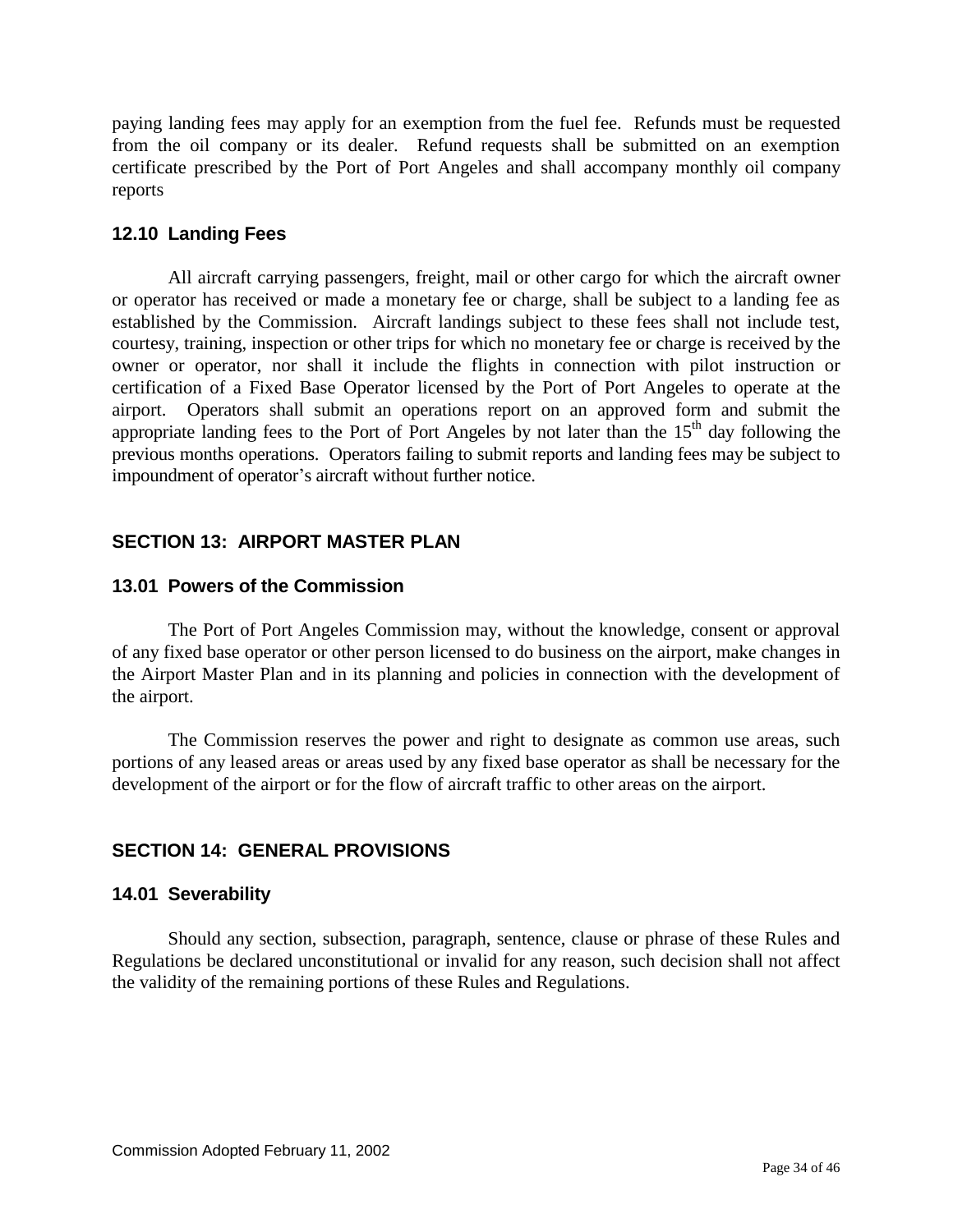#### <span id="page-34-0"></span>**SECTION 15: MINIMUM STANDARDS**

#### <span id="page-34-1"></span>**15.01 Business Activities**

Subject to applicable orders, certificates, or permits of the FAA, or their successors, no person shall use the Airport, or any portion thereof, or any of its improvements or facilities for revenue producing commercial, business, or aeronautical activities who has not first complied with these Rules and Regulations and obtained the consent and all appropriate licenses for such activities from the Port of Port Angeles. For the purpose of definition, a license may include an airport use agreement or a lease agreement, and a licensee may include a lessee. Depending on the nature of business, these definitions may be interchanged.

#### <span id="page-34-2"></span>**15.02 Application**

Application for leases of ground or facilities on the Airport and/or for a license to carry on any commercial, business or aeronautical activity on the Airport shall be made to the Port of Port Angeles and distributed as appropriate on the forms prescribed by the Port of Port Angeles. The Port of Port Angeles may, if it deems it advisable, have a public hearing upon the application. The Applicant shall submit all information and material necessary, or requested by the Port of Port Angeles, to establish that the applicant can qualify and will comply with these Rules and Regulations. The application will be signed and submitted by an individual with appropriate authority, and the application will disclose the names of every party owning an interest in the business, every party who will be managing the business, every partner, director, officer, etc. Original applications will be submitted along with the appropriate application fee, if prescribed.

#### <span id="page-34-3"></span>**15.03 Licenses/Leases**

Licenses/leases for commercial, business or aeronautical activity on the William R. Fairchild International Airport will be valid from the date of issue until date of termination unless terminated sooner per these Rules and Regulations and/or contract conditions. Application for renewal shall be made to the Port of Port Angeles for appropriate distribution prior to the termination date. Renewal applications and applications for additional services or operations require such information as may be required by the Port of Port Angeles. In the event of conflict between these minimum standards and fees and Rules and Regulations and the provisions of a specific license or lease, the specific provisions of the license or lease will prevail.

#### <span id="page-34-4"></span>**15.04 Action of Application**

The Port of Port Angeles may at its sole discretion deny an application if in its opinion, it finds any one or more of the following:

**Qualifications:** The Applicant, for any reason, does not meet the qualifications, standard, and requirements established by these Rules and Regulations.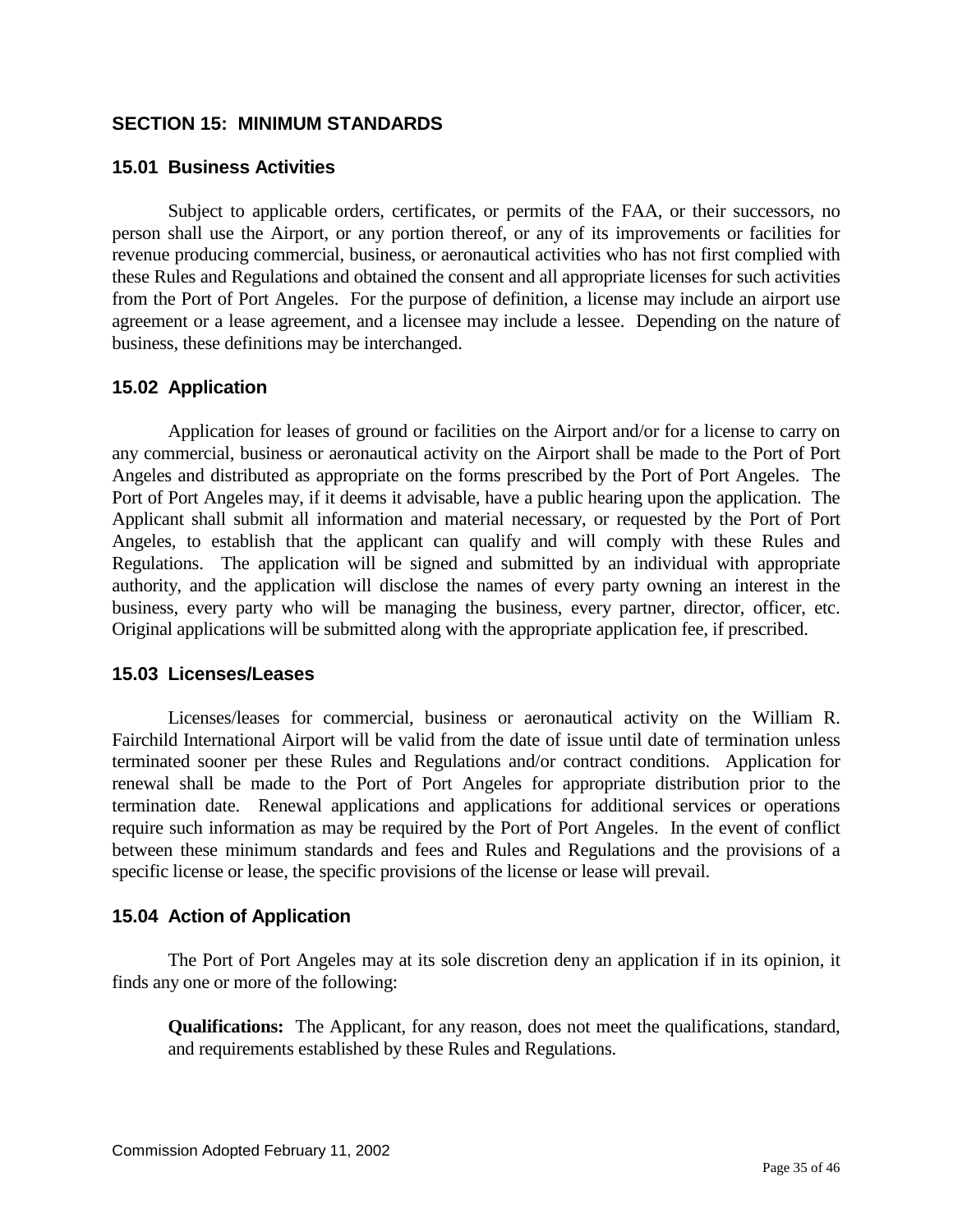**Safety Hazard:** The Applicant's proposed operations or construction will create a safety hazard on the Airport.

**Expenditures Of Port of Port Angeles Funds:** The granting of the application will require the expenditure of Port of Port Angeles funds or the furnishing of labor and/or materials to an operation which, in the judgment of the Port of Port Angeles, is not acceptable.

**Available Space:** There is no appropriate, adequate, or available space or building on the Airport to accommodate the entire activity of the applicant at the time of the application.

**Airport Lay Out Plan:** The proposed operation or airport development or construction does not comply with the layout plan of the Airport.

**Adverse Impacts:** The development or use of the area requested by the applicant will result in depriving existing licensees/lessees of portions of the area in which they are operating or will result in a congestion of aircraft or buildings or will unduly interfere with the operations of any existing licensees/lessees on the Airport through problems in connection with aircraft traffic or service or preventing free access to the licensee's/lessee's area. The Port of Port Angeles reserves the right to make the determination whether an applicant's development will adversely impact or benefit the Airport. The Port of Port Angeles in its sole discretion may elect to approve or disapprove applicant's development.

**False Information:** The applicant or any party applying or having an interest in the business has supplied the Port of Port Angeles with any false information or has misrepresented any material fact in the application or in supporting documents or has failed to make full disclosure on the application or in supporting documents.

**Record of Violation of Rules:** Any party applying or having/owning an interest in the business has a record of violating these Rules and Regulations of FIA, the minimum standards of FIA, the rules and regulation of any other airport, or any FAA Regulations, or any other rules and regulations applicable to the Airport.

**Default:** Any party applying or having an interest in the business has defaulted in the performance of any lease, or any other agreement with the Port of Port Angeles.

**Credit Report:** Any party applying or having an interest in the business has a credit report which contains derogatory information and does not appear to be a person of satisfactory business responsibility and reputation.

Finances: If, in the opinion of the Port of Port Angeles, the applicant does not have, or have access to, the finances necessary to conduct the proposed operation.

**Conviction Of A Crime:** Any party applying or interested in the business has been convicted of any crime or violation of any ordinance of such a nature that it indicates to the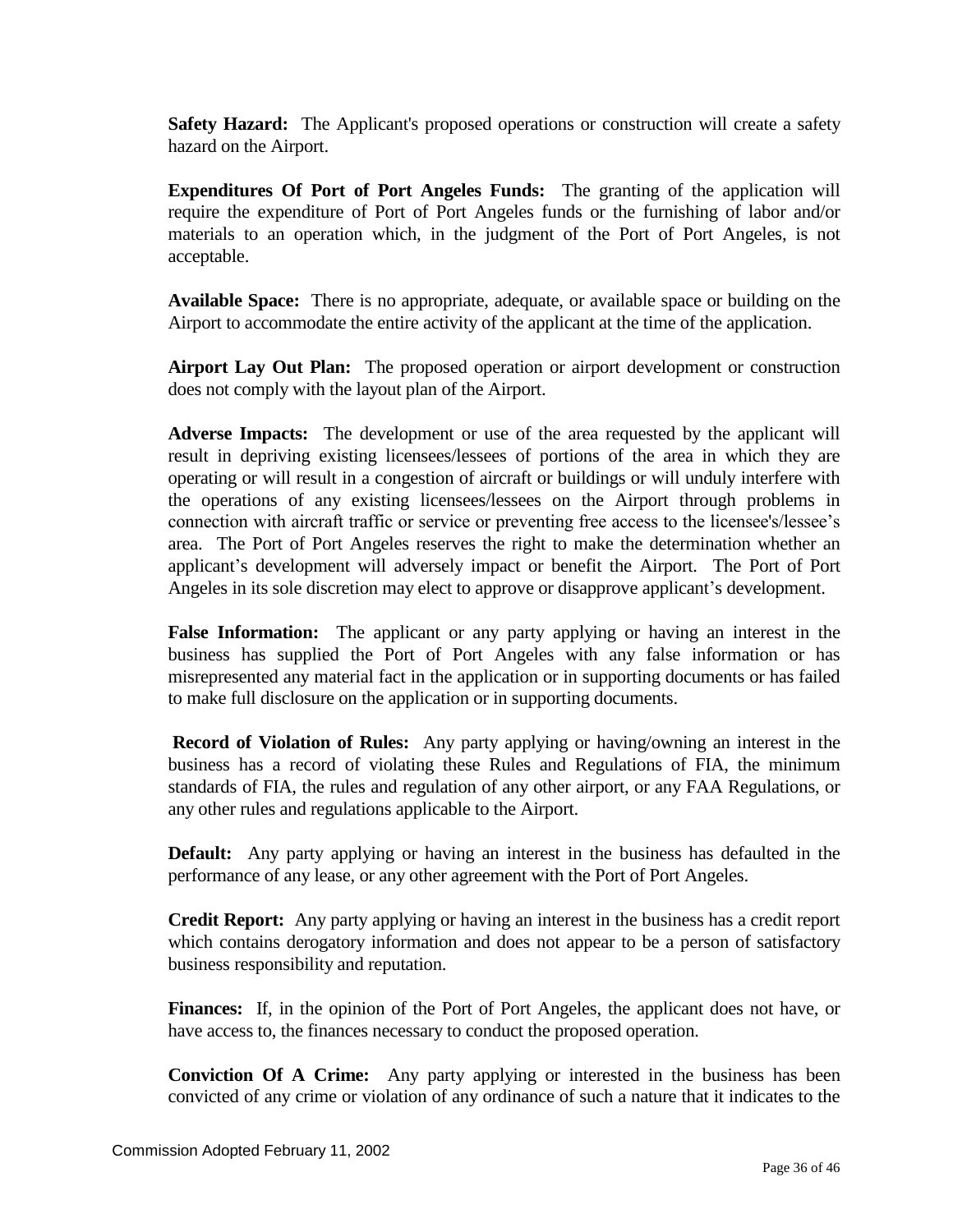Port of Port Angeles that the applicant would not be a desirable operator on the airport or poses a security risk per Federal Aviation Regulations.

**Protection Of Health:** There is a question regarding the protection of the health, welfare, safety, or morals of the inhabitants of Clallam County that would require a denial.

**Non-Aviation or Non-Profit Use:** Nothing contained herein shall be construed to prohibit the Port of Port Angeles from granting or denying, for any reason it deems sufficient, an application for the purpose of selling, furnishing or establishing non-aviation products and supplies or any service or business of a non-aeronautical nature, or the application for use of an area on the Airport for non-profit use.

## <span id="page-36-0"></span>**15.05 Supporting Documents**

As requested by the Port of Port Angeles, the applicant shall submit the following documents, together with such other information as may be requested.

**Current Financial Statement:** A current financial statement prepared by a Certified Public Accountant.

**Listing Of Assets:** A written listing of assets owned or being purchased that will be used in the business on the Airport.

**Credit Information:** Any information necessary for the Port of Port Angeles to obtain a current credit report for those fields in which the applicant, owners/stockholders of a corporation or partnership holding 10% or more of the ownership interest, and officers have done business during the past six (6) years.

**Authorization From Agencies:** A written authorization for the FAA and all aviation or aeronautical commissions, administrators or departments of all states in which the applicant has engaged in aviation business to supply the Port of Port Angeles with all information in their files relating to the applicant or its operation. The applicant shall execute such forms, releases, and discharges as may be requested by these agencies.

#### <span id="page-36-1"></span>**15.06 Aeronautical Services or Operations Requiring a License/Lease:**

No person shall use the Airport for any of the following activities until such person has applied for and received from the Port of Port Angeles a license/lease for said activity or activities and has met the qualifications, standards, and requirements of these Rules and Regulations. An applicant for a license/lease to conduct business on William R. Fairchild International Airport shall specify all services which the applicant desires to conduct on the William R. Fairchild International Airport. A licensee/lessee shall carry on or conduct only those services for which he/she qualifies and which are specified in the license/lease granted by the Port of Port Angeles. The term licensee/lessee as used below in intended to be all inclusive and shall also include lessees or other names for contractors.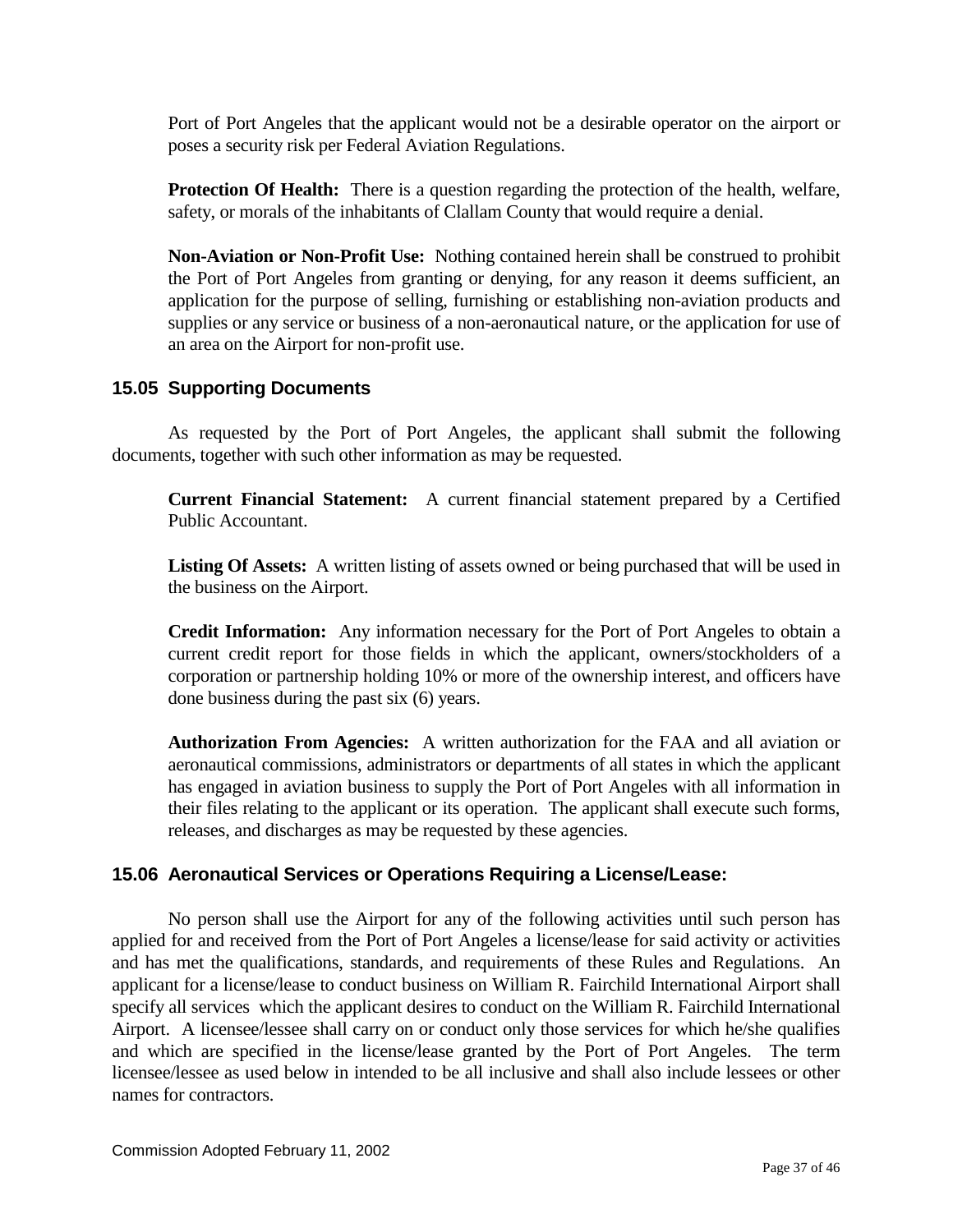#### **Aircraft Sales**

#### **Aircraft Parts And Accessories Sales**

**Charter Operations:** Which includes, but is not limited to, passenger or air-taxi, freight, or delivery.

#### **Aircraft Rental**

#### **Flight Instruction Or Ground Schools**

**Aviation Maintenance:** Which shall include one or more of the following:

- a. Airframe overhaul and repair
- b. Engine overhaul, repair, and installation
- c. Instrument repair and installation
- d. Radio and electrical repair and installation
- e. Aircraft interior work
- f. Refinishing and painting
- g. Other specialties

**Line Services:** Which includes one or more of the following:

- a. Supplying fuel, oil, and other fluids
- b. Interior and exterior cleaning
- c. In-flight food service

**Aircraft Storage:** Inside and/or outside

**Airline Services:** Either by a certified airline or scheduled commuter of third level airline.

**Specialized Aeronautical Service:** Such as but not limited to: airfreight, photo work, agriculture spraying, banner towing, etc.

#### **Car Rental**

#### **Food And Beverage Service**

**Non-aeronautical Commercial Activity:** Any other wholesale, retail, or service business enterprise.

#### <span id="page-37-0"></span>**15.07 Minimum Standards**

To qualify for a license or lease for the respective services mentioned in Section 15.03, the licensee/lessee shall, in addition to meeting all other requirements and qualifications set out in the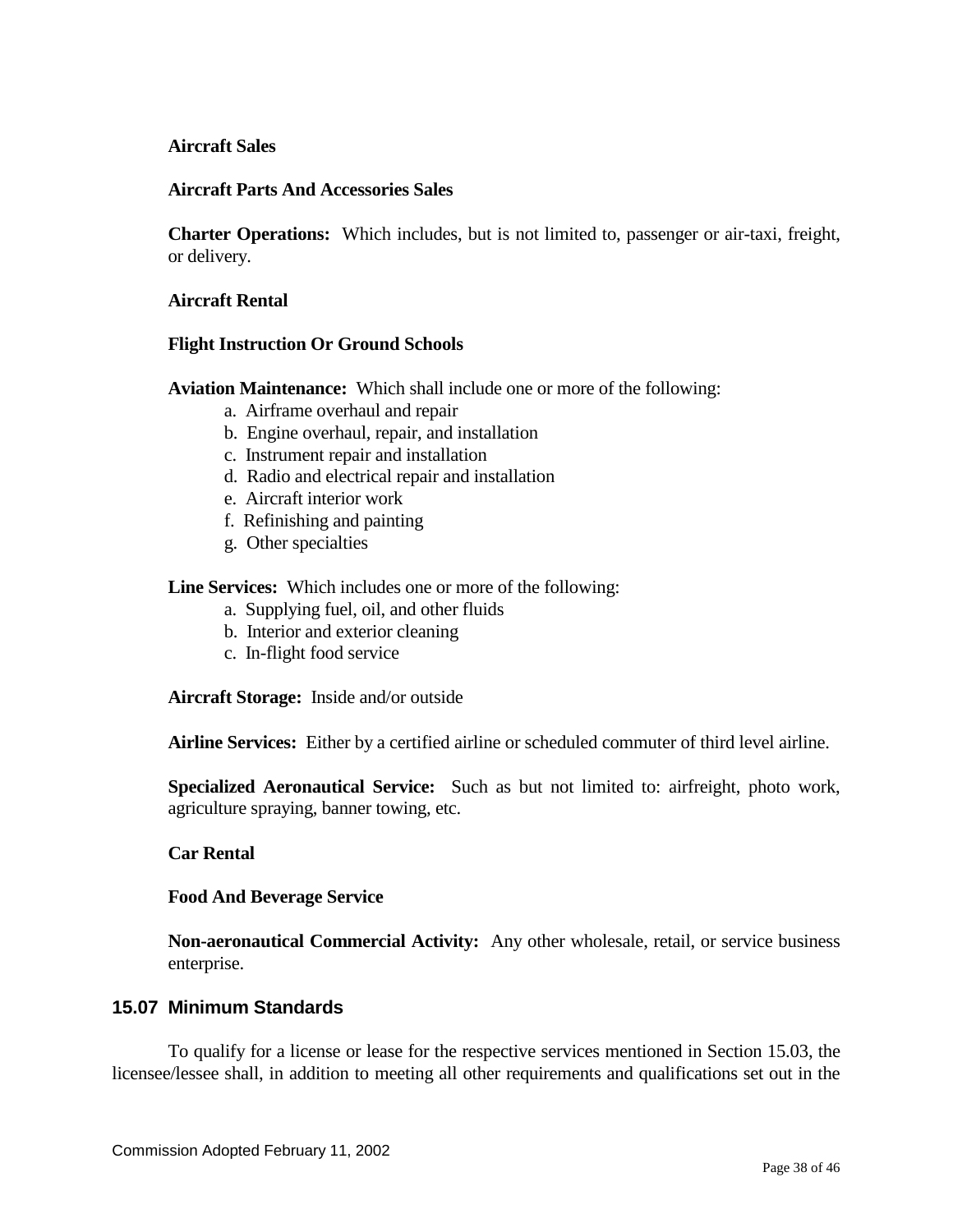airport Rules and Regulations, meet the following minimum qualifications and remit the appropriate fees, if required.

**Aircraft Sales:** A licensee/lessee for aircraft sales shall provide adequate office space and an area on the Airport of sufficient size to permit the storage and/or display of all aircraft for sale or used in the aircraft sales business.

**Aircraft Parts Sales:** A licensee/lessee for parts and accessories sales shall provide an adequate sales room, storage facilities, and administrative office space for such operations.

**Charter Service Waiting Room:** A licensee/lessee for charter operations shall provide an adequate waiting room with telephone available to the public and rest room facilities. Space should also be adequate for administrative offices. At least one aircraft based on William R. Fairchild International Airport must be suitable for such operations. Charter licensee/lessees/leases will provide the Airport Manager with a monthly report on the number of passengers enplaned at William R. Fairchild International Airport.

**Aircraft Rental Offices:** A licensee/lessee for aircraft rental shall provide a room or other suitable space for flight planning. It shall be equipped with a bulletin board, facilities for flight planning, telephone, restrooms, administrative office space, and shall provide adequate aircraft storage and operating area.

**Flight Instruction:** A licensee/lessee for flight instruction shall provide the same facilities as for aircraft rental. If ground school is to be offered, a classroom shall be provided. Such licensee/lessee shall operate and have based on the Airport one or more aircraft suitable for flight instruction.

**Maintenance Shop Space:** A licensee/lessee for maintenance services shall provide a shop building of sufficient size to accommodate at least one twin-engine aircraft together with all tools and equipment. In addition, the licensee/lessee shall equip the shop with such tools, machinery, equipment, parts and supplies normally necessary to conduct a full-time business operation for the maintenance service being offered. Such a shop shall be staffed by mechanics and personnel who are qualified and competent, and who have all necessary FAA Certificates. This also will require each shop that is not an approved repair station to have at least one full-time mechanic with an inspection authorization.

**Line Services:** A licensee/lessee for line services shall provide and maintain all necessary pumps, tanks, and/or mobile fuel trucks, fueling islands and areas, ramps and other fueling facilities that may be necessary, provided, however, the licensee/lessee shall not place or maintain any fueling facility on the Airport, mobile or fixed, which is not previously approved by the Port of Port Angeles. The licensee/lessee shall not deliver fuel into any aircraft unless the fuel has been placed in a suitable approved filtration tank. There shall be no fueling direct from a common carrier transport truck into refueler without filtration. Licensee/lessee shall comply with the current FAR 139 fire regulations, uniform fire codes, and current FAA fueling rules and regulations. Licensee/lessee offering line services shall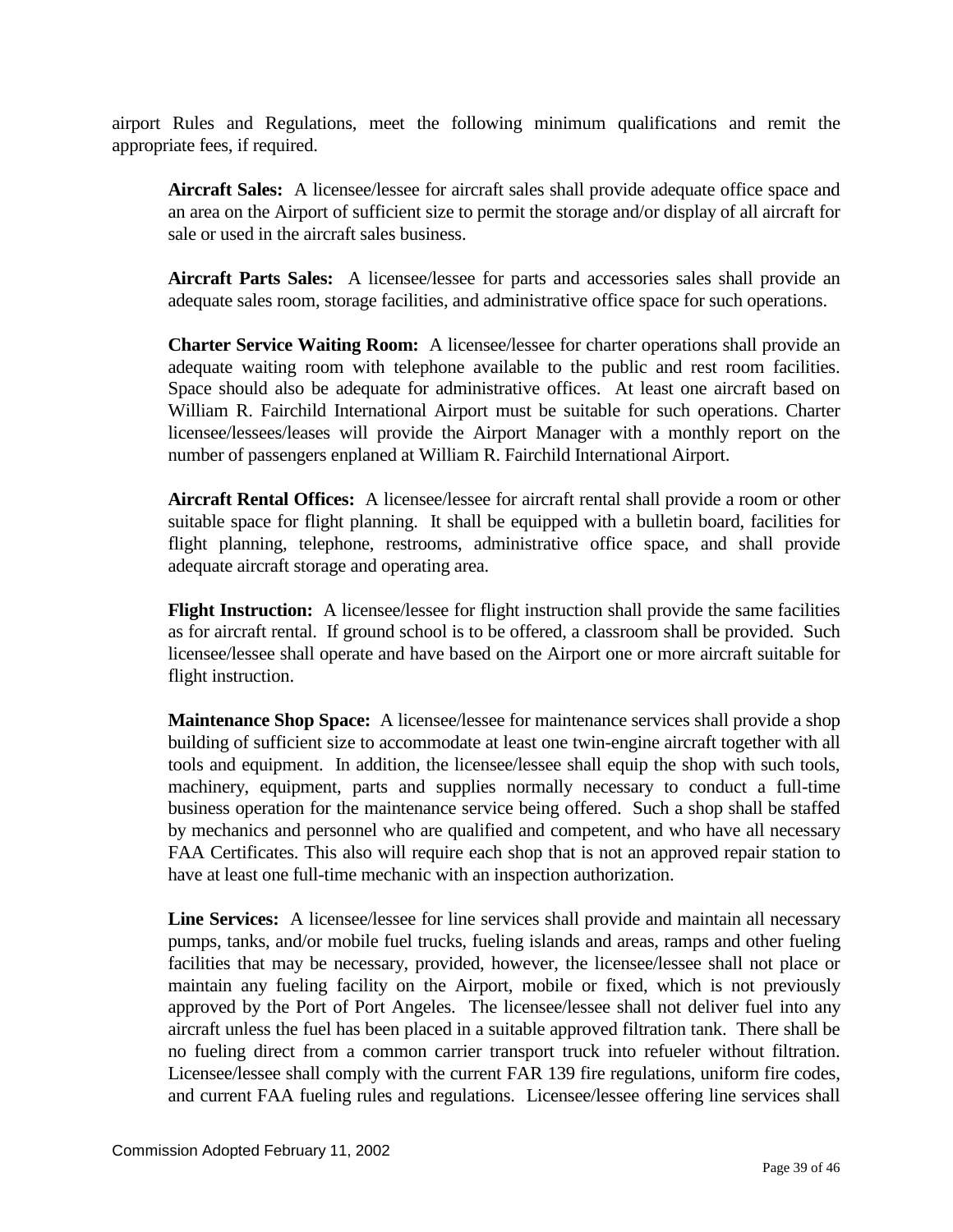maintain enough full time uniformed attendants on duty to service aircraft without unreasonable delay during normal times. If required by the Port of Port Angeles, the licensee/lessee shall offer night service by having an attendant available who will respond by a telephone call to a telephone number and any charges for this service shall be conspicuously posted at the facility. This information shall also be filed with the Airport Manager. The licensee/lessee shall, at all times, maintain an adequate supply of fuels, oils, and fluids normally called for on this Airport. If the licensee/lessee maintains a mobile fuel truck, they shall operate this truck only on the area leased by him/her and such other areas that the Airport Manager may designate from time to time. If any of this area is in the aircraft movement area, each truck shall be equipped with a two-way radio for communications with the UNICOM frequency. The licensee/lessee must have an area sufficient in size to accommodate the line services and flow of traffic in and out of the line services, parking of serviced aircraft, and aircraft to be serviced.

**Outside Aircraft Storage:** A lessee for outside aircraft storage must also include at least one other licensed service in addition to the qualifications therefor and shall have sufficient area to accommodate the aircraft to be stored. The area will be kept maintained or surfaced. Secure aircraft anchors will be provided. Current rates for this service will be filed with the Airport Manager. The Port of Port Angeles may retain the right to provide inside aircraft storage other than aircraft operated by the lessee.

**Airline Service:** A licensee/lessee shall provide at least the following:

- a. Fly published scheduled operations at published rates.
- b. Establish, staff, and operate an adequate facility at the airport that has:
	- 1. A ticket counter staffed in such a manner as to provide proper service before and after each flight.
	- 2. Reservation service, handled in such a way as to prevent over booking and provide interline reservations.
	- 3. Baggage handling service, including airline interchange.
	- 4. Passenger interchange service with other airlines operating at William R. Fairchild International Airport.
	- 5. Adequate passenger lounge area with access to restrooms and telephone.
- c. Monthly reports of operations at William R. Fairchild International Airport as to the number of landings, type aircraft, number of passengers enplaned, and pounds of freight.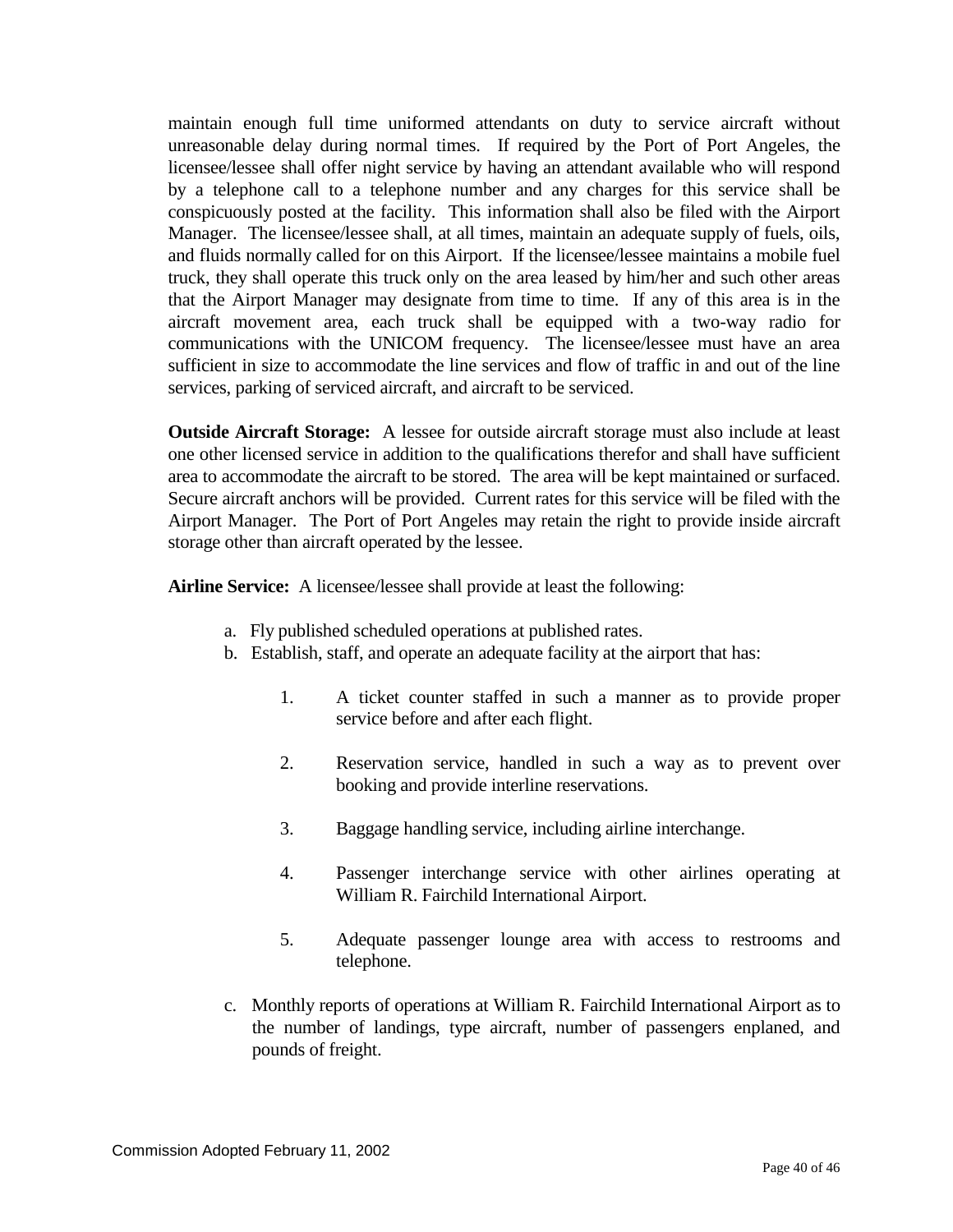**Specialized Aeronautical Services:** Any specialized services not covered in the above categories shall meet the requirements as prescribed by the Port of Port Angeles to conduct a safe and business like operation at the William R. Fairchild International Airport and shall provide liability insurance as required by the Port of Port Angeles.

**Car Rental Facilities:** A license or lease for car rental shall have adequate facilities for such services. License fees shall be set by the Port of Port Angeles.

**Food And Beverage Service:** A license or lease for food and beverage service shall have adequate facilities and meet all state and county laws pertaining to such facilities.

## <span id="page-40-0"></span>**15.08 General Rules**

The following general rules apply to all licensees/lessees:

**Authorized Operations Area:** No person authorized to operate or conduct any business activities on the Airport shall conduct any business or activity in any area except as specified by the Port of Port Angeles or in applicable lease or rental agreements.

**Business Personnel:** The licensee/lessee shall employ adequate and competent personnel. Personnel positions which require certification by the FAA will not be filled other than by individuals who have such certification which is both valid and current. The licensee/lessee shall ensure that personnel have received proper training for their duty assignments, including the operation of necessary equipment.

**Normal Working Hours:** Licensees/lessees shall be staffed and open for business during the normal business hours of each normal business day. Licensees/lessees will post their hours of operation conspicuously at their premises.

**Copies Of Appropriate Certificates And Permits:** Any operation that requires an FAA, City of Port Angeles, or other certificate will provide current copies to the Airport Manager.

**Business Name And Signs:** No licensee/lessee shall conduct business operations on the Airport under a business name the same as or deceptively similar to the business name of any licensee/lessee previously established on the Airport. Each licensee/lessee may be identified by a sign or signs at its facility on the Airport. All signs must be approved in writing by the Port of Port Angeles. Signs which are no longer appropriate, due to a change in service, product line, or other reason, shall be removed by the licensee/lessee.

**No Discrimination:** The licensee/lessee agrees that it will not discriminate in any respect against any person because of race, creed, color, sex, or national origin.

**No Discrimination In Service:** The licensee/lessee shall furnish all services authorized or licensed by the Port of Port Angeles on a fair, equal, and non-discriminatory basis to all users thereof, and shall charge fair, reasonable, and non-discriminatory prices for each unit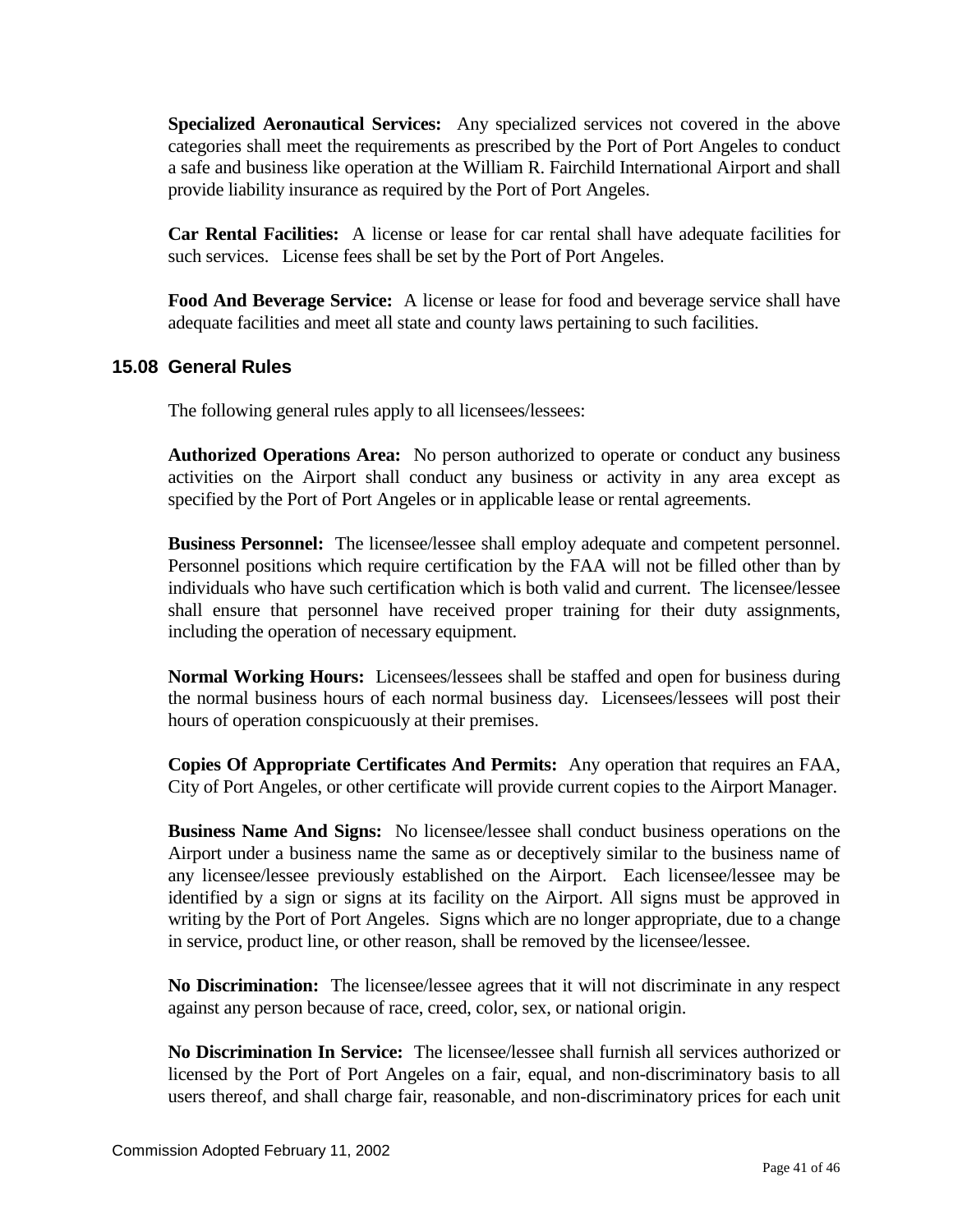or service; provided that the licensee/lessee may make reasonable non-discriminatory discounts, rebates, or other similar types of price reductions to volume purchasers, if permitted by law.

**Cooperation With Airport Management:** The licensee/lessee shall cooperate with the Port of Port Angeles in operation and control of the Airport. The licensee/lessee shall do all things reasonable to advance or promote the William R. Fairchild International Airport and aeronautical activities thereon, and to develop the Airport into an attractive, efficient, and modern Airport.

**Snow, Ice, And Weed Removal:** The licensee/lessee shall be responsible for the removal of snow, and ice, from all his/her leased areas and areas in which he/she is authorized to operate. The licensee/lessee shall keep leased areas, and areas in which he/she operates, free and clear of all weeds, rocks, debris, and other material which could cause damage to aircraft, buildings, persons, or property as the result of aircraft engine operation. The Port of Port Angeles may, at the request of the operator, and at the discretion of the Port of Port Angeles, assist the licensee/lessee in snow, ice, and weed removal, provided such operator shall assume the liability of the Port of Port Angeles' actions in this regard, and shall indemnify and hold the Port of Port Angeles, its officers, agents, and employees harmless from all liability in connection with all things done by the Port of Port Angeles pursuant hereto and in connection with such snow, ice, and weed removal.

**Monthly Reporting:** In addition to any other reports called for in these standards, licensee/lessee may be required to report monthly to the Airport Manager the dollar volume of business in each category they are licensed for. Those licensed for aircraft storage will also report the number of customers' aircraft stored. Licensees/lessees basing aircraft on the Airport and/or offering aircraft storage will file annually with the Airport Manager the following information on each aircraft: registration number, make and model, and the owner's name and address. Business reports required under this section are for the Port of Port Angeles' administrative use only in connection with these Rules and Regulations and will remain confidential. Reports will be filed on forms provided by the Port of Port Angeles.

**Inspection By The Port of Port Angeles:** To the extent necessary to protect the rights and interests of the Port of Port Angeles, or to investigate compliance with the terms of these Rules and Regulations, any employee of the Port of Port Angeles, Port of Port Angeles Attorney and any other agent of the Port of Port Angeles shall have the right to inspect, at all reasonable times, all Airport premises, together with all structures or improvements, and all aircraft, records and books, equipment, and all licenses and registrations.

## <span id="page-41-0"></span>**15.09 Termination**

A license may be terminated by the Port of Port Angeles for any of the following: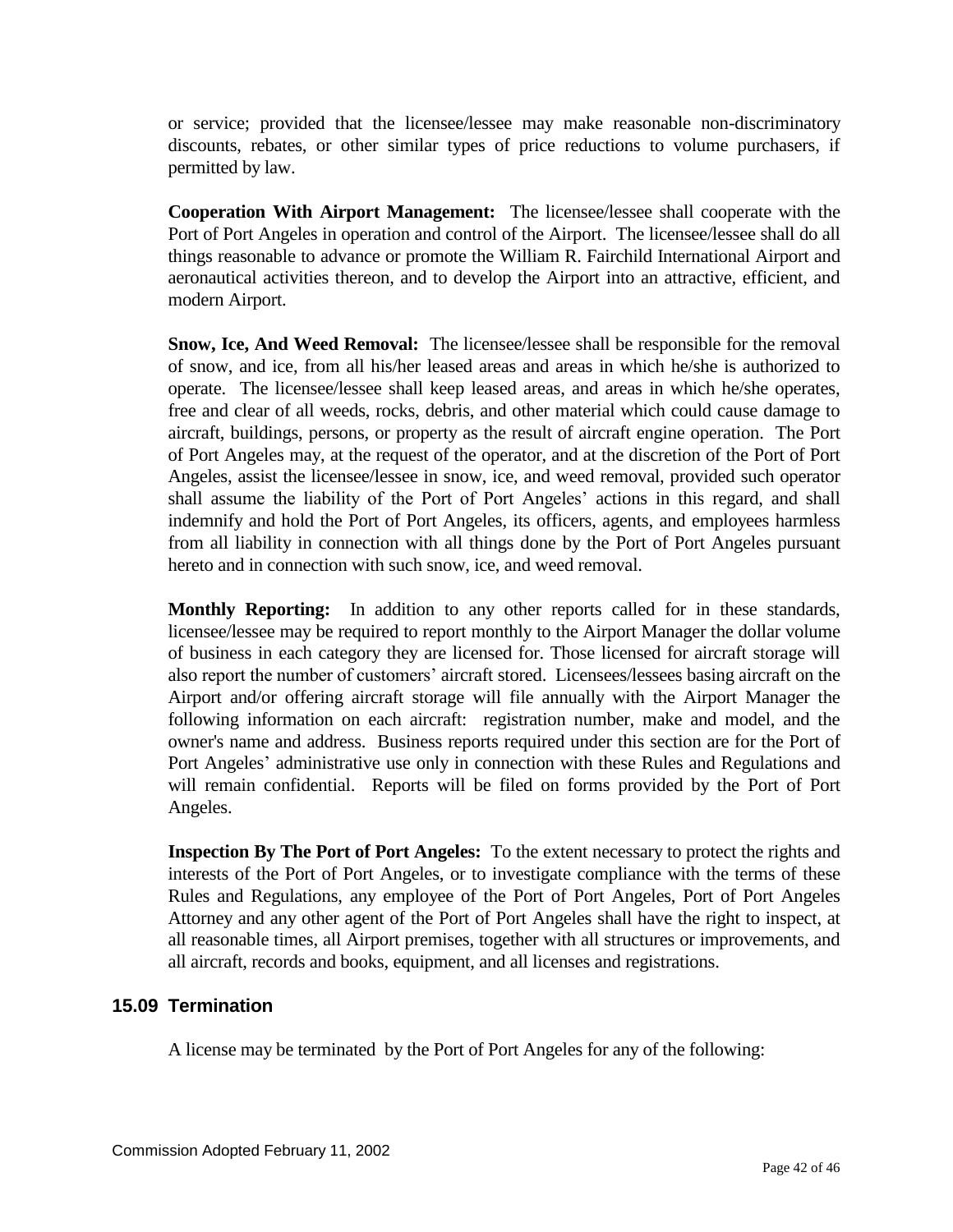**Making Assignment:** The making by the licensee/lessee of any general assignment for the benefit of creditors.

**Discontinuance Or Abandonment:** The abandonment or discontinuance of any permitted operation at the Airport by the licensee/lessee or the failure to conduct operations on a full time basis without the prior written approval of the Port of Port Angeles.

**Violation Of Rules:** A violation of these Rules and Regulations for the William R. Fairchild International Airport by the licensee/lessee or his/her employees.

**Violation Of Lease Terms:** A violation of any lease terms or development standards of the Port of Port Angeles.

**Violation Of Laws:** Any violation of the laws of the United States or any of its political subdivisions.

**False Information:** Any party who, in application for a lease or license at William R. Fairchild International Airport, has supplied the Port of Port Angeles with any false information or misrepresentation of any material fact to the Port of Port Angeles in the application, supporting documents, or in statements to or before the Port of Port Angeles, or failed to make full disclosure in the application, or supporting documents, or in statements to or before the Port of Port Angeles.

In The Event Of Termination: In the event of termination, the licensee/lessee shall cease and desist all operations under the license or licenses affected and such licenses shall be surrendered to the Airport Manager. Should the licensee/lessee fail to do this, the Port of Port Angeles shall have the right, at once, and without further notice to the licensee/lessee, to enter and take full possession of the space occupied by the licensee/lessee on the airport by force or otherwise, and with or without further legal process to expel, oust and remove any and all parties and any and all goods and chattels not belonging to the Port of Port Angeles that may be found within or upon the same at the expense of the licensee/lessee and without being liable to prosecution or to any claim for damages therefore. Upon such termination by the Port of Port Angeles, all rights, powers, and privileges of the licensee/lessee hereunder shall cease and the licensee/lessee shall immediately vacate any space occupied by him under the agreement or any lease or leases and shall make no claim of any kind whatsoever against the Port of Port Angeles, its agents, or representatives by reason of such termination or any act incident thereto.

In addition to all other rights and remedies provided in these rules, the Port of Port Angeles shall have any and all other remedies at law or without the necessity of posting bond in equity, including the equitable remedy of injunction, to enforce these Rules and Regulations.

## <span id="page-42-0"></span>**15.10 Waiver of Minimum Standards Provisions**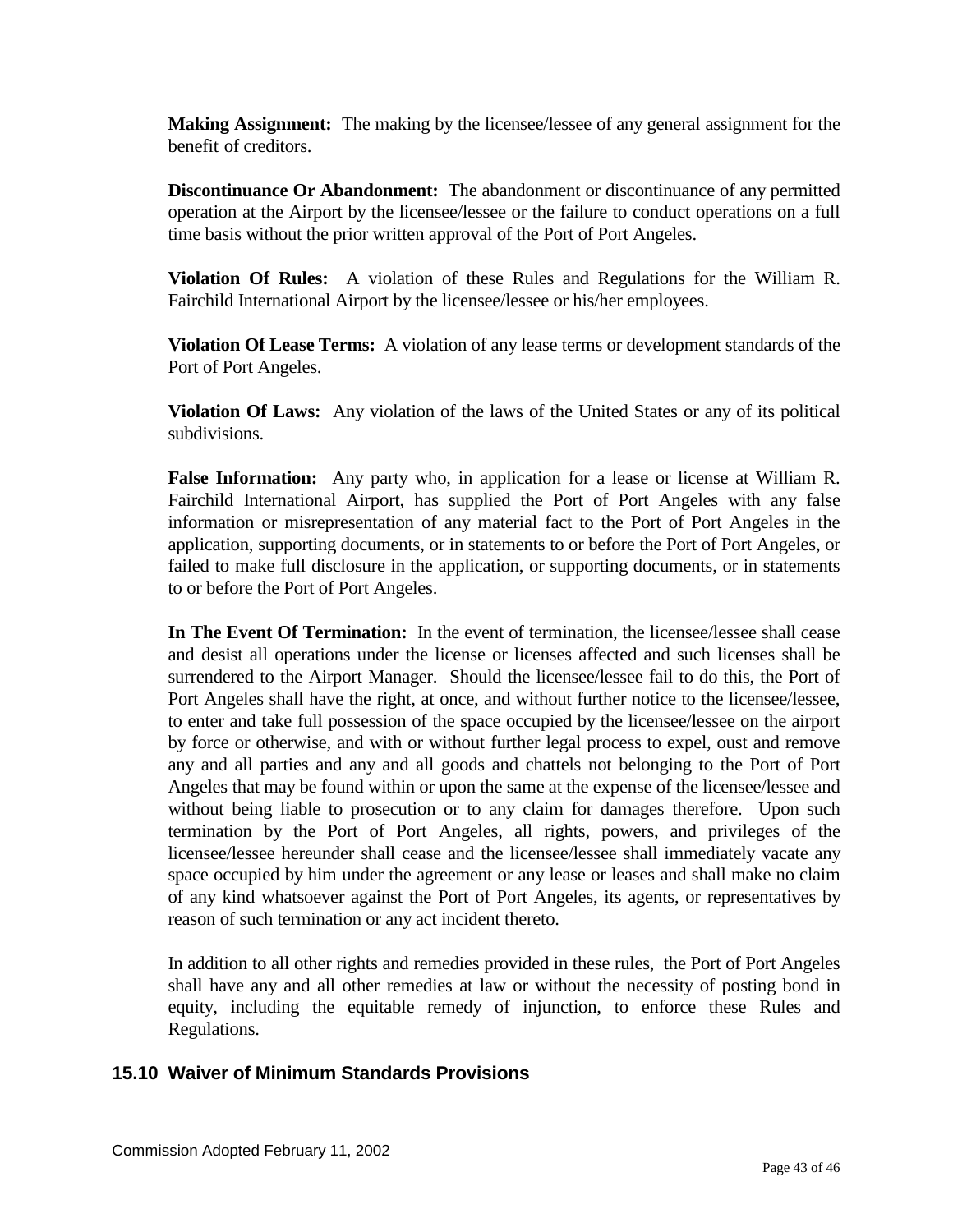The Port of Port Angeles may, in its discretion, waive all or any portion of the Commercial Operations Minimum Standards and rules and regulations for the benefit of any commercial airline, any government, governmental agency or department, or person performing nonprofit public services to the aircraft industry, or performing air search and rescue operations or performing fire prevention or fire fighting operations.

## <span id="page-43-0"></span>**15.11 Port of Port Angeles Liability**

Nothing contained in these Rules and Regulations shall be construed as requiring the Port of Port Angeles to maintain, repair, restore, or replace any structure, improvement or facility which is substantially damaged or destroyed due to an act of God or other condition or circumstance beyond the control of the Port of Port Angeles.

## <span id="page-43-1"></span>**15.12 Business Tenants**

**Tenant Definition:** Such a tenant is any person leasing property on the Airport for an aircraft for his/her exclusive use and who is not a Licensed operator. Such a tenant may hangar his/her aircraft on their leased property, such property to be improved under the terms approved by the Port of Port Angeles.

**Work By Business Tenants:** A business tenant may perform services that he may choose to perform on his own aircraft with his own employees. He/she may not hire vendors of services, parts, or fuel from off airport premises to perform services on the Airport without specific written approval by the Port of Port Angeles.

**Reporting Requirements:** A tenant availing himself /herself of this section will file with the Airport Manager an annual report of all employees' names and the employer's federal registration number.

**Security Background Checks:** Security background checks, in accordance with CFR Title 49, Part 1542, shall be conducted on all employees requiring access to the Critical Air Operations Area. The background check shall be provided to the Airport Manager and approved prior to employees' access to the Critical Air Operations Area. The Airport Manager shall be informed by the licensee/lessee within twenty four hours of any employees having security clearance that no longer work for the licensee.

#### <span id="page-43-2"></span>**15.13 Government Agreements**

During time of war or national emergency, the Port of Port Angeles shall have the right to lease the Airport, or the landing area, or any part thereof, to the United States Government for military use, and any license or authority granted under these rules and any lease or agreement executed pursuant thereto, shall be subject to such Government lease and the provisions of the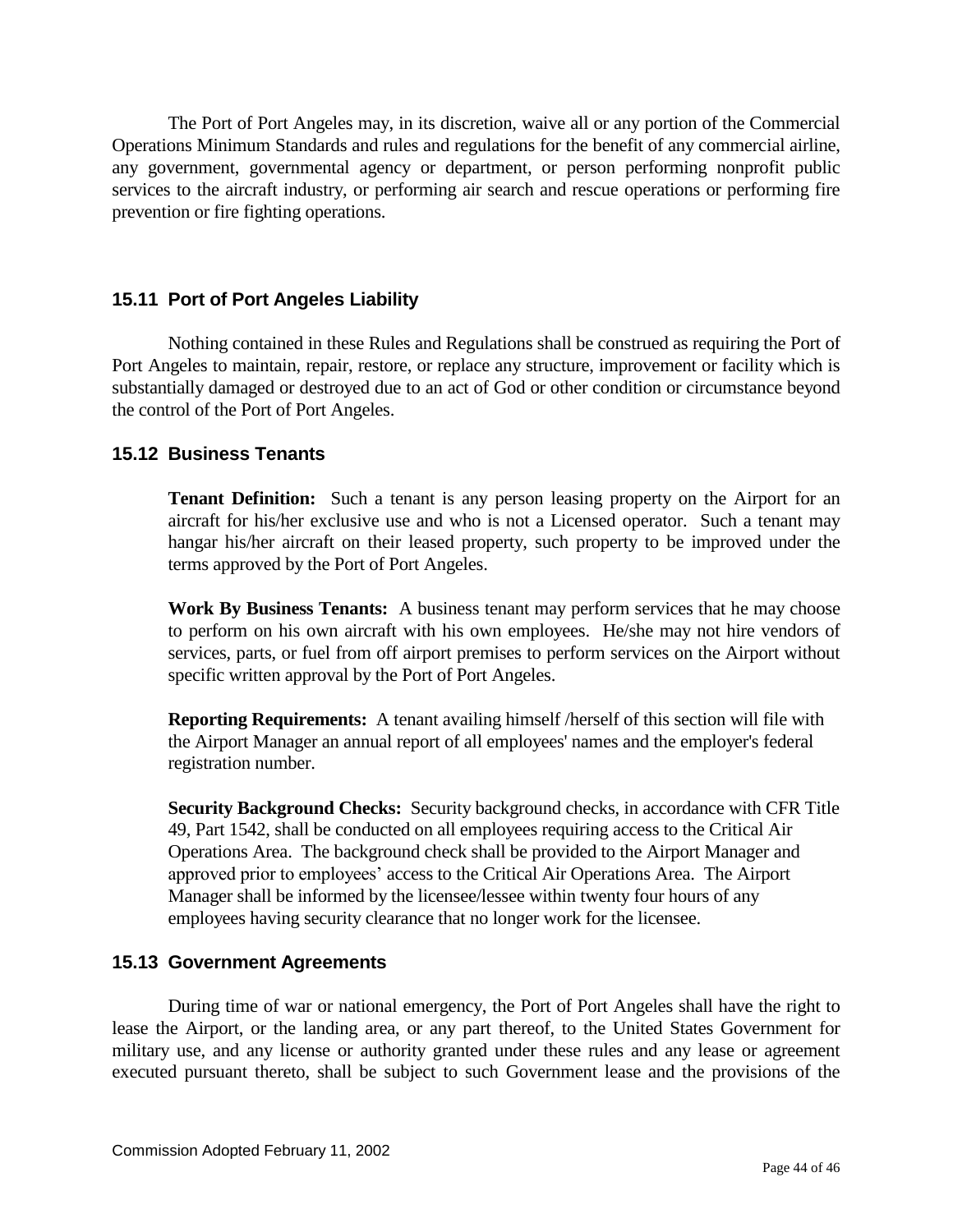Government lease shall control insofar as they are inconsistent with the said operator's agreement, lease or authority.

Any license, authority, lease, or agreement entered into pursuant to these regulations shall be subject and subordinate to the provisions of any existing or future agreement between the Port of Port Angeles and the United States, relative to the operation or the maintenance of the Airport, the execution of which has been or may be required as a condition precedent to the expenditure of federal funds for the development of the Airport.

## <span id="page-44-0"></span>**15.14 Master Plan and Airport Layout Plan**

The Port of Port Angeles reserves the right to alter the Master Plan, Airport Layout Plan, and designate as common use areas such portions of any leased area or areas used by any licensed operator or other person licensed to do business on William R. Fairchild International Airport as shall be necessary for the development of the Airport or for the flow of aircraft traffic to other areas on the Airport. Leases will be adjusted for such changes.